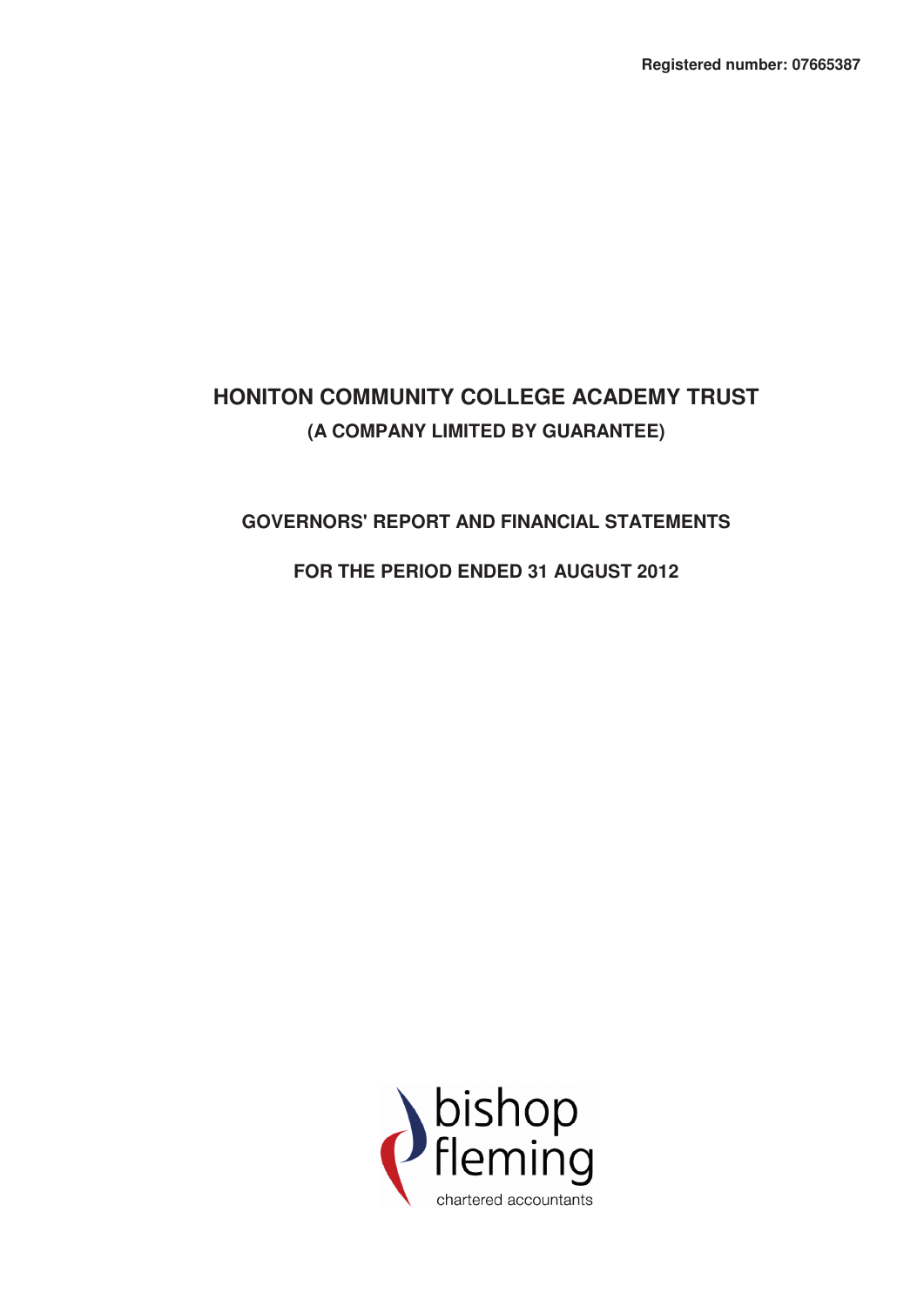# **CONTENTS**

|                                                                                 | Page      |
|---------------------------------------------------------------------------------|-----------|
| Reference and administrative details of the academy, its governors and advisers | 1         |
| <b>Governors' report</b>                                                        | $2 - 13$  |
| <b>Governance statement</b>                                                     | $14 - 15$ |
| Statement on regularity, propriety and compliance                               | 16        |
| Governors' responsibilities statement                                           | 17        |
| Independent auditors' report                                                    | $18 - 19$ |
| Independent reporting accountant's assurance report on regularity               | $20 - 21$ |
| <b>Statement of financial activities</b>                                        | 22        |
| <b>Balance sheet</b>                                                            | 23        |
| <b>Cash flow statement</b>                                                      | 24        |
| Notes to the financial statements                                               | $25 - 42$ |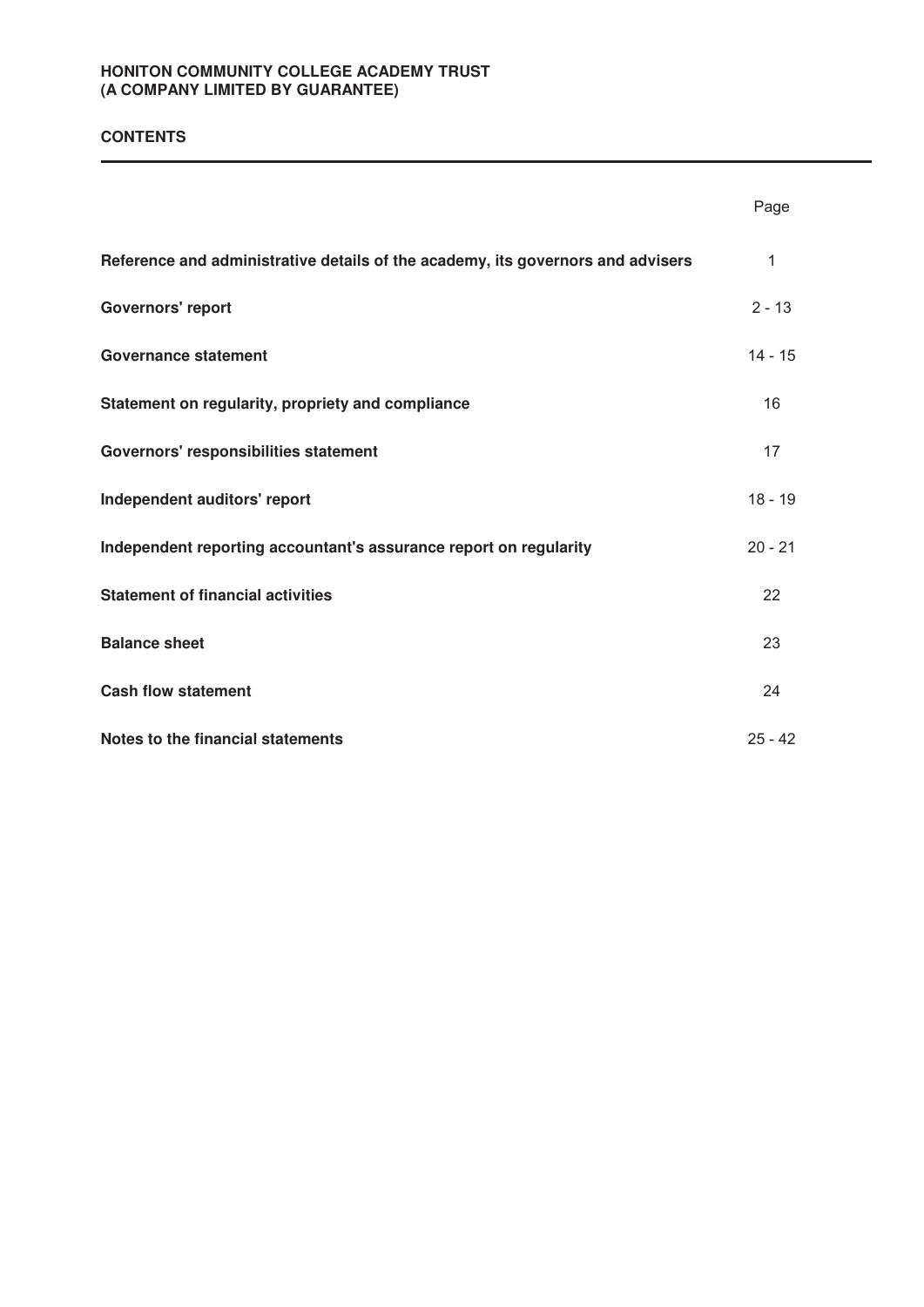# **REFERENCE AND ADMINISTRATIVE DETAILS OF THE ACADEMY, ITS GOVERNORS AND ADVISERS FOR THE PERIOD ENDED 31 AUGUST 2012**

| <b>Governors</b>                    | J Boland (appointed 4 July 2011)<br>M Clements (appointed 10 June 2011)<br>S A Johnson (appointed 10 June 2011)<br>P Keeling (appointed 30 May 2012)<br>G A Kirby (appointed 4 July 2011)<br>R Loader (appointed 10 June 2011)<br>J McCartney (appointed 4 July 2011)<br>J R Phillips (appointed 4 July 2011)<br>L Price, Chair (appointed 10 June 2011)<br>A Salter (appointed 4 July 2011)<br>G N Smith, Principal (appointed 10 June 2011)<br>K E Smith (appointed 10 June 2011)<br>E Stephenson (appointed 8 September 2011, resigned 2 February 2012)<br>K Turner (appointed 10 June 2011)<br>C Vining (appointed 4 July 2011)<br>A C Williams (appointed 4 July 2011)<br>V F Wright (appointed 4 July 2011, resigned 7 September 2012) |
|-------------------------------------|----------------------------------------------------------------------------------------------------------------------------------------------------------------------------------------------------------------------------------------------------------------------------------------------------------------------------------------------------------------------------------------------------------------------------------------------------------------------------------------------------------------------------------------------------------------------------------------------------------------------------------------------------------------------------------------------------------------------------------------------|
| <b>Company registered</b><br>number | 07665387                                                                                                                                                                                                                                                                                                                                                                                                                                                                                                                                                                                                                                                                                                                                     |
| office                              | Principal and Registered Honiton Community College Academy Trust<br>School Lane<br>Honiton<br>Devon<br><b>EX14 1QT</b>                                                                                                                                                                                                                                                                                                                                                                                                                                                                                                                                                                                                                       |
| <b>Company secretary</b>            | S L Matthews                                                                                                                                                                                                                                                                                                                                                                                                                                                                                                                                                                                                                                                                                                                                 |
| <b>Accounting officer</b>           | <b>G N Smith</b>                                                                                                                                                                                                                                                                                                                                                                                                                                                                                                                                                                                                                                                                                                                             |
| <b>Auditors</b>                     | <b>Bishop Fleming</b><br><b>Chartered Accountants</b><br><b>Statutory Auditors</b><br>2nd Floor Stratus House<br><b>Emperor Way</b><br><b>Exeter Business Park</b><br>Exeter<br><b>EX13QS</b>                                                                                                                                                                                                                                                                                                                                                                                                                                                                                                                                                |
| <b>Bankers</b>                      | Lloyds TSB Commercial<br>234 High Street<br>Exeter<br>Devon<br>EX4 3NL                                                                                                                                                                                                                                                                                                                                                                                                                                                                                                                                                                                                                                                                       |
| <b>Solicitors</b>                   | Foot Anstey LLP<br>Senate Court<br>Southernhay Gardens<br>Exeter<br>Devon<br>EX1 1NT                                                                                                                                                                                                                                                                                                                                                                                                                                                                                                                                                                                                                                                         |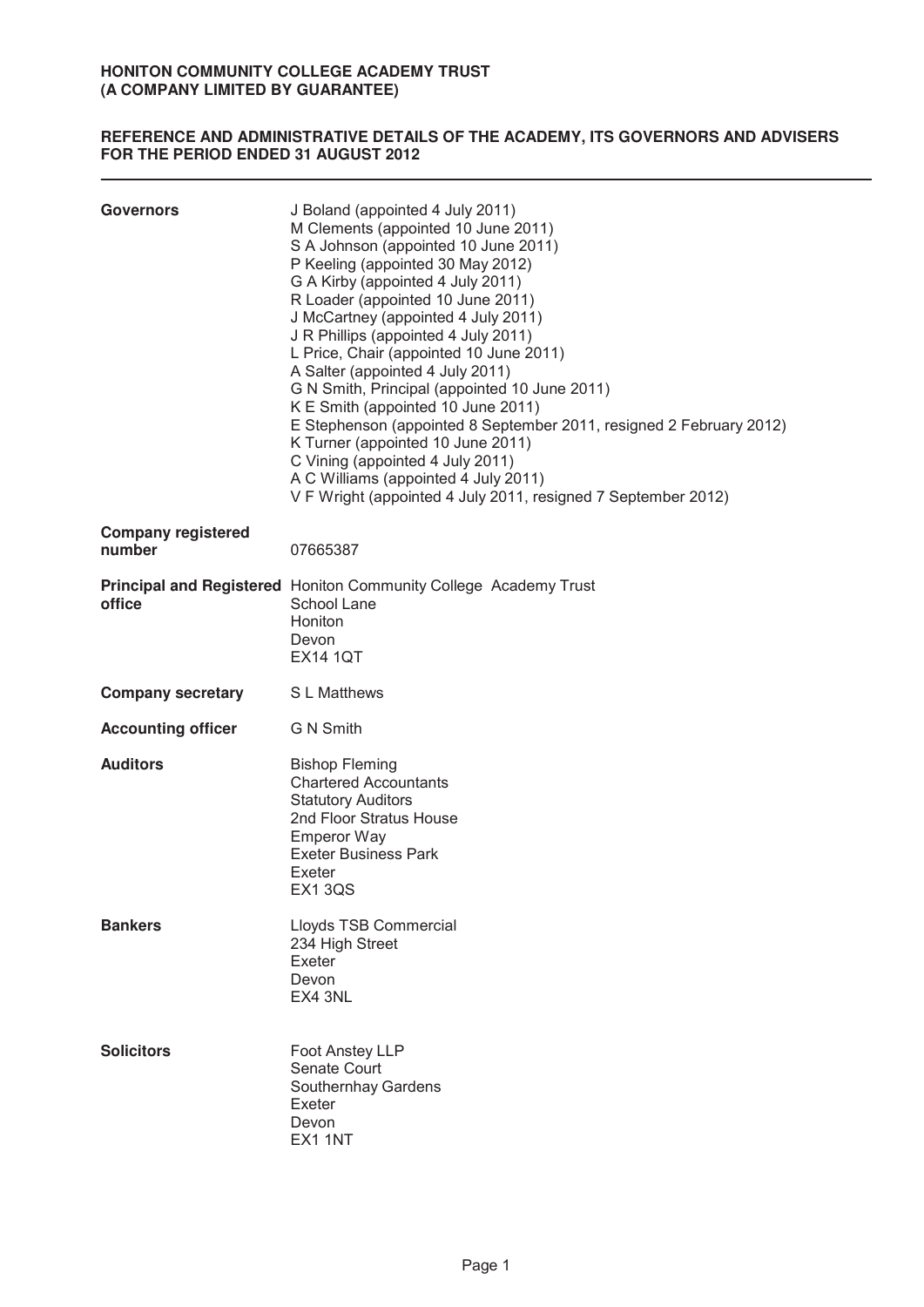# **GOVERNORS' REPORT FOR THE PERIOD ENDED 31 AUGUST 2012**

The Governors present their annual report together with the financial statements and auditors' report of the charitable company for the period ended 31 August 2012.

# **STRUCTURE, GOVERNANCE AND MANAGEMENT**

#### **Constitution**

The academy (incorporated on 10 June 2011 and opened as an Academy on 1 July 2011) is a charitable company limited by guarantee and an exempt charity. The charitable company's Memorandum and Articles of Association are the primary governing documents of the academy.

The Governors act as the Trustees for the charitable activities of Honiton Community College Academy Trust and are also the directors of the charitable company for the purposes of company law.

Details of the Governors who served throughout theperiod, except as noted, are included in the Reference and Administrative Details on page 1.

#### **Members' Liability**

Each member of the charitable company undertakes to contribute to the assets of the Company in the event of it being wound up while he/she is a member, or within one year after he/she ceases to be a member, such amount as may be required, not exceeding £10, for the debts and liabilities contracted before they cease to be a member.

#### **Governors' Indemnities**

Governors benefit from indemnity insurance purchased at the Academy Trust's expense to cover the liability of the Governors which by virtue of any rule of law would otherwise attach to them in respect of any negligence, default or breach of trust or breach of duty of which they may be guilty in relation to the Academy Trust, provided that any such insurance shall not extend to any claim arising from any act or omission which the Governors knew to be a breach of trust or breach of duty or which was committed by the Governors in reckless disregard to whether it was a breach of trust or breach of duty or not and provided also that any such insurance shall not extend to the costs of any unsuccessful defence to a criminal prosecution brought against the Governors in their capacity as Directors of the Academy Trust. The limit of this indemnity is £25m.

In accordance with normal commercial practice the Academy has purchased insurance to protect Governors and officers from claims arising from negligent acts, errors or omissions occurring whilst on Academy business. The insurance provides cover up to £25m on any one claim.

#### **Principal Activity**

The principal activity is to advance for the public benefit by establishing, maintaining, carrying on, managing and developing a secondary school offering a broad and balanced curriculum.

The principal activity of the Academy is to provide free education for pupils of different abilities between the ages of 11 to 18.

# **GOVERNORS**

#### **Method of recruitment and appointment or election of Governors**

On 01 July 2011 the Trustees appointed all those Governors that served the predecessor school to be Governors of the newly formed Academy. These Governors were appointed on a term of office that would end when their original term at the predecessor school would have ended, thus ensuring a staggered re-election or replacement process.

The Academy's Governing Body comprises the Principal, a minimum of 6 Parent Governors, up to 3 Staff Governors (providing that the total number of Governors, including the Principal, who are employees of the Academy Trust, does not exceed one third of the total number of Governors) and up to 6 other Governors.

The Academy Trust shall have the following Governors as set out in its Articles of Association and funding agreement: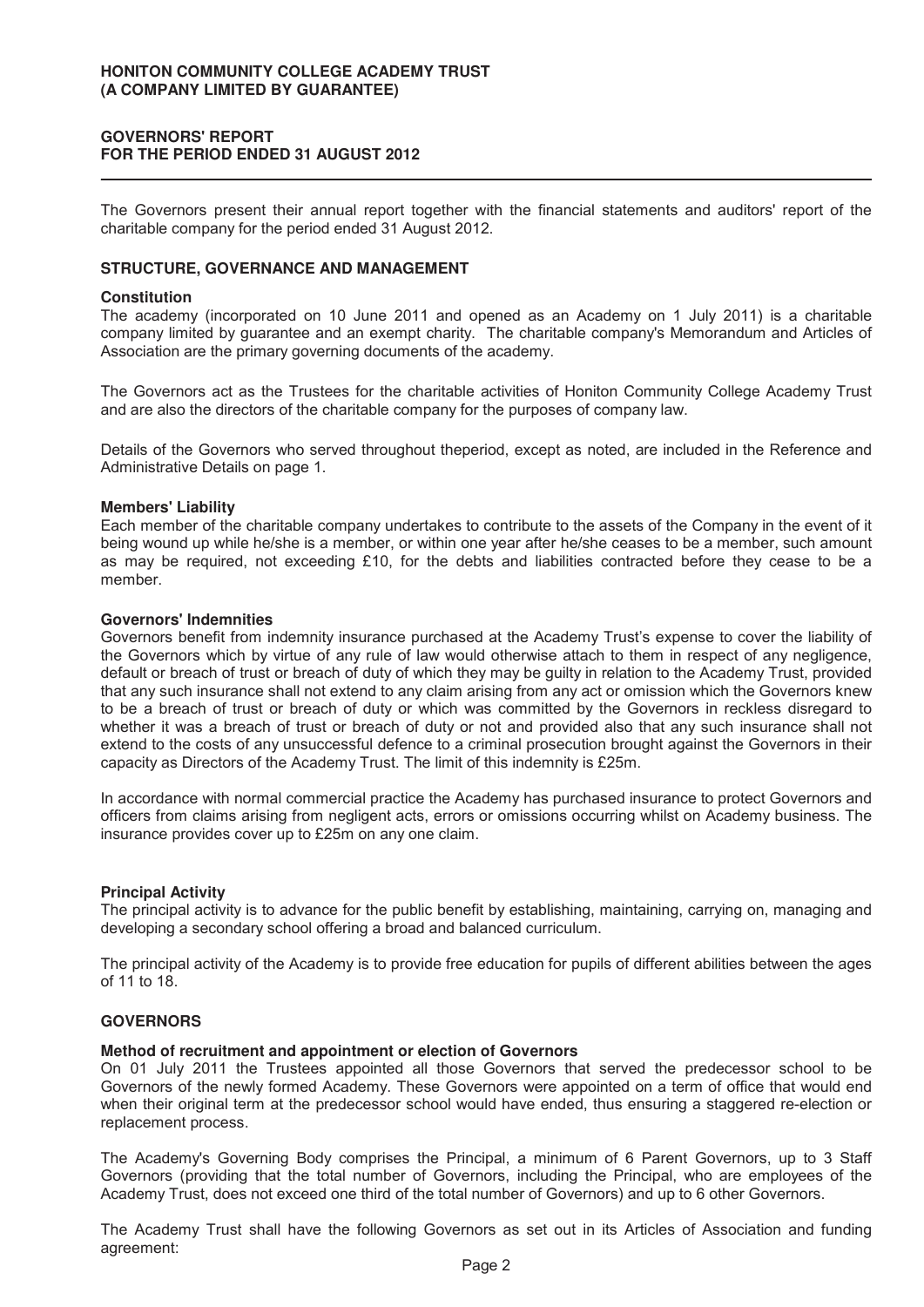#### **GOVERNORS' REPORT (continued) FOR THE PERIOD ENDED 31 AUGUST 2012**

- up to 6 Governors who are appointed by members.
- up to 6 Parent Governors who are elected by Parents of registered pupils at the Academy.
- up to 3 staff Governors who are elected by staff and appointed by the Governing Body.
- the Principal who is treated for all purposes as being an ex-officio Governor.

Governors are appointed for a four year period, except that this time limit does not apply to the Principal. Subject to remaining eligible to be a particular type of Governor, any Governor can be re-appointed or re-elected.

When appointing new Governors, the Board will give consideration to the skills and experience mix of existing Governors in order to ensure that the Board has the necessary skills to contribute fully to the Academy's development.

#### **Policies and Procedures adopted for the Induction and Training of Governors**

The training and induction provided for new Governors will depend upon their existing experience but would always include a tour of the Academy and a chance to meet staff and pupils. All Governors are provided with copies of policies, procedures, minutes, accounts, budgets, plans and other documents that they will need to undertake their role as Governors. As there are normally only two or three new Governors a year, induction tends to be done informally and is tailored specifically to the individual. Advantage is taken of specific courses offered by the Local Authority and other bodies.

There is a Governors' annual training session organised each year which aims to keep the Governors updated on relevant developments impacting on their roles and responsibilities

#### **Organisational Structure**

The Board of Governors normally meets once each half term. The Board establishes an overall framework for the governance of the Academy and determines membership, terms of reference and procedures of Committees and other groups. It receives reports including policies from its Committees for ratification. It monitors the activities of the Committees through the minutes of their meetings. The Board may from time to time establish Working Groups to perform specific tasks over a limited timescale.

There are 5 committees as follows;

#### Campus and Health and Safety Committee

Purpose of the Committee:

To oversee the allocation and use of Honiton Community College resources dedicated to the Campus, Health and Safety and the environment. To ensure a safe and appropriate environment for all students, staff and visitors now and in the future.

Membership:

a) Membership shall consist of not less than four governors plus the Principal and/or a member of the Executive Leadership Team.

b) The committee shall have such co-opted, non-voting members as the governing body shall appoint. The committee may make the recommendations for these appointments.

Quorum:

The quorum shall be three.

Meetings:

The committee shall meet once a term or otherwise as required. The agenda will be split into sections for:

- Campus major build & long term planning
- Campus repairs, improvements & maintenance
- Health & Safety
- Dining Room & Catering

Area of Responsibility: Campus

i) To provide support and guidance for the Principal on all matters relating to the College premises and . grounds, security, health and safety and environmental issues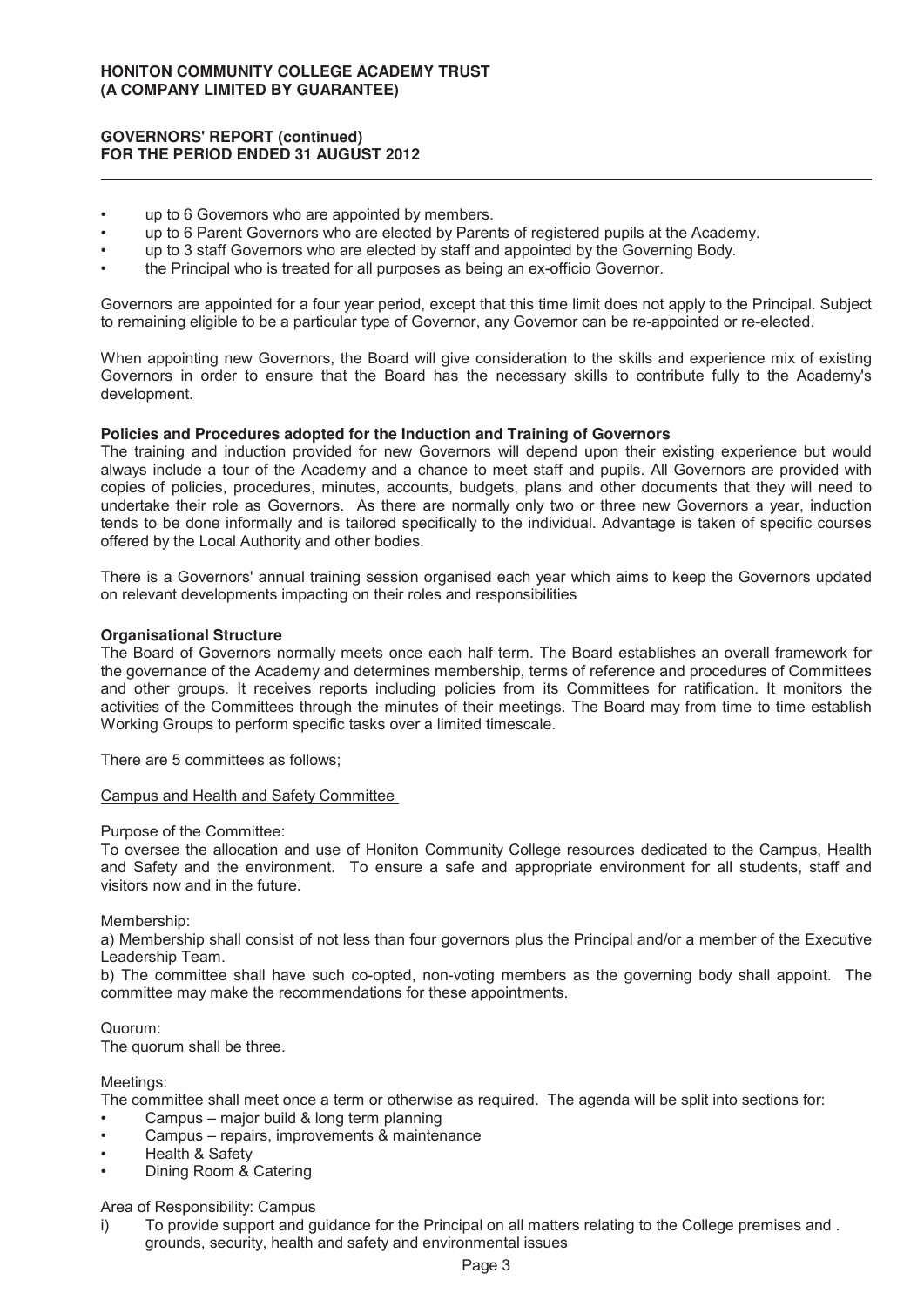# **GOVERNORS' REPORT (continued) FOR THE PERIOD ENDED 31 AUGUST 2012**

- ii) To carry out an annual inspection of the premises and grounds and prepare a statement of priorities for maintenance and improvement (with reference to the Asset Management Plan). To include monitoring the delivery of recommendations made.
- iii) To approve the costs and arrangements for maintenance, repairs and redecoration within the budget allocation.
- iv) To ensure that the College complies with Health & Safety Regulations, taking advice when necessary.
- v) To oversee the preparation and implementation of contracts, ensuring best value principles are adhered to.
- vi) To agree a lettings policy.
- vii) To establish and keep under review a campus strategy covering the next 10 years.
- viii) To keep under review a rolling 3 year, costed, repairs plan.

## Area of Responsibility: Health and Safety

- i) To agree a Health and Safety Policy appropriate to the needs of the College and to review this on an annual basis.
- ii) To assist the Governing Body and Principal to discharge their responsibilities under relevant legislation.
- iii) To consider model policies on Health and Safety and agree policies for adoption.
- iv) To ensure that the necessary college management organisation is in place to implement the policy.
- v) To monitor the effectiveness of the College's Health and Safety arrangements.

# Area of Responsibility: Dining Room and Catering

- i) To monitor the contract with Innovate & ensure College needs are met.<br>ii) To ensure (taking advice when necessary) that nutritional standards are
- To ensure (taking advice when necessary) that nutritional standards are met.
- iii) To periodically ascertain student views of the service.
- iv) Meet with the Catering Manager on a regular basis.

#### Curriculum Committee

#### Membership:

a) Membership shall consist of not less than four governors, the Principal (ex officio) and at least one member of the Executive Leadership Team.

b) The committee shall have such co-opted, non-voting members as the governing body shall appoint. The committee may make the recommendations for these appointments.

#### Quorum:

The quorum shall be four governors.

# Meetings:

The committee shall meet at least once a term or otherwise as required.

# Area of Responsibility:

- i) To report to the governing body on the implementation of the College's curriculum statement, taking in to account, national initiatives and accountability structures.
- ii) With the staff, to monitor how the curriculum is taught, its effectiveness and how it is resourced.
- iii) To review the College policies appropriate to the committee and make any recommendations to the governing body.
- iv) To review any information about the College's performance and to report back to the Overview and Scrutiny Committee and the Full Governing Body.
- v) To contribute to the College Improvement Plan and to monitor its implementation within the scope of this committee.
- vi) To ensure that all governors develop a clear understanding of how the College curriculum is delivered.
- vii) The committee will liaise with other committees as appropriate.
- viii) To ensure that the requirements of all students are met. In particular ensuring that those students with additional educational needs are met through monitoring the SEN disability and equality policies and any arrangement for G&T students. This is also to include other groupings i.e. Free school meals, gender, looked after children, ethnicity, travellers, English as an additional language, prior attainment (High, middle, low).
- ix) To onitor the wider curriculum, including Extended Schools, Enrichment, Work Experience, SMSC (Social, Moral, Social, Cultural) and CEIAG (Careers Education Information Advice Guidance).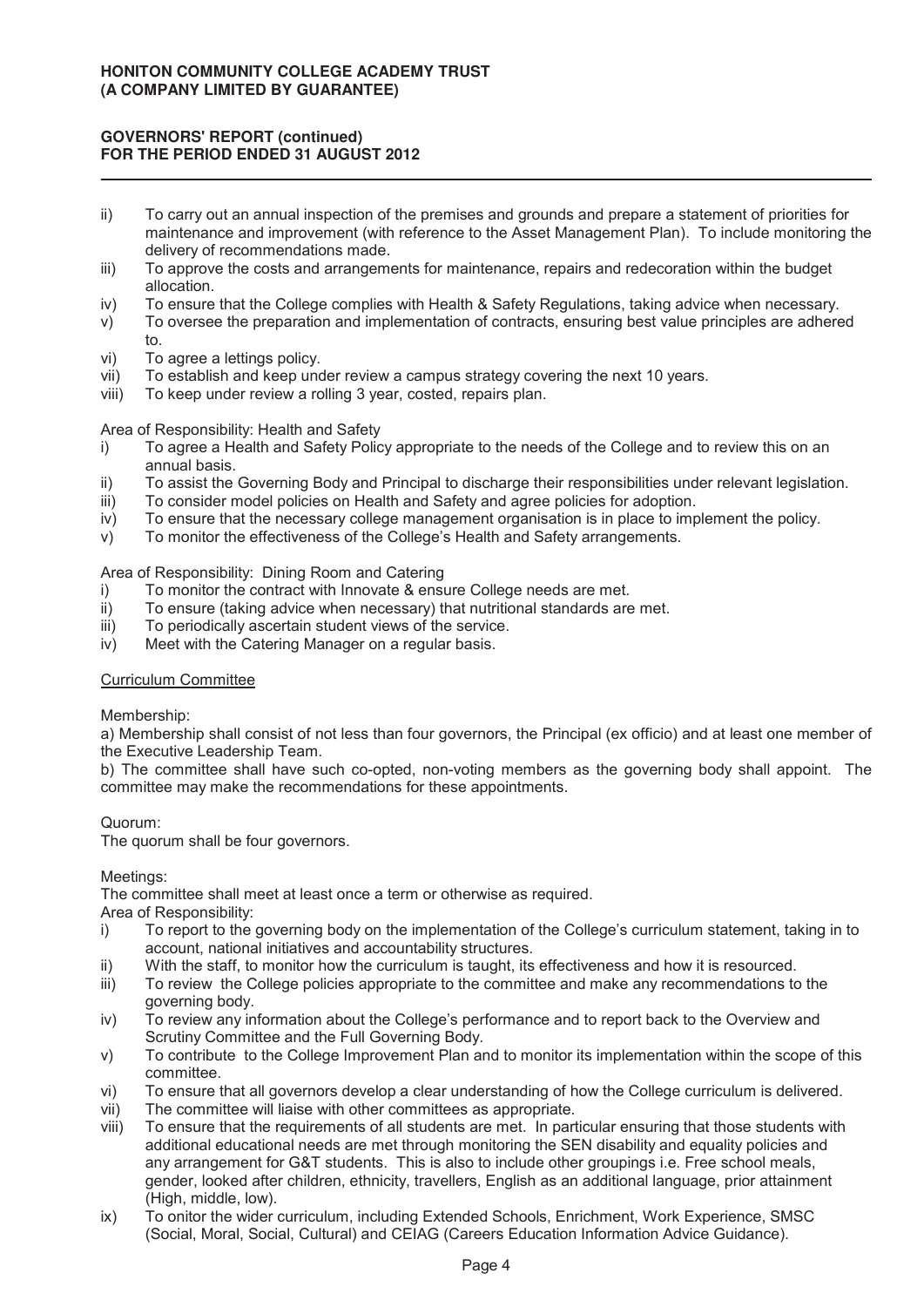# Finance Committee

Purpose of the Committee:

- To assist the decision making of the governing body, by enabling more detailed consideration to be given to the best means of fulfilling the governing body's responsibility to ensure sound management of the
- academy's finances.
- To ensure that the Academy undertakes proper financial planning, monitoring and probity.
- To make appropriate comments and recommendations on such matters to the governing body on a regular basis.
- Major issues will be referred to the full governing body for ratification.

Membership:

- a) Membership of the committee shall consist of not less than four governors plus the principal and / or a member of the Executive Leadership Team. The Director of Finance shall be an ex-officio member of the committee.
- b) The committee shall have such co-opted, non voting members as the governing body shall appoint. The committee may make the recommendations for these appointments.

#### Quorum:

The Quorum shall be three members. The committee shall not meet without the Principal being present or a substitute nominated by him / her.

## Meetings:

The committee shall meet twice a term or otherwise as required.

#### Area of Responsibility:

Subject to statutory requirements, the committee is authorised:

- In consultation with the Principal and taking into consideration:
	- available resources;
	- sustainability of commitments;
	- the college improvement plan (CIP);
	- forecast student numbers;
	- anticipated contractual liabilities; and
	- other relevant factors.
- To consider the academy's indicative funding, notified annually by the EFA, and to assess its implications for the academy, in consultation with the Principal, in advance of the financial year, drawing any matters of significance or concern to the attention of the governing body.
- To scrutinise, consider and recommend acceptance/non-acceptance of the academy's annual and three year budget to the governing body, at the start of each financial year.
- To contribute to the formulation of the academy's development plan, through the consideration of financial priorities and proposals, in consultation with the Principal, with the stated and agreed aims and objectives of the academy.
- To receive and make recommendations on the broad budget headings and areas of expenditure to be adopted each year, including the level and use of any contingency fund or balances, ensuring the compatibility of all such proposals with the development priorities set out in the College Improvement Plan (CIP).
- To liaise with and receive reports from the other committees, as appropriate, and to make recommendations to those committees about the financial aspects of matters being considered by them.
- To monitor and review expenditure on a regular basis and ensure compliance with the overall financial plan for the academy, and with the financial regulations of the EFA, drawing any matters of concern to the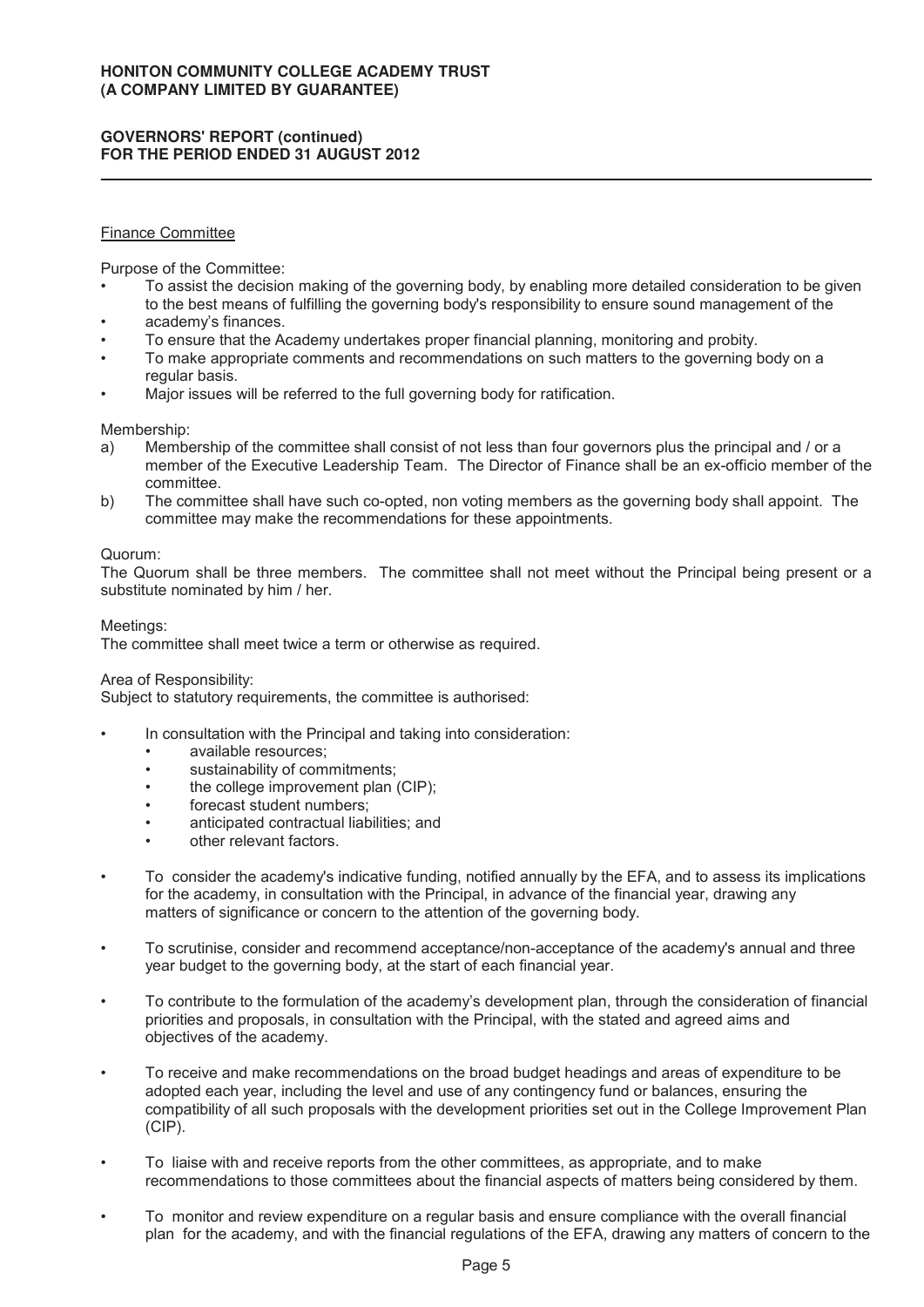attention of the governing body. As part of this the committee will:

- Make decisions in relation to service level agreements, in accordance with the scheme of delegation:
- Approve non routine expenditure (not provided for in the CIP) in accordance with the scheme of delegation:
- Ensure that the principles of best value are followed when making decisions and within the college;
- Monitor statistic, performance indicators and key ratios and other non financial data affecting the budget, directing action as appropriate; and
- Monitor capital expenditure and take appropriate steps in the event of possible under / over spending.
- To monitor and review procedures for ensuring the effective implementation and operation of financial procedures, on a regular basis, including the implementation of bank account arrangements and, where appropriate to make recommendations for improvement. As part of this the committee will:
- Establish and recommend appropriate policies (to include recommended levels of delegated authority) to the governing body. This will include:
	- **Finance Policy**
	- **Budget Monitoring Policy**
	- Procurement Policy
	- Charging and Remissions Policy
	- **Lettings Policy**
	- Governors Expenses Policy
- Review all policies and levels of charges annually and recommend changes as appropriate.
- To approve the financial statement to form part of the annual report of the governing body to parents and for filing in accordance with Companies Act and Charity Commission requirements
- To receive auditors' reports and to recommend to the full governing body action as appropriate in response to audit findings.
- To recommend to the governing body the appointment of a Responsible Officer.
- To recommend to the full governing body the appointment or reappointment of the auditors of the academy.

#### Matters of Urgency:

These may be dealt with by the Chair of Governors, Chair of Finance and the Principal and reported to the next meeting of the Committee or of the full governors.

#### Withdrawal:

Any relevant person employed to work at the college other than the Principal, when the subject for consideration is the pay or performance review of any person employed to work at the college.

#### Personnel Committee

#### Membership:

a) Membership shall consist of not less than four governors plus the Principal and/or a member of the Executive Leadership Team.

b) The committee shall have such co-opted non-voting members as the governing body shall appoint. The committee may make the recommendations for these appointments.

Quorum:

The quorum shall be three.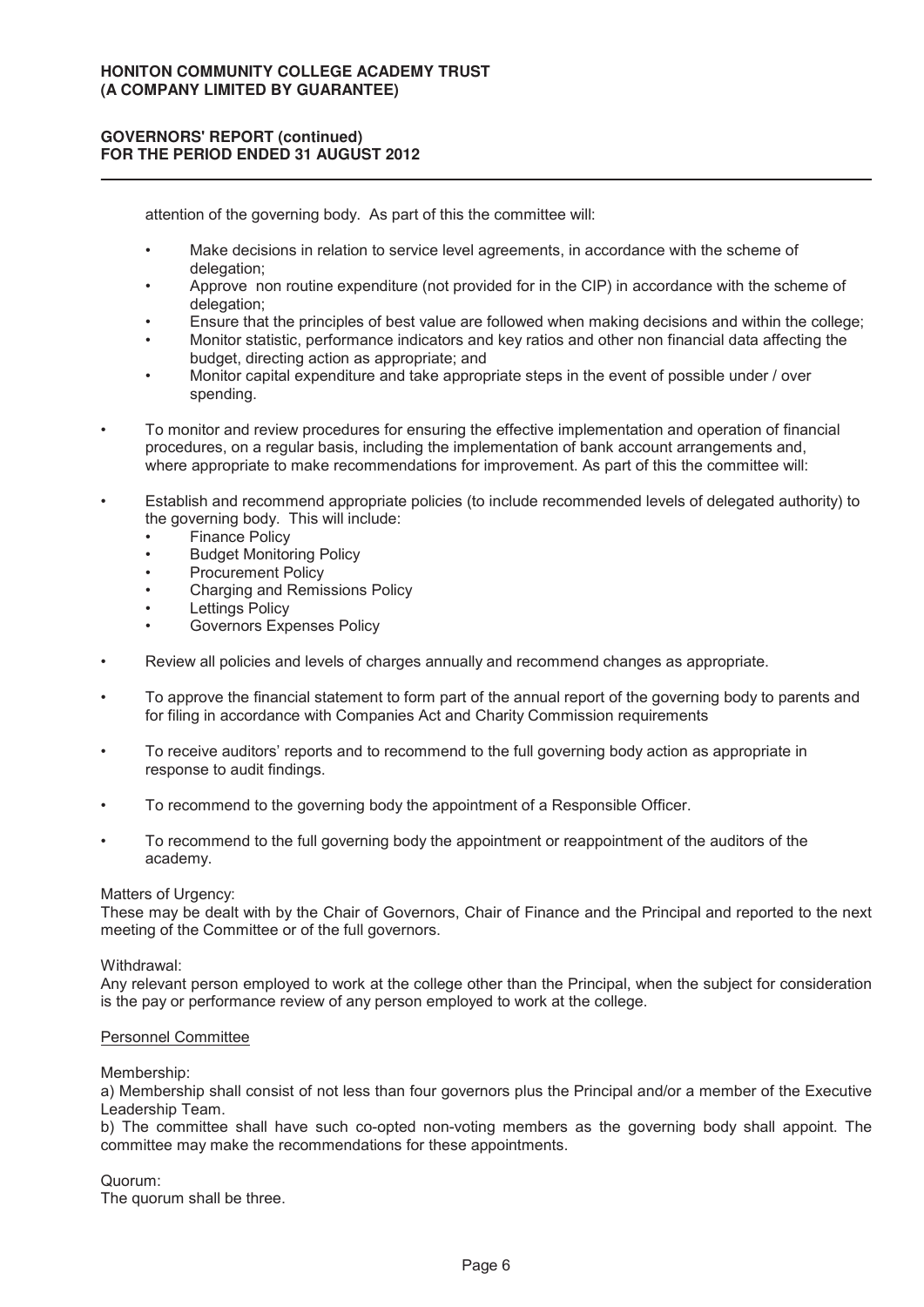#### Meetings:

The committee shall meet at least once a term or otherwise as required.

## Purpose of committee:

The purpose of this committee is to ensure that Honiton Community College Academy Trust delivers through its staff, both teaching and support, the best possible teaching and learning environment to its students with the available resources, by ensuring the following:

i) The College has appropriate HR policies in place – by drafting and keeping under review all HR policies for approval by the governing body and undertaking any formal consultations on personnel matters

ii) Polices are implemented – by requesting and receiving regular reports for monitoring and review purposes and ensuring recommended actions are taken.

iii) Staff performance is monitored and improved – by ensuring the college has a rigorous and effective performance management process in place that is implemented efficiently; and by using the resulting data from this process to make recommendations for improvements to standards and help deliver the best possible teaching to students with the resources available.

iv) Staff have appropriate terms and conditions – such that:

- a. Priority is given to ensuring that staff terms and conditions of service are at least commensurate with national policy and in the best interests of the staff.
- b. Criteria are proposed for the approval of the governing body about the use of discretionary elements of pay provisions, and recommendations made about implementing them.
- c. Liaison takes place with the Finance Committee to establish the annual and longer term salary budgets and other costs relating to personnel e.g. training.

v) The College has an appropriate staffing structure – by reviewing the staffing structure whenever a vacancy occurs and at least annually, in relation to the College Management plan to ensure the best value for money arrangements.

vi) Effective staff recruitment activity takes place – through having selection panels normally containing, where possible, at least one trained member of the Personnel Committee or Full Governing Body other than the Principal. The Principal has delegated authority to make all appointments of supply teachers and part time appointments.

vii) Also – by exercising such powers as the governing body may delegate.

#### **Overview and Scrutiny**

Purpose of the Committee:

To act as an Executive Committee where ELT and governors can raise issues for detailed discussion and high level scrutiny can take place.

#### Membership:

a) Membership shall consist of the Chair of Governors (who will be Chair of the Committee), Chair of the Finance, Campus and Health & Safety, Personnel and Curriculum Committees. Plus the designated Science Department Link Governor and the College Executive Leadership Team.

b) The committee shall have such co-opted, non-voting members as the governing body shall appoint. The committee may make the recommendations for these appointments.

c) The Chair and Vice Chair of the College Executive Team (CET) will be invited as observers.

#### Quorum:

The quorum shall be three governors and two members of the Executive Leadership Team.

#### Meetings:

The committee shall meet once each half term or otherwise as required.

#### Terms of Reference:

Area of Responsibility

- i) To monitor the College Improvement Plan regularly and rigorously three times a year with regard to the Specialist Status actions.
- ii) To monitor the college Self Evaluation Form (SEF).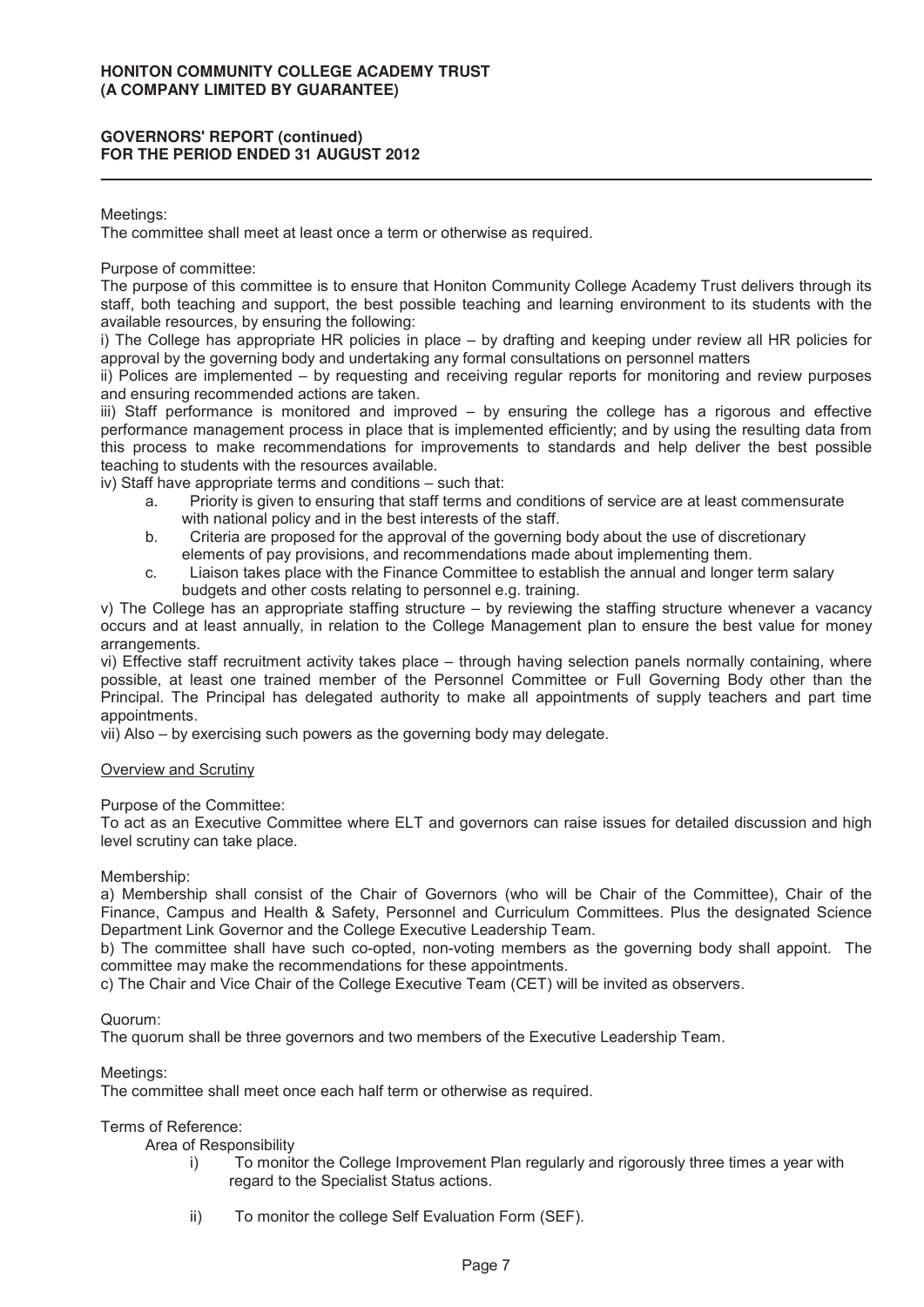- iii) To discuss Ofsted reports and monitor Action Plans
- iv) To monitor progress plans and student progress expected within those plans.
- v) To receive SIP notes on College visits

The following decisions are reserved to the Board of Governors; to consider any proposals for changes to the status or constitution of the Academy and its committee structure, to appoint or remove the Chairman and/or Vice Chairman, to appoint the Principal and Clerk to the Governors, to approve the College Improvement Plan and budget.

The Governors are responsible for setting general policy, adopting an annual plan and budget, approving the statutory accounts, monitoring the Academy by the use of budgets and other data, and making major decisions about the direction of the Academy, capital expenditure and staff appointments.

The Academy has a leadership structure which comprises of the Executive Leadership Team (ELT). The aim of the leadership structure is to devolve responsibility and encourage involvement in decision making at all levels. The Governors govern and the ELT lead and manage.

The Trustees and Board of Governors have devolved responsibility for day to day leadership management of the Academy to the Principal and the rest of the ELT. The ELT consists of the Principal, Vice Principal, three Assistant Principals and the Director of Finance. The ELT controls the Academy at an executive level, implementing the policies laid down by the Governors and reporting back to them. The Principal, Director of Finance, Finance committee, Campus and Health & Safety Committee are responsible for the authorisation of spending within agreed budgets; a summary of this is in the Scheme of Delegation. Some spending control is devolved to Budget Holders which must be authorised in line with the Scheme of Delegation. The Principal is responsible for the appointment of staff, though appointment panels for teaching posts always include a Governor.

The Principal is the Accounting officer.

#### **Risk management**

The Governors have implemented a system to assess risks that the Academy faces, especially in the operational areas (e.g. in relation to teaching, health & safety and trips) and in relation to the control of finance. They have introduced systems, including operational procedures (e.g. vetting of new staff and visitors, supervision of Academy grounds) and internal financial controls in order to minimise risk. Where significant financial risk still remains they have ensured they have adequate insurance cover.

The Academy has an effective system of internal financial controls and this is explained in more detail in the Statement of Internal Control.

The Academy has undertaken a full review of the main areas of risk which it faces. This includes all health and safety and child protection policies and procedures. In addition a review of all financial risks is undertaken on a regular basis.

The Academy has a formal risk management process to assess business risks and to implement risk management strategies. This process involves identifying the types of risk the Academy faces, scoring and prioritising the risks in terms of their potential operational and financial impact, assessing the likelihood of occurrence and identifying means of mitigating the risks. A Risk Register is maintained and reviewed on a regular basis.

#### **Connected Organisations, including Related Party**

The Academy has a shared use agreement with Leisure East Devon for use of the sports facilities.

The Academy has strong collaborative links with all feeder primary schools which form part of the Honiton Learning Community.

There are no related parties which either control or significantly influence the decisions and operations of Honiton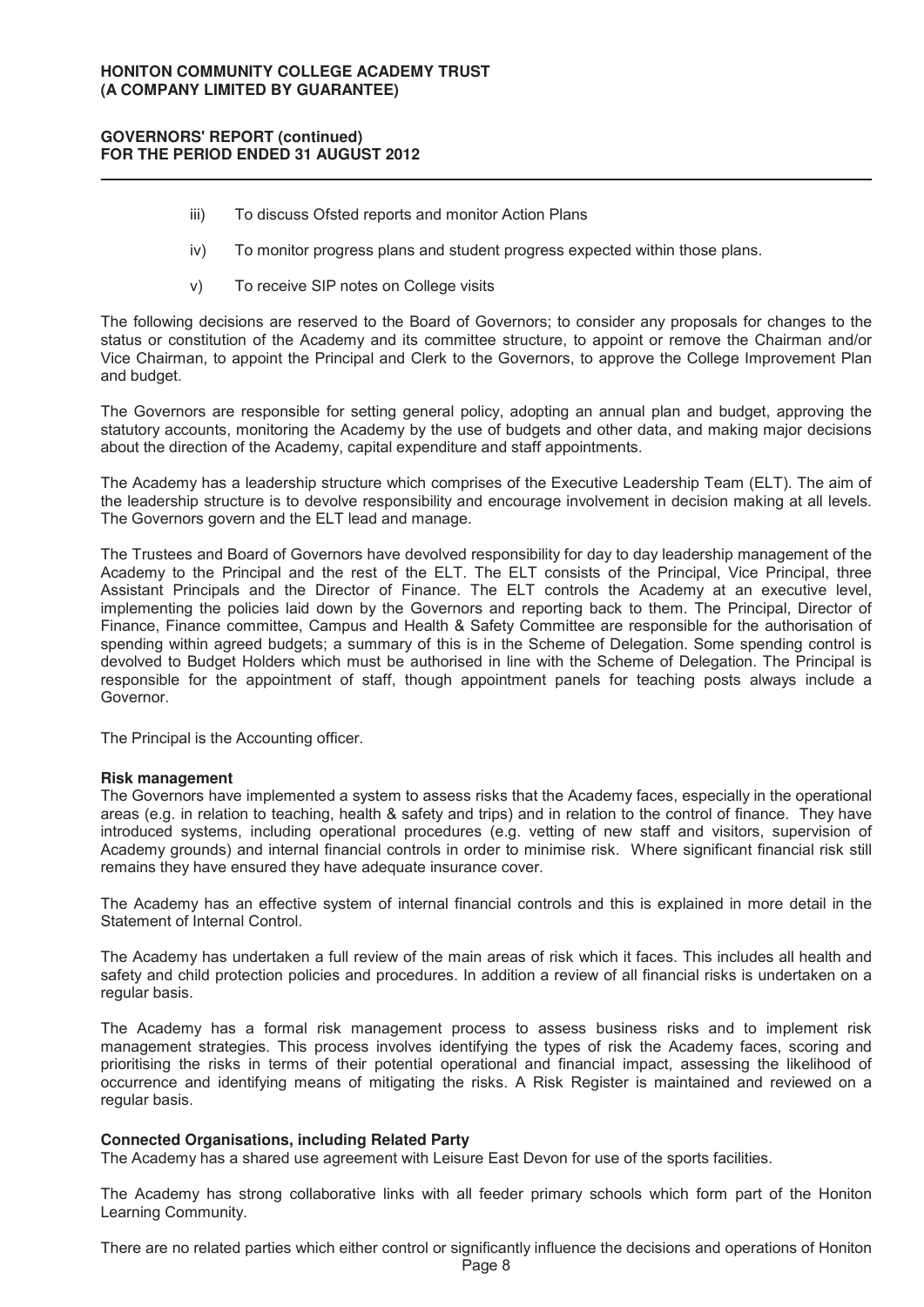Community College Academy Trust. There are no sponsors of the Academy but there is a Parent Staff Friend Association linked with the Academy.

# **OBJECTIVES AND ACTIVITIES**

#### **Objects and Aims**

The principal object and activity of the Academy is to advance for the public benefit education in the United Kingdom, in particular by establishing, maintaining, carrying on, managing and developing a school, offering a broad range of curriculum for pupils of different abilities, with a strong emphasis on Science.

The aims of the Academy during the year/period ended 31 August 2012 are summarised below:

- to continue to raise the standard of educational attainment and achievement of all pupils.
- to provide a broad and balanced curriculum, including extra curricular activities.
- to develop students as more effective learners.
- To enhance the tertiary provision and outcomes.
- to develop the Academy site so that it enables students to achieve their full potential.
- to ensure that every child enjoys the same high quality education in terms of resourcing, tuition and care.
- to improve the effectiveness of the Academy by keeping the curriculum and organisational structure under continual review.
- to maximise the number of students who achieve  $5+A^*$  C GCSE grades including English and Maths.
- to provide value for money for the funds expended.
- to develop greater coherence, clarity and effectiveness in school systems.
- to comply with all appropriate statutory and curriculum requirements.
- to maintain close links with industry and commerce.
- to develop the Academy's capacity to manage change, and
- to conduct the Academy's business in accordance with the highest standards of integrity, probity and openness.

At Honiton Community College Academy Trust we aim to get the best for, and from, each child. We intend to enable each child to realise his or her full academic, creative and physical potential and to develop positive social and moral values. Our Academy is a community in which children, staff and parents should be part of a happy and caring environment.

#### **Objectives, Strategies and Activities**

Key priorities for the year are contained in our College Improvement Plan which is available on the College Website. Improvement focuses identified for this year include:

- To continue to raise outcomes at Key stages 4 and 5.
- To continue to improve learning and teaching across the College.
- To continue to improve the curriculum of the College
- To continue to improve Leadership and Management of the College.
- To continue to get best value from finances and resources (inc. Campus) of the College.

Key activities and targets were identified in the College Improvement Plan and were influenced by the significant challenges and opportunities arising from national changes in education policy and funding, including the conversion to Academy status. The activities included the following:

- Continued review of appraisal activities.
- review of staffing levels in the light of budgetary pressure.
- further development of the website to support administration, communication and learning and teaching.
- development and embedding of key financial and administrative procedures arising from conversion.
- continued development of systems for tracking and monitoring pupil attainment.
- range of activities to promote community adhesion and support of other charities activities.

#### **Public Benefit**

The Governors confirm that they have complied with the requirement in the Charities Act 2011 to have due regard to the Charity Commission's general guidance on public benefit in exercising their powers or duties. They have referred to this guidance when reviewing the academy's aims and objectives and in planning its future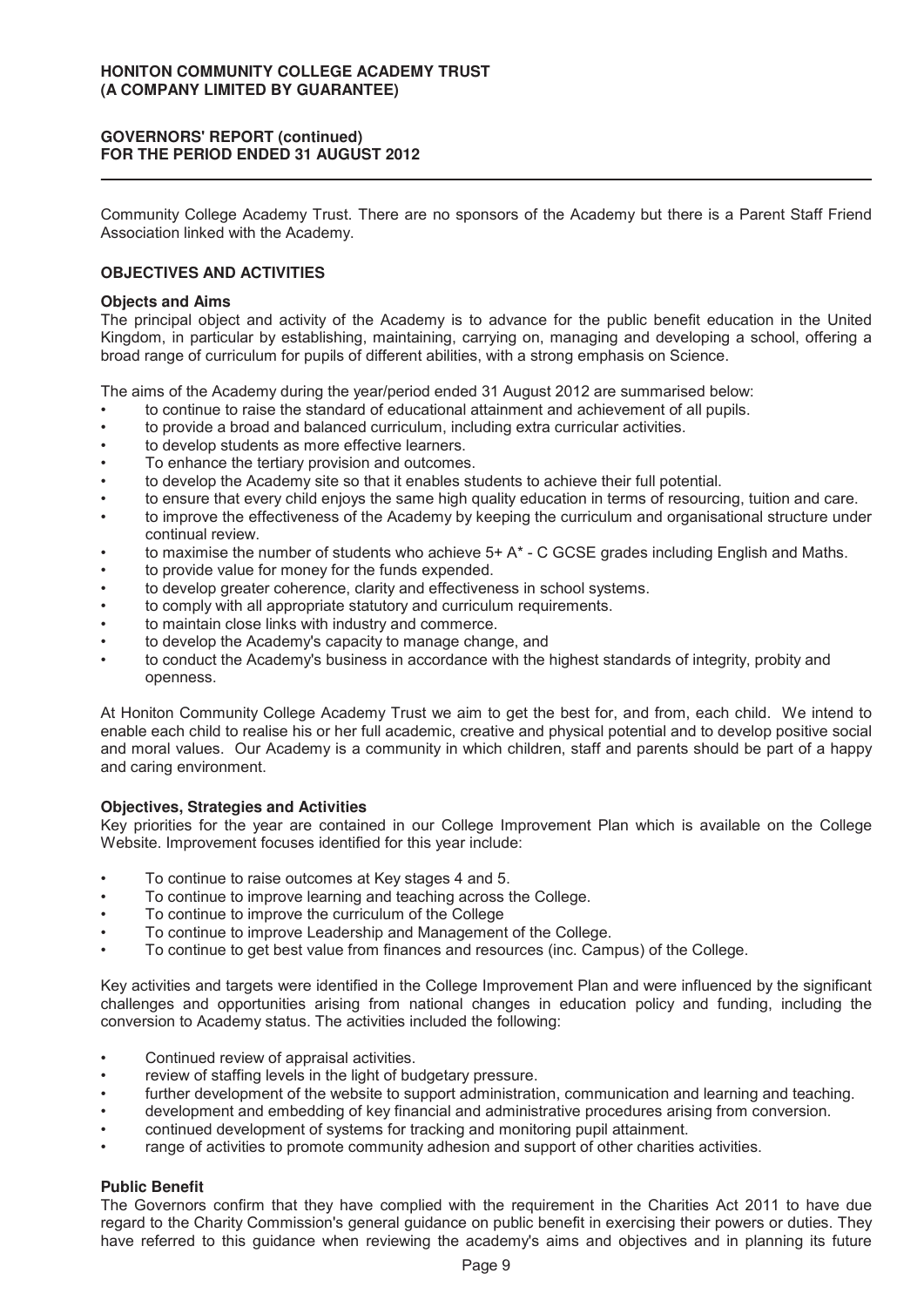#### activities.

The Academy aims to advance for the public benefit, education in Honiton and the surrounding area. In particular, but without prejudice to the aforesaid, by estimating, maintaining, managing and developing schools, offering a broad curriculum.

The Academy provides facilities for recreational and other leisure time occupation for the community at large in the interests of social welfare and with the interest of improving the life of the said community.

#### **ACHIEVEMENTS AND PERFORMANCE**

#### **Achievements and Performance**

The Academy is in its first year of operation and achieved the forecast number of students. The total number of students in the year ended 31 August 2012 was 932 but this has decreased to 874 in September 2012 due to a downward demographic trend, reflected country wide.

At Key Stage 4, a particularly challenging year group achieved good results for their cohort although the results were lower than the previous year. This reflects the high level of need in the year group. Children in Year 11 also had a high level of Special Needs, but despite this they managed to perform above National Averages. This demonstrates the excellent teaching of the staff at Honiton Community College. We were particularly impressed with the results of the higher attaining pupils, with comparatively high percentages of pupils attaining A\*/A than in previous years.

#### GCSE

The College achieved 53% of students 5+GCSE A\*-C inc. English and Maths 80% of students achieved 5+ GCSE A\*-C

Examination results for 2012 represented an improvement in A2 results. The Academy achieved a 93% pass rate in A2 exams.

To ensure that standards are continually assessed, the Academy operates a programme of lesson observations, which are undertaken by the Department Heads and the ELT.

The Academy was inspected by OFSTED in June 2011 and was judged to be Good with Outstanding features.

#### **Going Concern**

After making appropriate enquiries, the Governing Body has a reasonable expectation that the academy has adequate resources to continue in operational existence for the foreseeable future. For this reason it continues to adopt the going concern basis in preparing the financial statements.

#### **Key Financial Performance Indicators**

The following KPI's were set at the start of the year:

|                          | <b>Target</b> | <b>Actual</b> |
|--------------------------|---------------|---------------|
| GSCE A*-C Inc Eng and Ma | 61%           | 53%           |
| $GCSE$ 5+                | 80%           | 80%           |
| Sixth form entry points  | 200           | 180           |
| Attendance               | 94%           | 94%           |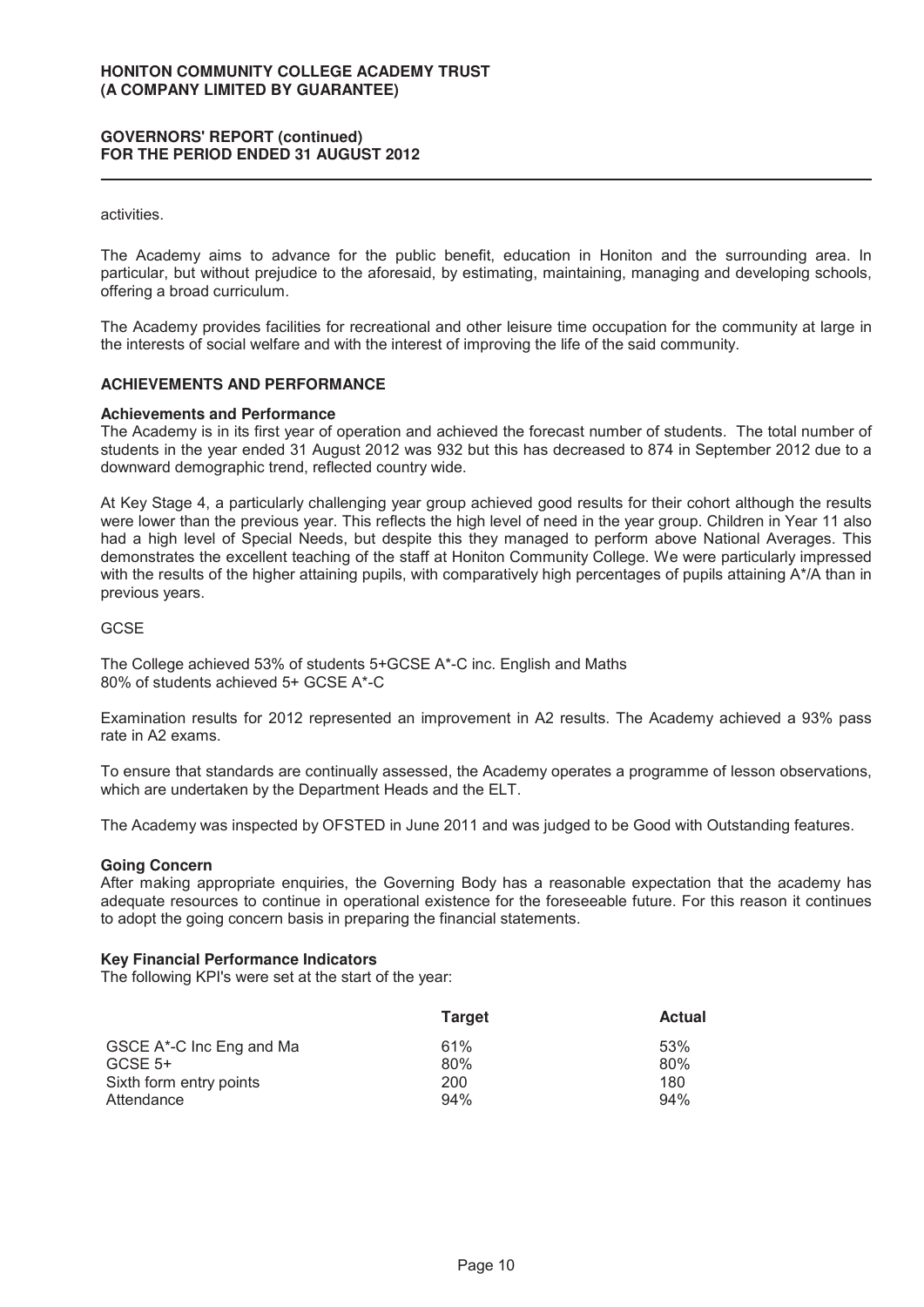#### **FINANCIAL REVIEW**

#### **Financial Review**

Most of the Academy's income is obtained from the DfE via the YPLA (subsequently EFA) in the form of recurrent grants, the use of which is restricted to particular purposes. The grants received from the DfE during the year ended 31 August 2012 and the associated expenditure are shown as Restricted Funds in the Statement of Financial Activities.

The Academy also receives grants for fixed assets from the DfE and are shown in the Statement of Financial Activities as restricted income in the Fixed Asset Fund. The Restricted Fixed Asset Fund balance is reduced by annual depreciation charges over the useful life of the assets concerned, as defined in the Academy's accounting policies.

During the year ended 31 August 2012, total expenditure of £5,924,390 was covered by recurrent grant funding from the DfE and together with other incoming resources together totalling £6,148,392. The excess of income over expenditure for the year (excluding restricted fixed asset funds, pension reserves and donations on conversion) was £224,002.

At 31 August 2012 the net book value of fixed assets was £10,365,608 and movements in tangible fixed assets are shown in note 17 to the financial statements. The assets were used exclusively for providing education and the associated support services to the pupils of the Academy.

The land, buildings and other assets were transferred to the Academy upon conversion. Land and buildings were valued by the EFA on 31 August 2012 at £9.999,619 and this value has been used to determine the value on conversion.. Other assets have been included in the financial statements at a best estimate, taking into account purchase price and remaining useful lives.

The balance of the former school's budget share (£72,326) was transferred across on conversion and is shown as Unrestricted Funds.

The Academy has taken on the deficit in the Local Government Pension Scheme in respect of its non teaching staff transferred on conversion. The deficit is incorporated within the Statement of Financial Activity with details in Note 26 to the financial statements.

Key financial policies adopted or reviewed during the year include the Finance Policy which lays out the framework for financial management, including financial responsibilities of the Board, Principal, managers, budget holders and other staff, as well as delegated authority for spending. Other policies reviewed and updated included Charges and Lettings, Asset Management and Investments.

Governors have adopted a Responsible Officer Policy and appointed Devon Audit Partnership, to undertake a programme of internal checks on financial controls. During the year, the Governors received the initial report from the Responsible Officer which contained no matters of significance.

## **Financial and Risk Management Objectives and Policies**

The Governors have assessed the major risks to which the Academy is exposed, in particular those relating to its finances, teaching, facilities and other operational areas. The Governors have implemented a number of systems to assess and minimise those risks, including internal controls described elsewhere. Where significant financial risk still remains they have ensured they have adequate insurance cover.

The Governors examine the financial health of the Academy formally every half term, reviewing performance against budgets and overall expenditure by means of regular update reports at all full Governors' and Finance Committee meetings. The Governors also regularly review cash flow forecasts and ensure sufficient funds are held to cover all known and anticipated commitments.

At the year end, the Academy had no significant liabilities arising from trade creditors or debtors where there would be a significant effect on liquidity.

The Governing Body recognises that the defined benefit scheme deficit (Local Government Pension Scheme),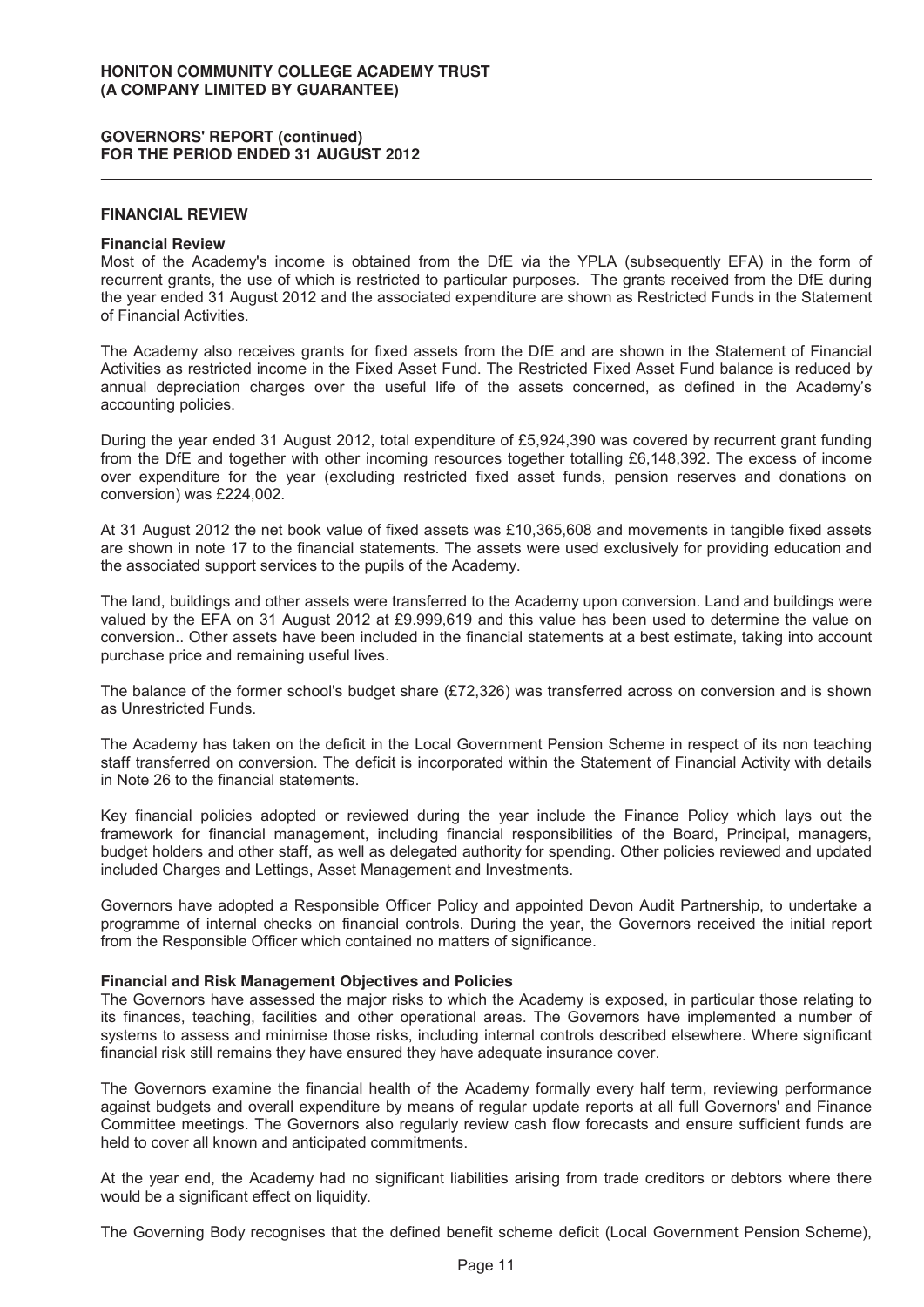which is set out in Note 26 to the financial statements, represents a significant potential liability. However as the Governors consider that the Academy is able to meet its known annual contribution commitments for the foreseeable future, this risk from this liability is minimised.

#### **Principal Risks and Uncertainties**

The principal risks and uncertainties facing the Academy are as follows:

Financial - the Academy has considerable reliance on continued Government funding through the EFA. In the last year 94% of the Academy's incoming resources was ultimately Government funded and whilst this level is expected to continue, there is no assurance that Government policy or practice will remain the same or that public funding will continue at the same levels or on the same terms.

Failures in governance and/or management - the risk in this area arises from potential failure to effectively manage the Academy's finances, internal controls, compliance with regulations and legislation, statutory returns, etc. The Governors continue to review and ensure that appropriate measures are in place to mitigate these risks.

Reputational - the continuing success of the Academy is dependant on continuing to attract applicants in sufficient numbers by maintaining the highest educational standards. To mitigate this risk Governors ensure that student success and achievement are closely monitored and reviewed.

Safeguarding and child protection - the Governors continue to ensure that the highest standards are maintained in the areas of selection and monitoring of staff, the operation of child protection policies and procedures, health & safety and discipline.

Staffing - the success of the Academy is reliant on the quality of its staff and so the Governors monitor and review policies and procedures to ensure continued development and training of staff as well as ensuring there is clear succession planning.

Fraud and mismanagement of funds - The Academy has appointed a Responsible Officer to carry out checks on financial systems and records as required by the Academy Financial Handbook. All finance staff receive training to keep them up to date with financial practice requirements and develop their skills in this area.

The Academy has continued to strengthen its risk management process throughout the year by improving the process and ensuring staff awareness. A risk register is maintained and reviewed and updated on a regular basis.

#### **Reserves Policy**

The Governors review the reserve levels of the Academy annually. This review encompasses the nature of income and expenditure streams, the need to match income with commitments and the nature of reserves. The Governors take into consideration the future plans of the Academy, the uncertainty over future income streams and other key risks identified during the risk review.

The Academy's current level of reserves (total funds less the amount held in fixed assets funds and pension reserves) is £296,328, of which £161,263 is free reserves and £135,065 relates to unspent General Annual Grant.

#### **Investment Policy**

Governors are committed to ensuring that all funds under their control are managed in such a way as to maximise return whilst minimising risk. Any cash not required for operating expenses is placed on deposit at the most favourable rate available from providers covered by the Financial Services Compensation Scheme. Day to day management of the surplus funds is delegated to the Principal and Finance Director within strict guidelines approved by the Governing Body.

# **PLANS FOR FUTURE PERIODS**

The Academy will continue to strive to provide outstanding education and improve the levels of performance of its pupils at all levels. The Academy will continue to aim to attract high quality teachers and support staff in order to deliver its objectives.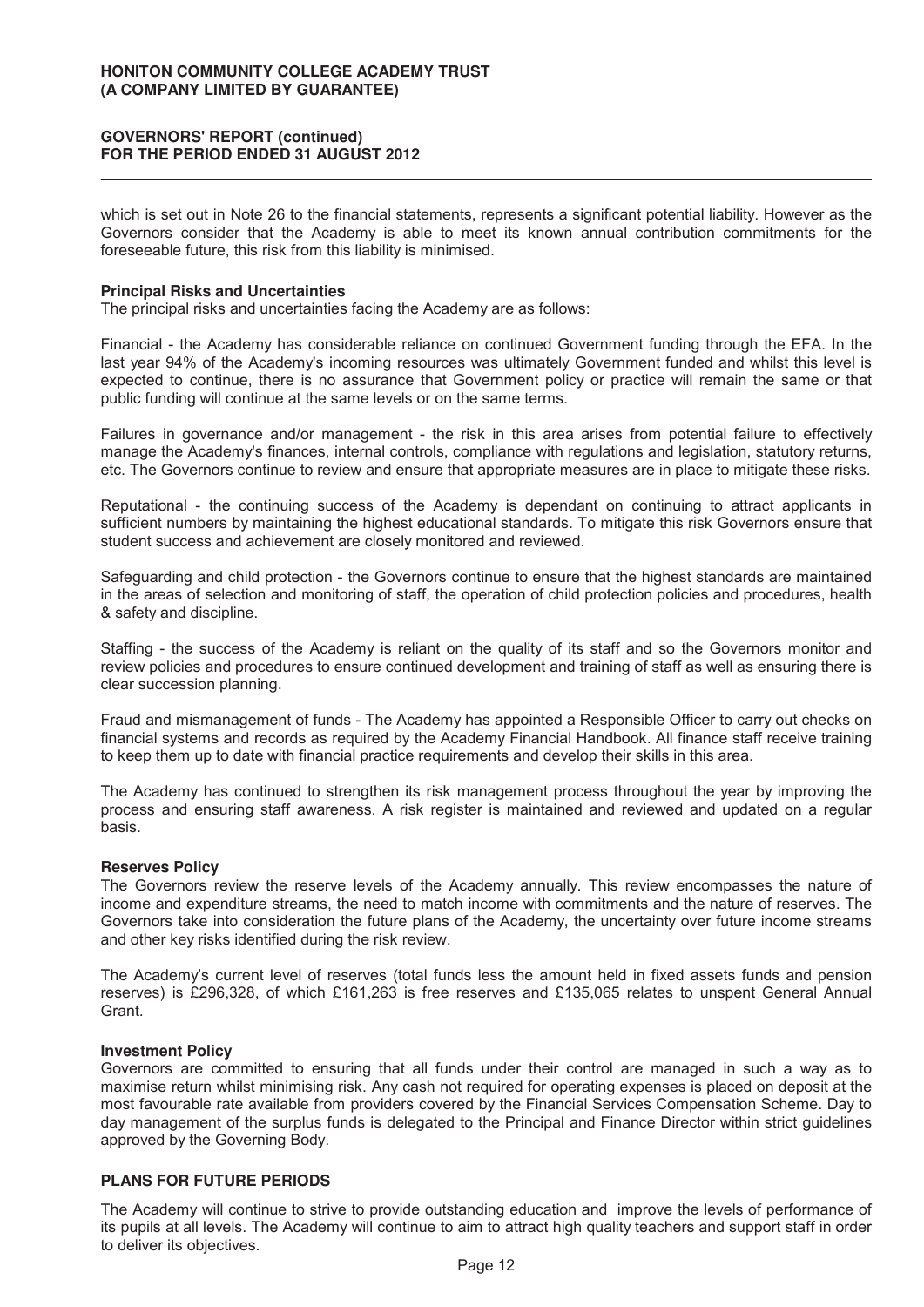The Academy will continue to work with partner schools to improve the educational opportunities for students in the wider community.

Full details of our plans for the future are given in our College Improvement Plan, which is available on our website or from the Clerk to the Governors.

# **FUNDS HELD AS CUSTODIAN TRUSTEE ON BEHALF OF OTHERS**

The Academy and its Governors do not act as the Custodian Trustees of any other Charity.

# **AUDITORS**

In so far as the Governors are aware:

 there is no relevant audit information of which the charitable company's auditor is unaware; and the Governors have taken all steps that they ought to have taken to make themselves aware of any relevant audit information and to establish that the auditor is aware of that information.

The auditors, Bishop Fleming, are willing to continue in office and a resolution to appoint them will be proposed at the annual general meeting.

This report was approved by order of the members of the Governing Body on 5 December 2012 and signed on its behalf by:

**Lynda Price Chair of Governors**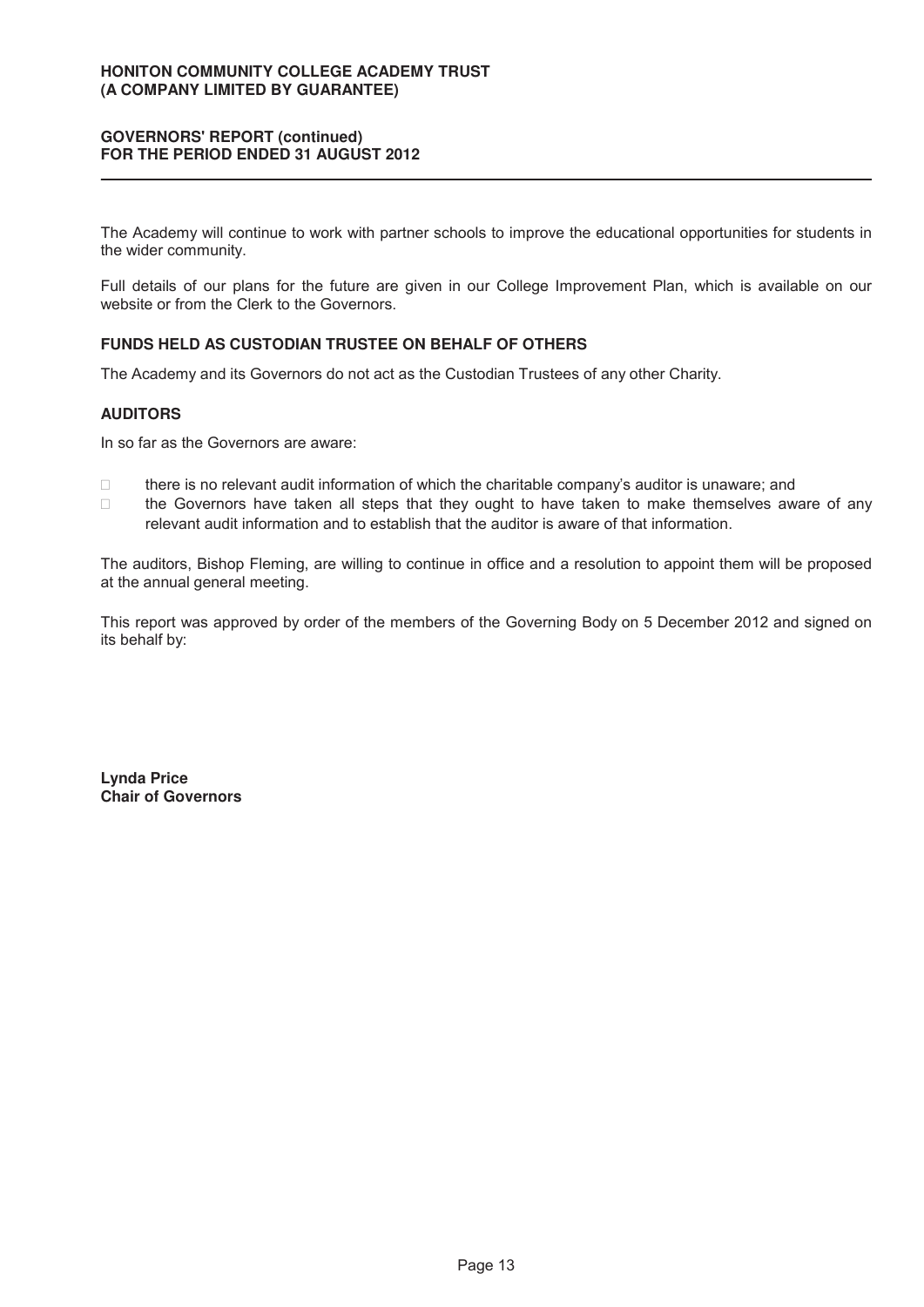## **GOVERNANCE STATEMENT**

## **SCOPE OF RESPONSIBILITY**

As governors, we acknowledge we have overall responsibility for ensuring that Honiton Community College Academy Trust has an effective and appropriate system of control, financial and otherwise. However such a system is designed to manage rather than eliminate the risk of failure to achieve business objectives, and can provide only reasonable and not absolute assurance against material misstatement or loss.

The Governing Body has delegated the day-to-day responsibility to the Principal, as Accounting officer, for ensuring financial controls conform with the requirements of both propriety and good financial management and in accordance with the requirements and responsibilities assigned to it in the funding agreement between Honiton Community College Academy Trust and the Secretary of State for Education. They are also responsible for reporting to the Governing Body any material weaknesses or breakdowns in internal control.

## **GOVERNANCE**

The information on governance included here supplements that described in the Governors' report and in the Governors' responsibilities statement. The Governing Body has formally met times during the year. Attendance during the year at meetings of the Governing Body was as follows:

| Governor             | Meetings attended | Out of a possible |
|----------------------|-------------------|-------------------|
| J Boland             | 6                 | 6                 |
| <b>M</b> Clements    | 5                 | 6                 |
| S A Johnson          | 6                 | 6                 |
| P Keeling            |                   |                   |
| G A Kirby            | 4                 | 6                 |
| R Loader             | 4                 | 6                 |
| J McCartney          | 3                 | 6                 |
| J R Phillips         | 6                 | 6                 |
| L Price, Chair       | 6                 | 6                 |
| A Salter             | 5                 | 6                 |
| G N Smith, Principal | 6                 | 6                 |
| K E Smith            | 4                 | 6                 |
| E Stephenson         | 0                 | 3                 |
| K Turner             | 6                 | 6                 |
| C Vining             | 4                 | 6                 |
| A C Williams         | 5                 | 6                 |
| V F Wright           | 5                 | 6                 |
|                      |                   |                   |

The **Finance Committee** is a sub-committee of the main Governing Body.

Attendance at meetings in the year was as follows:

| Governor              | Meetings attended | Out of a possible |
|-----------------------|-------------------|-------------------|
| R Loader (Chair)      | 6                 |                   |
| L Price (Ex Officio)  | 4                 |                   |
| G N Smith (Principal) | 6                 |                   |
| J McCartney           | 5                 |                   |
| J R Phillips          | 6                 |                   |
| J Boland              |                   |                   |

# **THE PURPOSE OF THE SYSTEM OF INTERNAL CONTROL**

The system of internal control is designed to manage risk to a reasonable level rather than to eliminate all risk of failure to achieve policies, aims and objectives; it can therefore only provide reasonable and not absolute assurance of effectiveness. The system of internal control is based on an ongoing process designed to identify and prioritise the risks to the achievement of academy trust policies, aims and objectives, to evaluate the likelihood of those risks being realised and the impact should they be realised, and to manage them efficiently,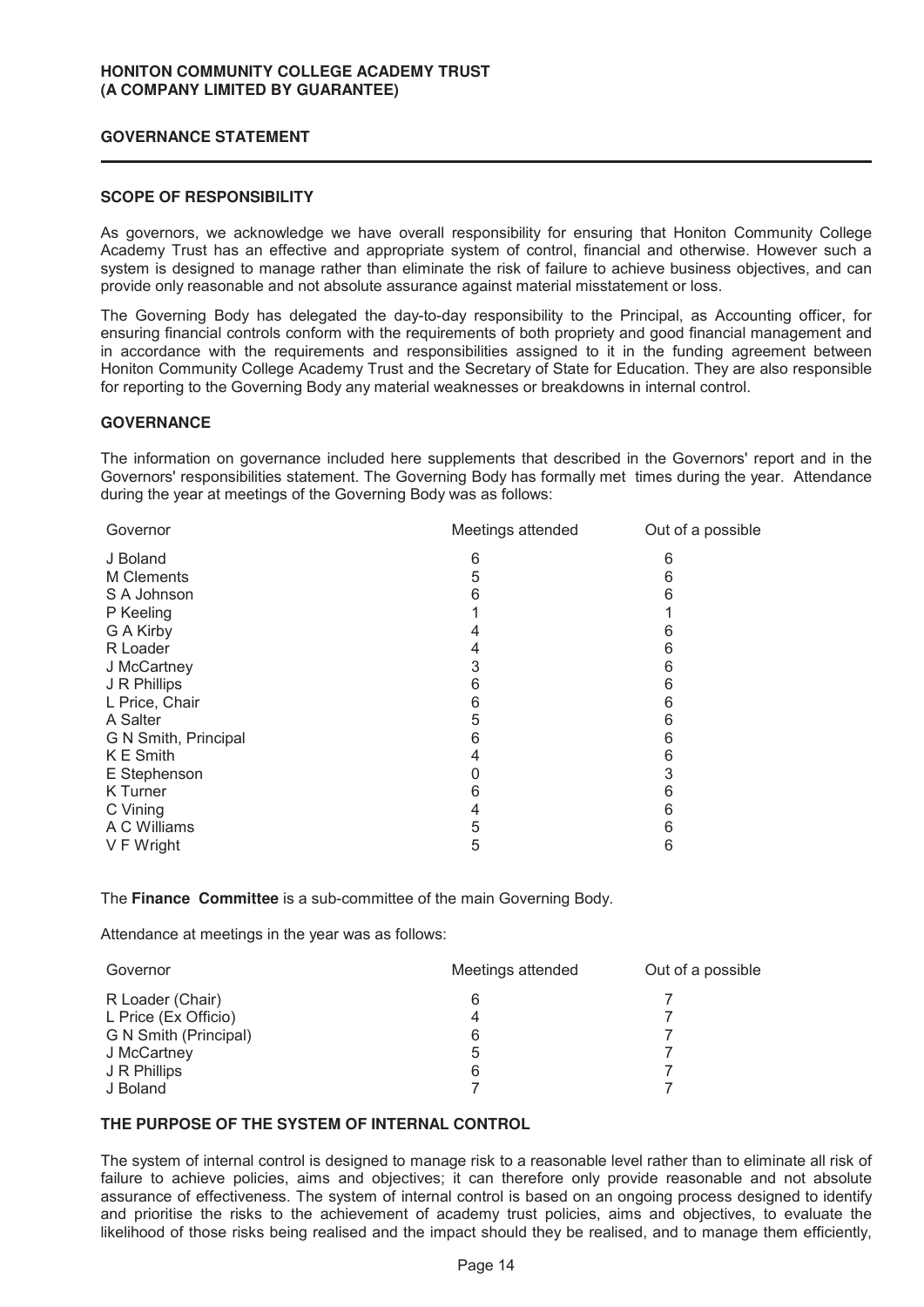### **GOVERNANCE STATEMENT (continued)**

effectively and economically. The system of internal control has been in place in Honiton Community College Academy Trust for the period ended 31 August 2012 and up to the date of approval of the annual report and financial statements.

# **CAPACITY TO HANDLE RISK**

The Governing Body has reviewed the key risks to which the academy is exposed together with the operating, financial and compliance controls that have been implemented to mitigate those risks. The Governing Body is of the view that there is a formal ongoing process for identifying, evaluating and managing the academy's significant risks that has been in place for the period ending 31 August 2012 and up to the date of approval of the annual report and financial statements. This process is regularly reviewed by the Governing Body.

## **THE RISK AND CONTROL FRAMEWORK**

The academy's system of internal financial control is based on a framework of regular management information and administrative procedures including the segregation of duties and a system of delegation and accountability. In particular, it includes:

 comprehensive budgeting and monitoring systems with an annual budget and periodic financial reports which are reviewed and agreed by the Governing Body;

 regular reviews by the Finance and General Purposes Committee of reports which indicate financial performance against the forecasts and of major purchase plans, capital works and expenditure programmes;

setting targets to measure financial and other performance;

clearly defined purchasing (as set purchase or capital investment) guidelines.

delegation of authority and segregation of duties;

identification and management of risks.

The Governing Body has considered the need for a specific internal audit function and has decided not to appoint an internal auditor. However, the governors have appointed Devon Audit Partnership as Responsible Officer ('RO'). The RO's role includes giving advice on financial matters and performing a range of checks on the academy's financial systems. On a quarterly basis, the RO reports to the Governing Body on the operation of the systems of control and on the discharge of the Governing Body's financial responsibilities.

#### **REVIEW OF EFFECTIVENESS**

As Accounting officer, the Principal has responsibility for reviewing the effectiveness of the system of internal control. During the period in question the review has been informed by:

the work of the Responsible Officer;

the work of the external auditor;

the financial management and governance self-assessment process;

 the work of the executive managers within the academy who have responsibility for the development and maintenance of the internal control framework.

The Accounting officer has been advised of the implications of the result of their review of the system of internal control by the Finance and General Purposes Committee and a plan to address weaknesses and ensure continuous improvement of the system is in place.

Approved by order of the members of the Governing Body on 5 December 2012 and signed on their behalf, by:

**Ly n da Price Chair of Governors**  **Glenn Smith Accounting officer**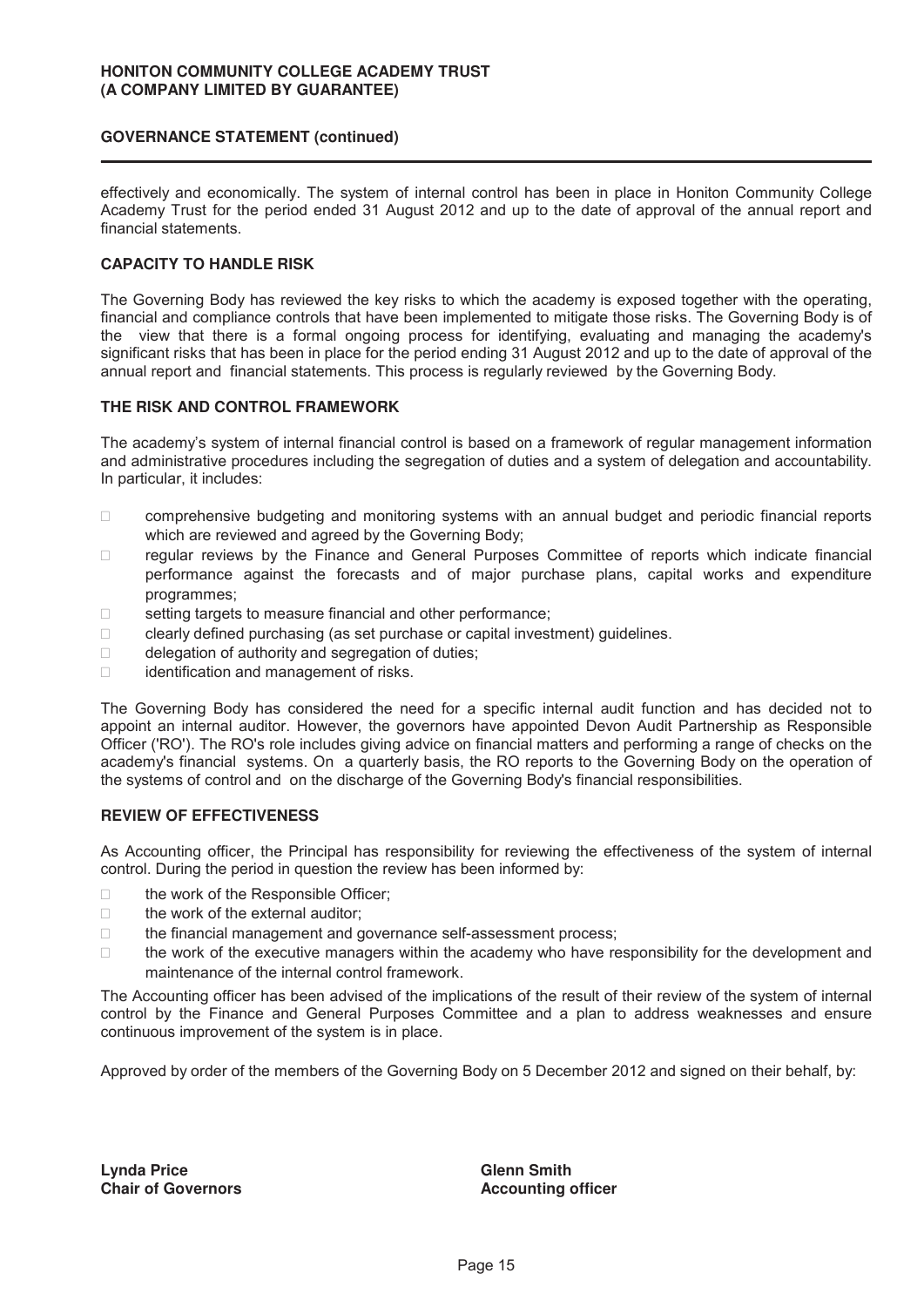# **STATEMENT ON REGULARITY, PROPRIETY AND COMPLIANCE**

As Accounting officer of Honiton Community College Academy Trust I have considered my responsibility to notify the academy Governing Body and the Education Funding Agency of material irregularity, impropriety and noncompliance with EFA terms and conditions of funding, under the funding agreement in place between the academy and the Secretary of State. As part of my consideration I have had due regard to the requirements of the Academies Financial Handbook.

I confirm that I and the academy Governing Body are able to identify any material irregular or improper use of funds by the academy trust, or material non compliance with the terms and conditions of funding under the academy's funding agreement and the Academies Financial Handbook.

I confirm that no instances of material irregularity, impropriety or funding non-compliance have been discovered to date.

**Glenn Smith Accounting officer** 

Date: 5 December 2012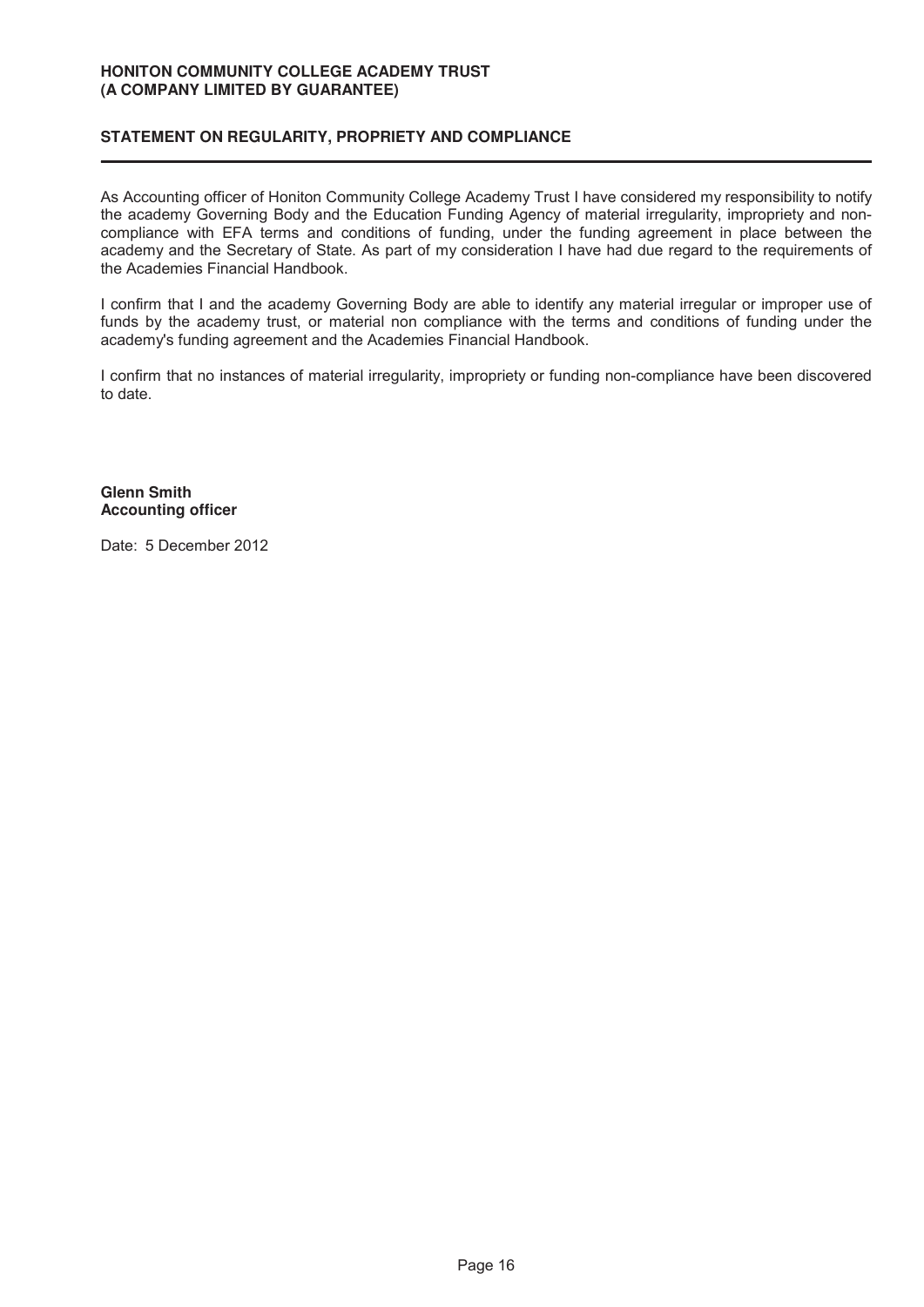# **GOVERNORS' RESPONSIBILITIES STATEMENT FOR THE PERIOD ENDED 31 AUGUST 2012**

The Governors (who act as trustees for charitable activities of Honiton Community College Academy Trust and are also the directors of the charitable company for the purposes of company law) are responsible for preparing the Governors' report and the financial statements in accordance with the Annual Accounts Requirements issued by the Education Funding Agency, United Kingdom Accounting Standards (United Kingdom Generally Accepted Accounting Practice) and applicable law and regulations.

Company law requires the Governors to prepare financial statements for each financial year. Under company law the Governors must not approve the financial statements unless they are satisfied that they give a true and fair view of the state of affairs of the charitable company and of the incoming resources and application of resources, including the income and expenditure, of the charitable company for that period. In preparing these financial statements, the Governors are required to:

select suitable accounting policies and then apply them consistently;

observe the methods and principles of the Charities SORP;

make judgments and accounting estimates that are reasonable and prudent;

 prepare the financial statements on the going concern basis unless it is inappropriate to presume that the charitable company will continue in operation.

The Governors are responsible for keeping adequate accounting records that are sufficient to show and explain the charitable company's transactions and disclose with reasonable accuracy at any time the financial position of the charitable company and enable them to ensure that the financial statements comply with the Companies Act 2006. They are also responsible for safeguarding the assets of the charitable company and hence for taking reasonable steps for the prevention and detection of fraud and other irregularities.

The Governors are responsible for ensuring that in its conduct and operation the charitable company applies financial and other controls, which conform with the requirements both of propriety and of good financial management. They are also responsible for ensuring grants received from the EFA/DfE have been applied for the purposes intended.

The Governors are responsible for the maintenance and integrity of the corporate and financial information included on the charitable company's website. Legislation in the United Kingdom governing the preparation and dissemination of financial statements may differ from legislation in other jurisdictions.

Approved by order of the members of the Governing Body and signed on its behalf by:

**Ly n da Price Chair of Governors** 

Date: 5 December 2012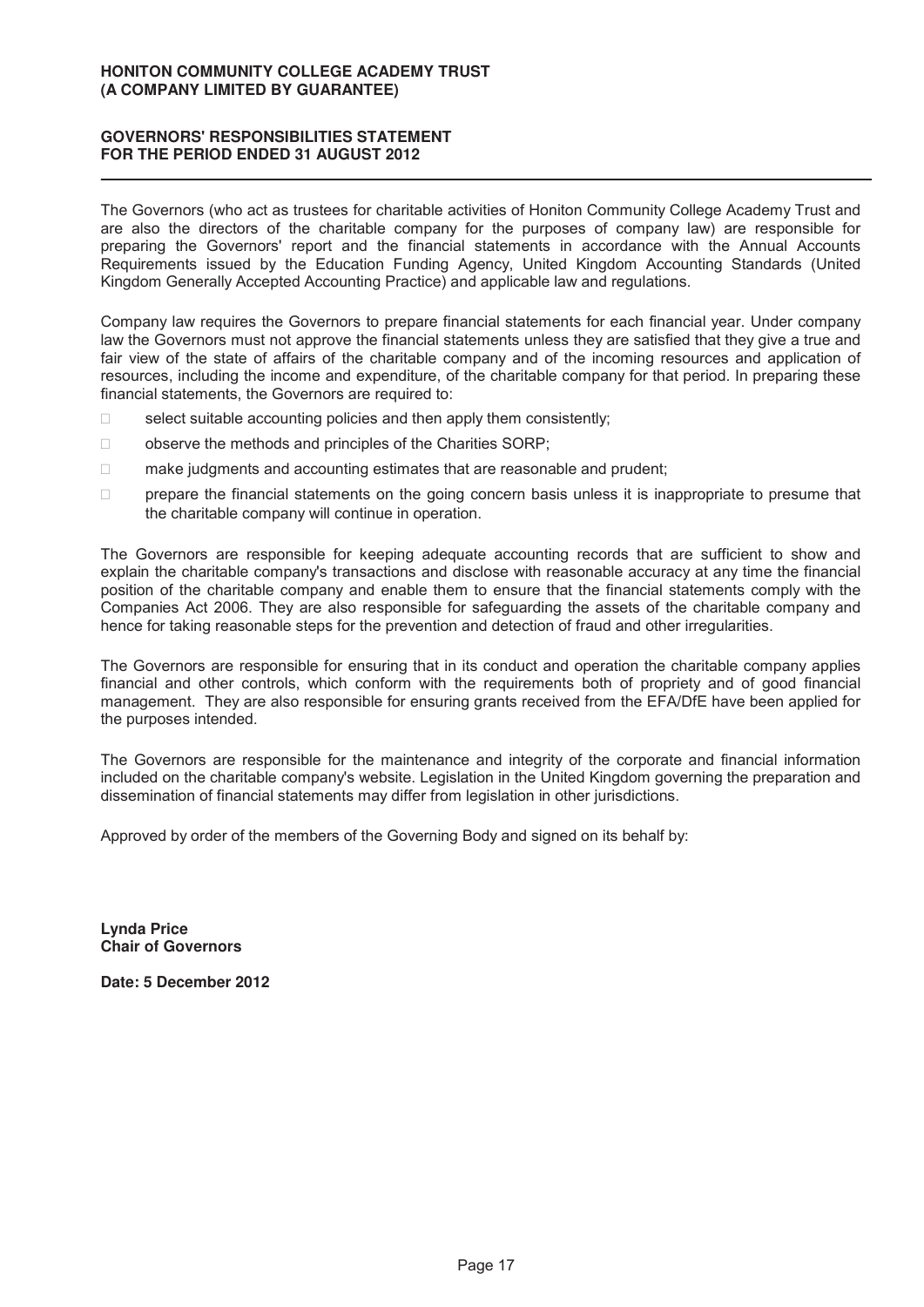## **INDEPENDENT AUDITORS' REPORT TO THE MEMBERS OF HONITON COMMUNITY COLLEGE ACADEMY TRUST**

We have audited the financial statements of Honiton Community College Academy Trust for the period ended 31 August 2012 which comprise the Statement of financial activities, the Balance sheet, the Cash flow statement and the related notes. The financial reporting framework that has been applied in their preparation is applicable law, United Kingdom Accounting Standards (United Kingdom Generally Accepted Accounting Practice) and the Annual Accounts Direction 2011/12 issued by the Education Funding Agency.

This report is made solely to the academy's members, as a body, in accordance with Chapter 3 of Part 16 of the Companies Act 2006. Our audit work has been undertaken so that we might state to the academy's members those matters we are required to state to them in an Auditors' report and for no other purpose. To the fullest extent permitted by law, we do not accept or assume responsibility to anyone other than the academy and its members, as a body, for our audit work, for this report, or for the opinion we have formed.

## **RESPECTIVE RESPONSIBILITIES OF GOVERNORS AND AUDITORS**

As explained more fully in the Governors' responsibilities statement, the Governors (who are also the directors of the academy for the purposes of company law) are responsible for the preparation of the financial statements and for being satisfied that they give a true and fair view.

Our responsibility is to audit and express an opinion on the financial statements in accordance with applicable law and International Standards on Auditing (UK and Ireland). Those standards require us to comply with the Auditing Practices Board's Ethical Standards for Auditors.

# **SCOPE OF THE AUDIT OF THE FINANCIAL STATEMENTS**

An audit involves obtaining evidence about the amounts and disclosures in the financial statements sufficient to give reasonable assurance that the financial statements are free from material misstatement, whether caused by fraud or error. This includes an assessment of: whether the accounting policies are appropriate to the academy's circumstances and have been consistently applied and adequately disclosed; the reasonableness of significant accounting estimates made by the Governors; and the overall presentation of the financial statements. In addition, we read all the financial and non-financial information in the Governors' report to identify material inconsistencies with the audited financial statements. If we become aware of any apparent material misstatements or inconsistencies we consider the implications for our report.

# **OPINION ON FINANCIAL STATEMENTS**

In our opinion the financial statements:

- give a true and fair view of the state of the academy's affairs as at 31 August 2012 and of its incoming resources and application of resources, including its income and expenditure, for the period then ended;
- have been properly prepared in accordance with United Kingdom Generally Accepted Accounting Practice; and
- have been prepared in accordance with the requirements of the Companies Act 2006 and the Annual Accounts Direction 2011/12 issued by the Education Funding Agency.

# **OPINION ON OTHER MATTER PRESCRIBED BY THE COMPANIES ACT 2006**

In our opinion the information given in the Governors' report for the financial period for which the financial statements are prepared is consistent with the financial statements.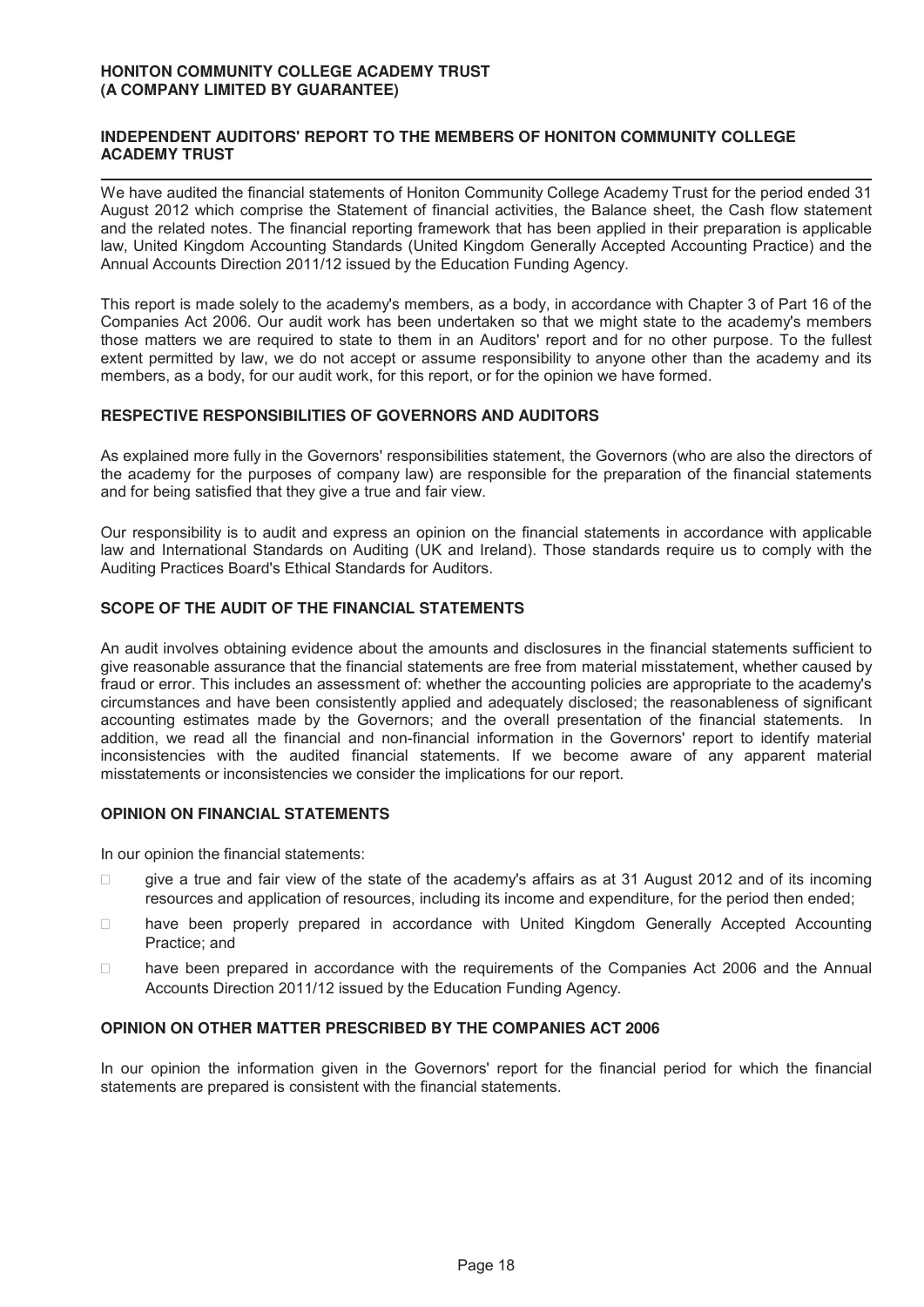# **INDEPENDENT AUDITORS' REPORT TO THE MEMBERS OF HONITON COMMUNITY COLLEGE ACADEMY TRUST**

## **MATTERS ON WHICH WE ARE REQUIRED TO REPORT BY EXCEPTION**

We have nothing to report in respect of the following matters where the Companies Act 2006 requires us to report to you if, in our opinion:

 adequate accounting records have not been kept, or returns adequate for our audit have not been received from branches not visited by us; or

the financial statements are not in agreement with the accounting records and returns; or

certain disclosures of governors' remuneration specified by law are not made; or

we have not received all the information and explanations we require for our audit.

Tim Borton FCA DChA (Senior Statutory Auditor) for and on behalf of **Bishop Fleming** Chartered Accountants Statutory Auditors 2nd Floor Stratus House Emperor Way Exeter Business Park Exeter EX1 3QS 17 December 2012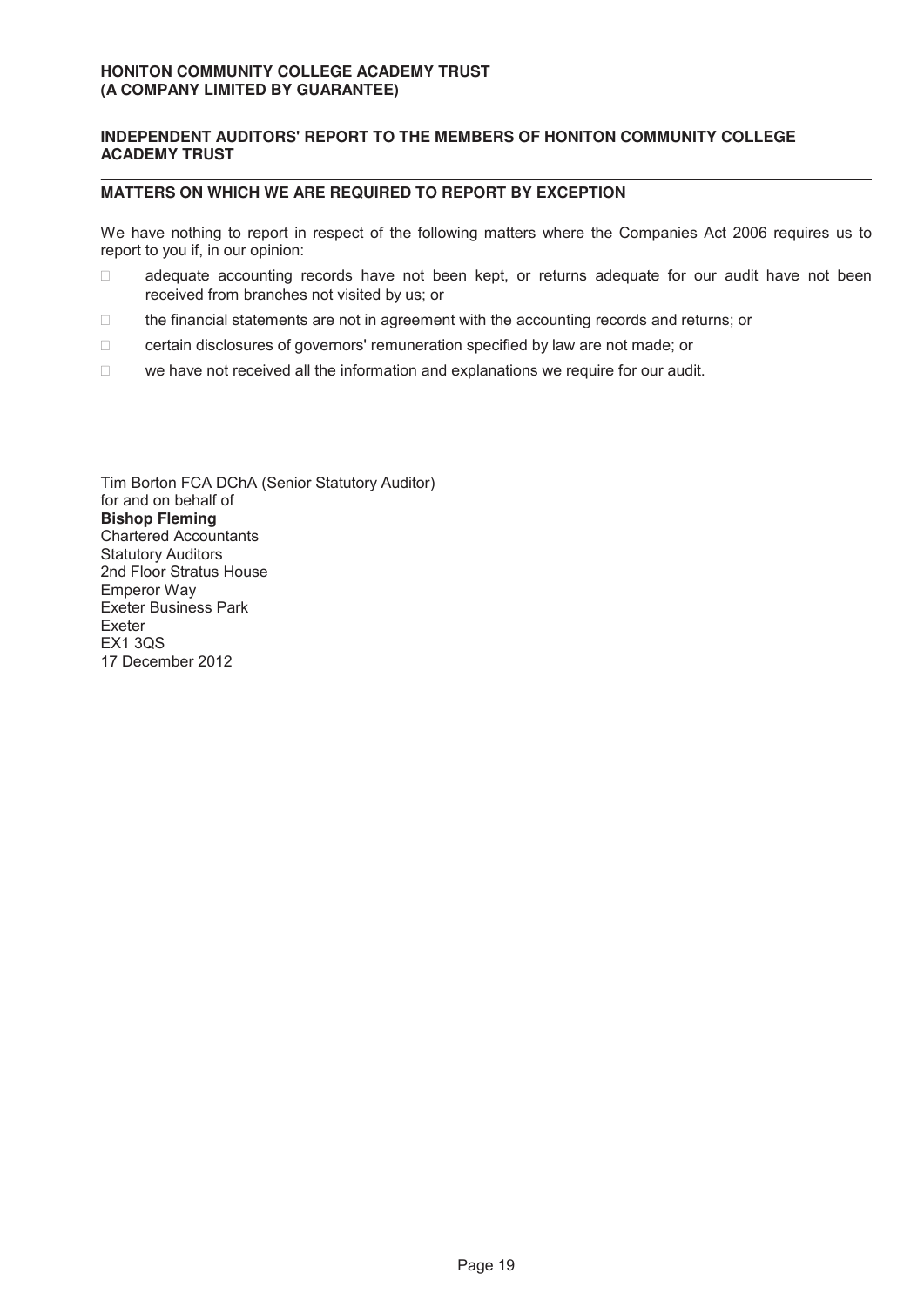# **INDEPENDENT REPORTING ACCOUNTANT'S ASSURANCE REPORT ON REGULARITY TO HONITON COMMUNITY COLLEGE ACADEMY TRUST AND THE EDUCATION FUNDING AGENCY**

In accordance with the terms of our engagement letter dated 19 October 2012 and further to the requirements of the Education Funding Agency (EFA) as included in the Academies: Accounts Direction , we have carried out an engagement to obtain limited assurance about whether the expenditure disbursed and income received by Honiton Community College Academy Trust during the period 7 June 2011 to 31 August 2012 have been applied to the purposes identified by Parliament and the financial transactions conform to the authorities which govern them.

This report is made solely to Honiton Community College Academy Trust and the EFA in accordance with the terms of our engagement letter. Our work has been undertaken so that we might state to Honiton Community College Academy Trust and the EFA those matters we are required to state in a report and for no other purpose. To the fullest extent permitted by law, we do not accept or assume responsibility to anyone other than Honiton Community College Academy Trust and the EFA, for our work, for this report, or for the conclusion we have formed.

#### **RESPECTIVE RESPONSIBILITIES OF HONITON COMMUNITY COLLEGE ACADEMY TRUST'S ACCOUNTING OFFICER AND THE REPORTING ACCOUNTANT'S**

The Accounting officer is responsible, under the requirements of Honiton Community College Academy Trust's funding agreement with the Secretary of State for Education dated 01 July 2011, and the Academies Financial Handbook as published by DfE in 2012, for ensuring that expenditure disbursed and income received is applied for the purposes intended by Parliament and the financial transactions conform to the authorities which govern them.

Our responsibilities for this engagement are established in the United Kingdom by our profession's ethical guidance and are to obtain limited assurance and report in accordance with our engagement letter and the requirements of the Academies: Accounts Direction . We report to you whether anything has come to our attention in carrying out our work which suggests that in all material respects, expenditure disbursed and income received during the period 7 June 2011 to 31 August 2012 have not been applied to purposes intended by Parliament or that the financial transactions do not conform to the authorities which govern them.

# **APPROACH**

We conducted our engagement in accordance with the Academies: Accounts Direction issued by the EFA. We performed a limited assurance engagement as defined in our engagement letter.

The objective of a limited assurance engagement is to perform such procedures as to obtain information and explanations in order to provide us with sufficient appropriate evidence to express a negative conclusion on regularity.

A limited assurance engagement is more limited in scope than a reasonable assurance engagement and consequently does not enable us to obtain assurance that we would become aware of all significant matters that might be identified in a reasonable assurance engagement. Accordingly, we do not express a positive opinion.

Our engagement includes examination, on a test basis, of evidence relevant to the regularity and propriety of the academy's income and expenditure.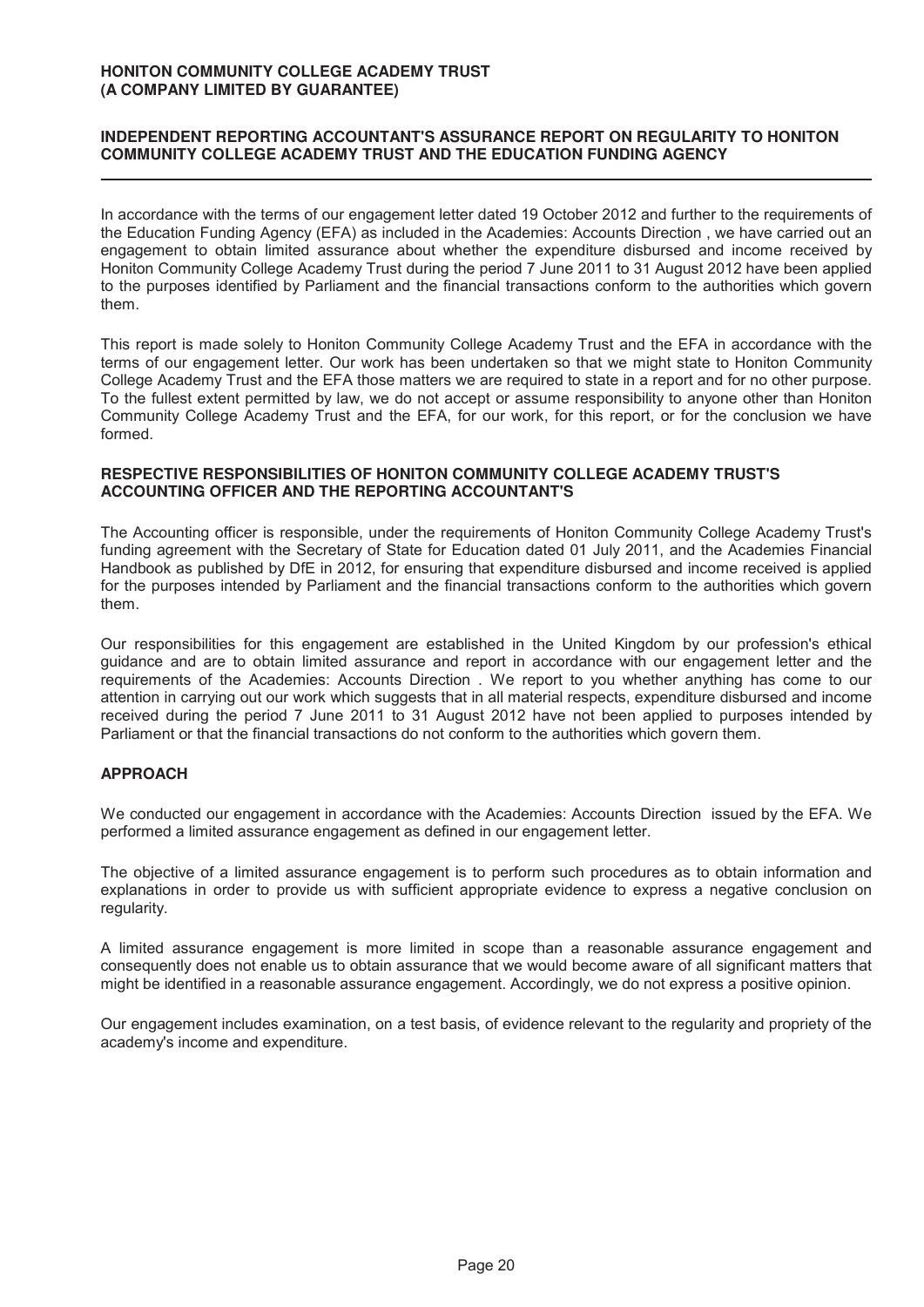## **INDEPENDENT REPORTING ACCOUNTANT'S ASSURANCE REPORT ON REGULARITY TO HONITON COMMUNITY COLLEGE ACADEMY TRUST AND THE EDUCATION FUNDING AGENCY (continued)**

# **CONCLUSION**

In the course of our work, nothing has come to our attention which suggests that in all material respects the expenditure disbursed and income received during the period 7 June 2011 to 31 August 2012 have not been applied to purposes intended by Parliament and the financial transactions do not conform to the authorities which govern them.

**Bishop Fleming** 

Chartered Accountants 2nd Floor Stratus House Emperor Way Exeter Business Park Exeter EX1 3QS

17 December 2012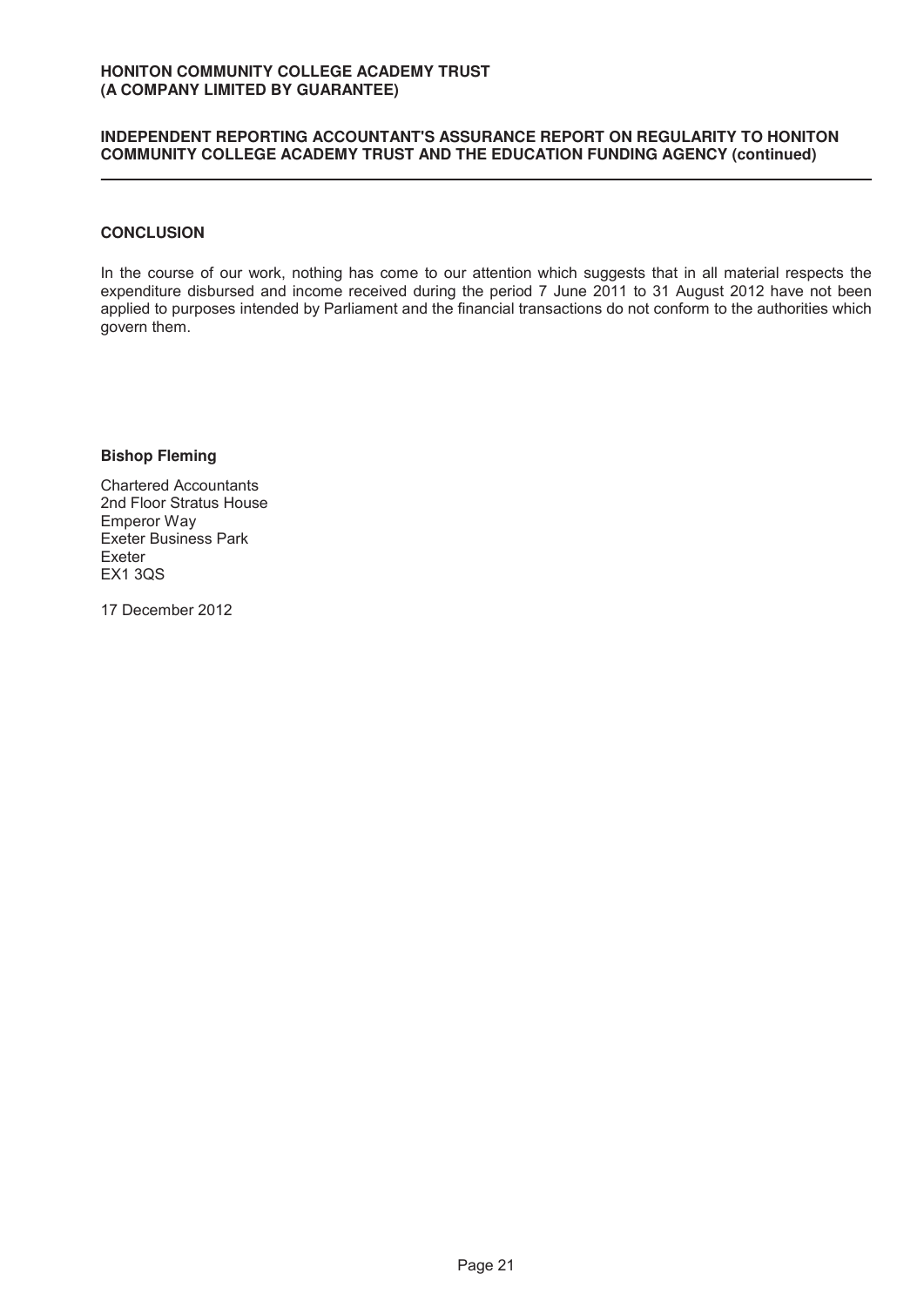# **STATEMENT OF FINANCIAL ACTIVITIES**

(incorporating income and expenditure account and statement of recognised gains and losses) FOR THE PERIOD ENDED 31 AUGUST 2012

|                                                                                                                                                                                                                            | <b>Note</b>                | <b>Unrestricted</b><br>funds<br>2012<br>£    | <b>Restricted</b><br>general<br>funds<br>2012<br>£ | <b>Restricted</b><br>fixed asset<br>funds<br>2012<br>£ | Total<br>funds<br>2012<br>£                           |
|----------------------------------------------------------------------------------------------------------------------------------------------------------------------------------------------------------------------------|----------------------------|----------------------------------------------|----------------------------------------------------|--------------------------------------------------------|-------------------------------------------------------|
| <b>INCOMING RESOURCES</b>                                                                                                                                                                                                  |                            |                                              |                                                    |                                                        |                                                       |
| Incoming resources from generated funds:<br>Transfer from local authority on conversion<br>Other voluntary income<br>Activities for generating funds<br>Investment income<br>Incoming resources from charitable activities | $\mathsf 3$<br>3<br>4<br>5 | 72,326<br>1,262<br>348,941<br>2,714<br>5,781 | (594,000)<br>5,789,694                             | 10,708,563<br>22,846                                   | 10,186,889<br>24,108<br>348,941<br>2,714<br>5,795,475 |
| <b>TOTAL INCOMING RESOURCES</b>                                                                                                                                                                                            |                            | 431,024                                      | 5,195,694                                          | 10,731,409                                             | 16,358,127                                            |
| <b>RESOURCES EXPENDED</b><br>Costs of generating funds:                                                                                                                                                                    |                            |                                              |                                                    |                                                        |                                                       |
| Fundraising expenses and other costs<br>Charitable activities<br>Governance costs                                                                                                                                          | 11<br>8                    | 266,593<br>3,168                             | 5,578,927<br>9,463                                 | 406,185                                                | 266,593<br>5,988,280<br>9,463                         |
| <b>TOTAL RESOURCES EXPENDED</b>                                                                                                                                                                                            |                            | 269,761                                      | 5,588,390                                          | 406,185                                                | 6,264,336                                             |
| <b>NET INCOMING RESOURCES /</b><br>(RESOURCES EXPENDED) BEFORE<br><b>TRANSFERS</b>                                                                                                                                         |                            | 161,263                                      | (392, 696)                                         | 10,325,224                                             | 10,093,791                                            |
| <b>Transfers between Funds</b>                                                                                                                                                                                             | 20                         |                                              | (97, 239)                                          | 97,239                                                 |                                                       |
| <b>NET INCOME FOR THE YEAR</b>                                                                                                                                                                                             |                            | 161,263                                      | (489, 935)                                         | 10,422,463                                             | 10,093,791                                            |
| Actuarial gains and losses on defined benefit<br>pension schemes                                                                                                                                                           |                            |                                              | (230,000)                                          |                                                        | (230,000)                                             |
| <b>NET MOVEMENT IN FUNDS FOR THE YEAR</b>                                                                                                                                                                                  |                            | 161,263                                      | (719, 935)                                         | 10,422,463                                             | 9,863,791                                             |
| Total funds at 7 June 2011                                                                                                                                                                                                 |                            |                                              |                                                    |                                                        |                                                       |
| <b>TOTAL FUNDS AT 31 AUGUST 2012</b>                                                                                                                                                                                       |                            | 161,263                                      | (719, 935)                                         | 10,422,463                                             | 9,863,791                                             |

All of the academy trust's activities derive from acquisitions in the current financial period.

The Statement of Financial Activities includes all gains and losses recognised in the period.

The notes on pages 25 to 42 form part of these financial statements.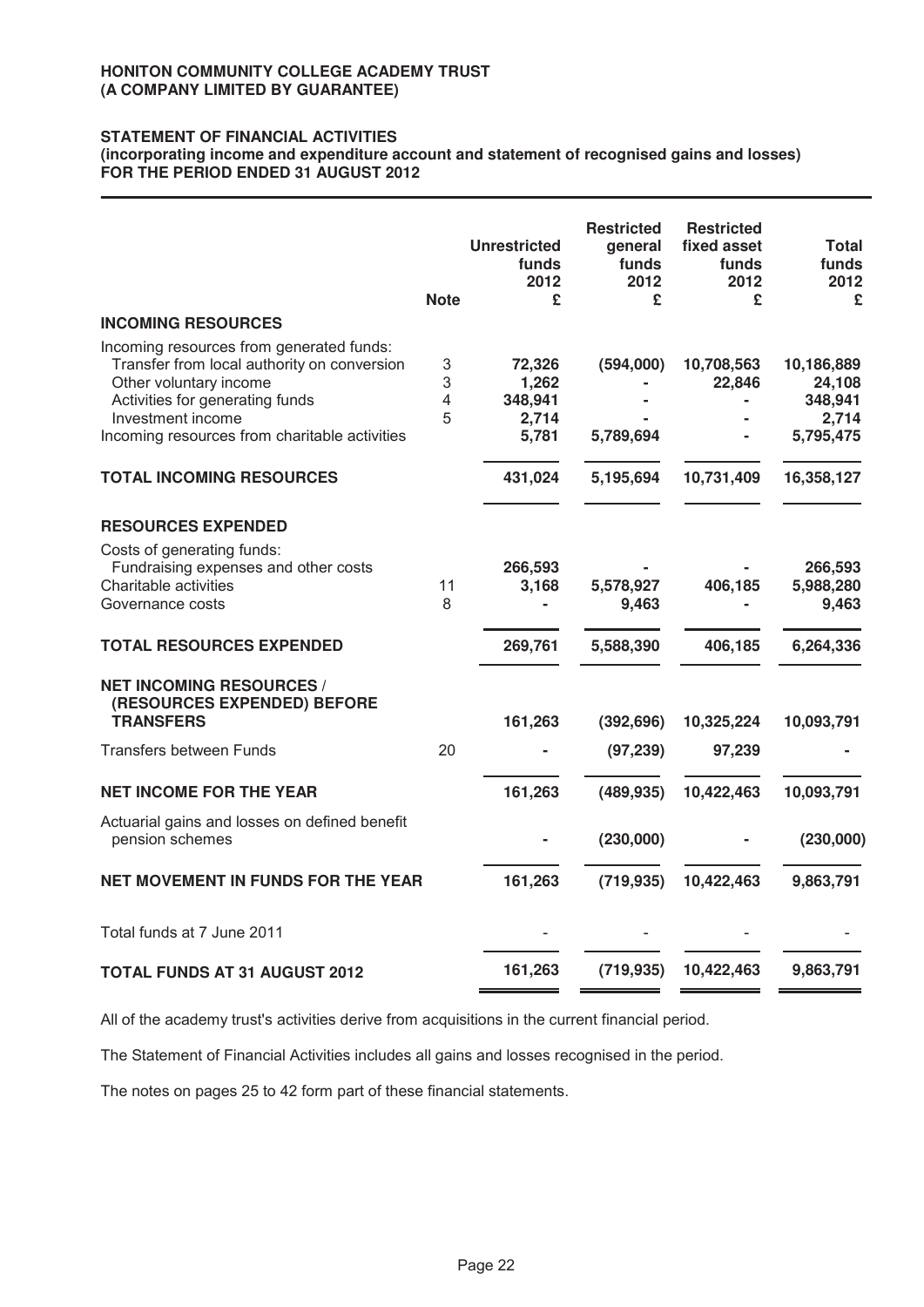#### **HONITON COMMUNITY COLLEGE ACADEMY TRUST (A COMPANY LIMITED BY GUARANTEE) REGISTERED NUMBER: 07665387**

# **BALANCE SHEET**

**AS AT 31 AUGUST 2012** 

|                                                        | <b>Note</b> | £          | 2012<br>£  |
|--------------------------------------------------------|-------------|------------|------------|
| <b>FIXED ASSETS</b>                                    |             |            |            |
| Tangible assets                                        | 17          |            | 10,365,608 |
| <b>CURRENT ASSETS</b>                                  |             |            |            |
| <b>Debtors</b>                                         | 18          | 16,373     |            |
| Cash at bank and in hand                               |             | 523,155    |            |
|                                                        |             | 539,528    |            |
| <b>CREDITORS:</b> amounts falling due within one year  | 19          | (186, 345) |            |
| <b>NET CURRENT ASSETS</b>                              |             |            | 353,183    |
| <b>TOTAL ASSETS LESS CURRENT LIABILITIES</b>           |             |            | 10,718,791 |
| Defined benefit pension scheme liability               | 26          |            | (855,000)  |
| <b>NET ASSETS INCLUDING PENSION SCHEME LIABILITIES</b> |             |            | 9,863,791  |
| <b>FUNDS OF THE ACADEMY</b>                            |             |            |            |
| Restricted general funds:                              |             |            |            |
| General funds                                          | 20          | 135,065    |            |
| Fixed asset funds                                      | 20          | 10,422,463 |            |
| Restricted funds excluding pension liability           |             | 10,557,528 |            |
| Pension reserve                                        |             | (855,000)  |            |
| Total restricted general funds                         |             |            | 9,702,528  |
| Unrestricted funds                                     | 20          |            | 161,263    |
| <b>TOTAL FUNDS</b>                                     |             |            | 9,863,791  |

The financial statements were approved by the Governors, and authorised for issue, on 5 December 2012 and are signed on their behalf, by:

**Ly n da Price Chair of Governors**  **Glenn Smith Accounting officer** 

The notes on pages 25 to 42 form part of these financial statements.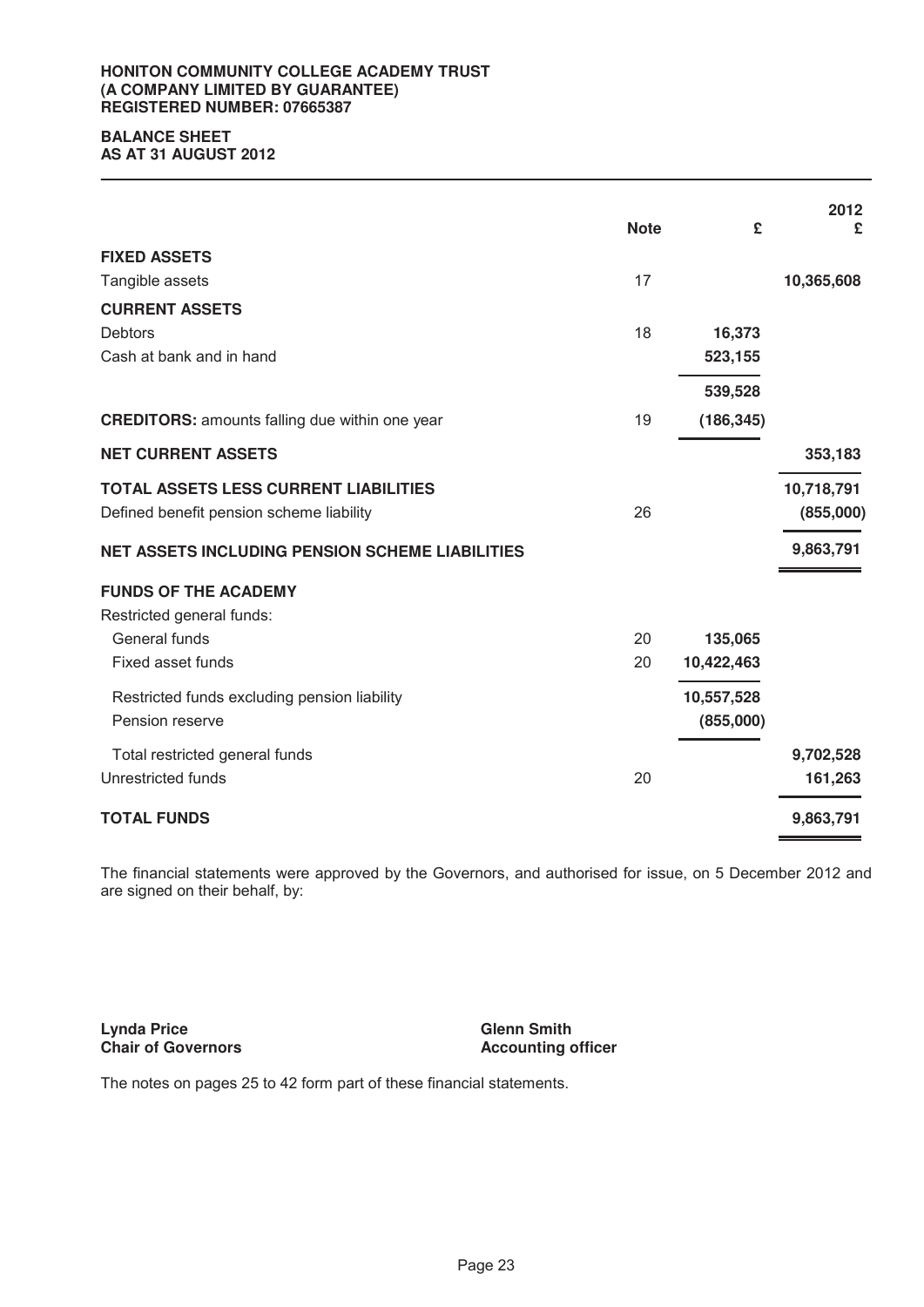# **CASH FLOW STATEMENT FOR THE PERIOD ENDED 31 AUGUST 2012**

|                                                    | <b>Note</b> | Period ended<br>31 August<br>2012<br>£ |
|----------------------------------------------------|-------------|----------------------------------------|
| Net cash flow from operating activities            | 22          | 511,345                                |
| Returns on investments and servicing of finance    | 23          | 2,714                                  |
| Capital expenditure and financial investment       | 23          | (97, 239)                              |
| Cash transferred on conversion to an academy trust | 25          | 106,335                                |
| <b>INCREASE IN CASH IN THE PERIOD</b>              |             | 523,155                                |

All of the academy trust's activities derive from acquisitions in the current financial period.

# **RECONCILIATION OF NET CASH FLOW TO MOVEMENT IN NET FUNDS FOR THE PERIOD ENDED 31 AUGUST 2012**

|                                            | <b>Period ended</b><br>31 August<br>2012<br>£ |
|--------------------------------------------|-----------------------------------------------|
| Increase in cash in the period             | 523,155                                       |
| <b>MOVEMENT IN NET FUNDS IN THE PERIOD</b> | 523,155                                       |
| NET FUNDS AT 31 AUGUST 2012                | 523,155                                       |

The notes on pages 25 to 42 form part of these financial statements.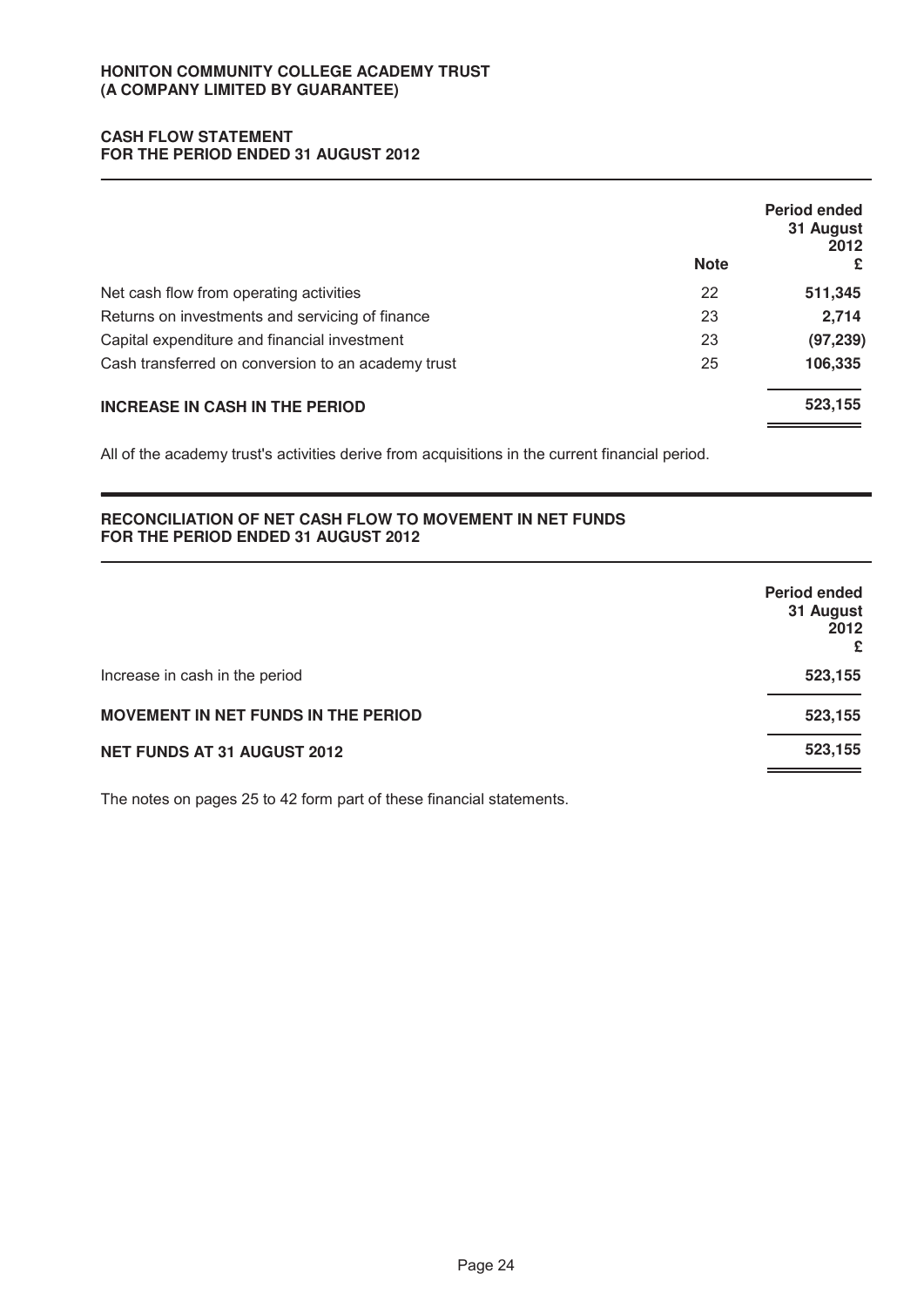## 1. **ACCOUNTING POLICIES**

#### **1.1 BASIS OF PREPARATION OF FINANCIAL STATEMENTS**

The financial statements have been prepared under the historical cost convention, with the exception of investments which are included at market value. The financial statements have been prepared in accordance with the Statement of Recommended Practice (SORP), "Accounting and Reporting by Charities" published in March 2005, the Academies Accounts Direction issued by the EFA, applicable accounting standards and the Companies Act 2006.

## **1.2 COMPANY STATUS**

The academy is a company limited by guarantee. In the event of the academy being wound up, the liability in respect of the guarantee is limited to £10 per member of the academy.

#### **1.3 FUND ACCOUNTING**

Unrestricted income funds represent those resources which may be used towards meeting any of the charitable objects of the academy at the discretion of the Governors.

Restricted fixed asset funds are resources which are to be applied to specific capital purposes imposed by the Department for Education where the asset acquired or created is held for a specific purpose.

Restricted general funds comprise all other restricted funds received and include grants from the Department for Education.

Investment income, gains and losses are allocated to the appropriate fund.

#### **1.4 INCOMING RESOURCES**

All incoming resources are included in the Statement of financial activities when the academy is legally entitled to the income and the amount can be quantified with reasonable accuracy.

Grants are included in the Statement of financial activities on a receivable basis. The balance of income received for specific purposes but not expended during the period is shown in the relevant funds on the Balance sheet. Where income is received in advance of entitlement of receipt, its recognition is deferred and included in creditors as deferred income. Where entitlement occurs before income is received, the income is accrued.

Sponsorship income provided to the academy which amounts to a donation is recognised in the Statement of financial activities in the period in which it is receivable, where there is certainty of receipt.

The value of donated services and gifts in kind provided to the academy are recognised at their open market value in the period in which they are receivable as incoming resources, where the benefit to the academy can be reliably measured. An equivalent amount is included as expenditure under the relevant heading in the Statement of financial activities, except where the gift in kind was a fixed asset in which case the amount is included in the appropriate fixed asset category and depreciated over the useful economic life in accordance with the academy's policies.

Donations are recognised on a receivable basis where there is certainty of receipt and the amount can be reliably measured.

Income tax recoverable in relation to donations received under Gift Aid or deeds of covenant is recognised at the time of the donation.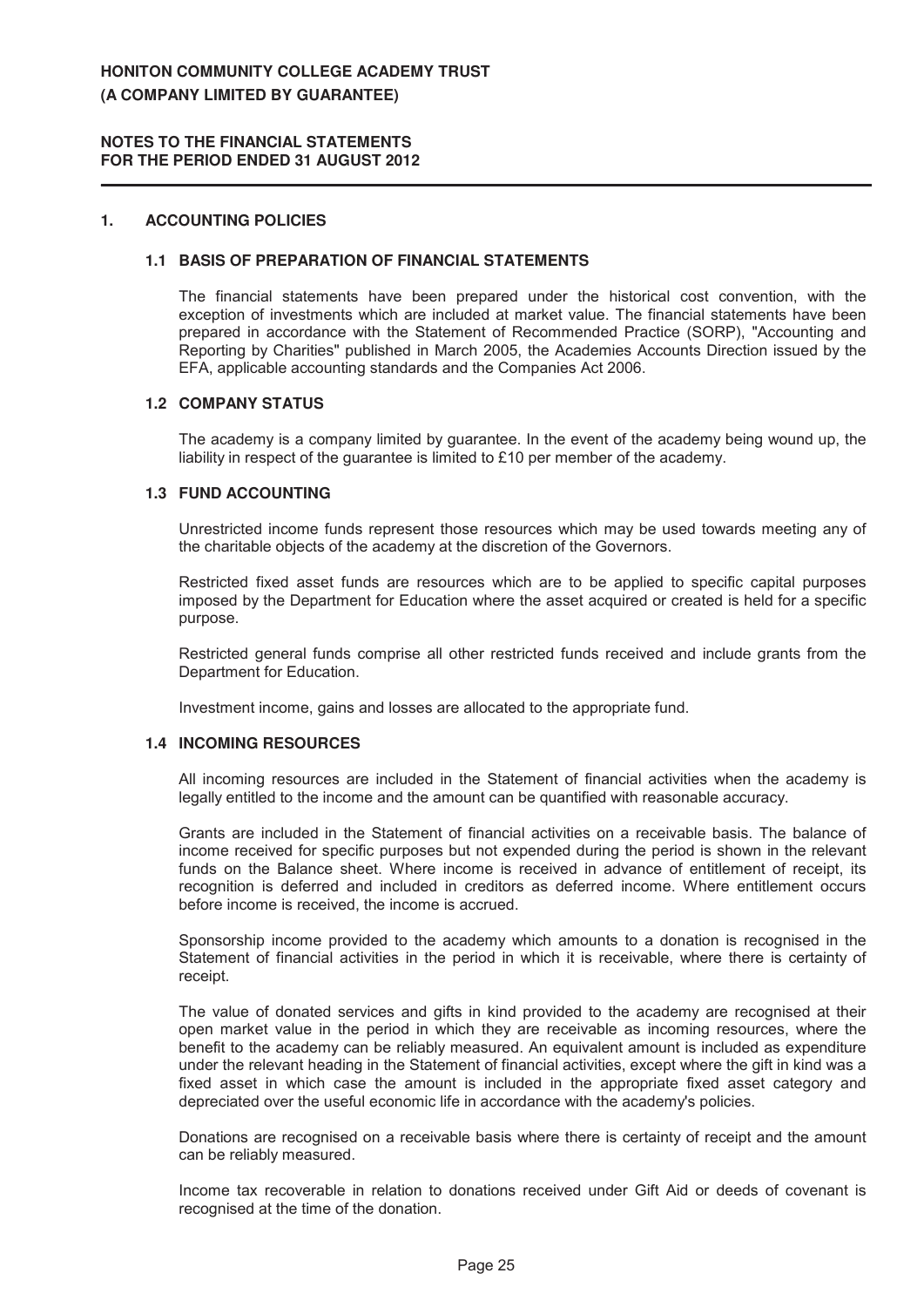## **NOTES TO THE FINANCIAL STATEMENTS FOR THE PERIOD ENDED 31 AUGUST 2012**

## 1. **ACCOUNTING POLICIES (continued)**

#### **1.5 RESOURCES EXPENDED**

All expenditure is recognised in the period in which a liability is incurred and has been classified under headings that aggregate all costs related to that category. Where costs cannot be directly attributed to particular headings they have been allocated on a basis consistent with the use of resources, with central staff costs allocated on the basis of time spent, and depreciation charges allocated on the portion of the asset's use. Other support costs are allocated based on the spread of staff costs.

Costs of generating funds are costs incurred in attracting voluntary income, and those incurred in trading activities that raise funds.

Charitable activities are costs incurred in the academy's educational operations.

Governance costs include the costs attributable to the academy's compliance with constitutional and statutory requirements, including audit, strategic management and Governors' meetings and reimbursed expenses.

All resources expended are inclusive of irrecoverable VAT.

## **1.6 TANGIBLE FIXED ASSETS AND DEPRECIATION**

All assets costing more than £1,000 are capitalised.

Where tangible fixed assets have been acquired with the aid of specific grants, either from the government or from the private sector, they are included in the Balance sheet at cost and depreciated over their expected useful economic life. The related grants are credited to a restricted fixed asset fund in the Statement of financial activities and are carried forward in the Balance sheet. Depreciation on such assets is charged to the restricted fixed asset fund in the Statement of financial activities so as to reduce the fund over the useful economic life of the related asset on a basis consistent with the academy's depreciation policy.

A review for impairment of a fixed asset is carried out if events or changes in circumstances indicate that the carrying value of any fixed asset may not be recoverable. Shortfalls between the carrying value of fixed assets and their recoverable amounts are recognised as impairments. Impairment losses are recognised in the Statement of Financial Activities.

Tangible fixed assets are stated at cost less depreciation. Depreciation is not charged on freehold land. Depreciation on other tangible fixed assets is provided at rates calculated to write off the cost of those assets, less their estimated residual value, over their expected useful lives on the following bases:

| L/Term Leasehold Property    | $\overline{\phantom{0}}$ | 2% straight line  |
|------------------------------|--------------------------|-------------------|
| Motor vehicles               | $\overline{\phantom{0}}$ | 25% straight line |
| <b>Fixtures and fittings</b> | $\overline{\phantom{0}}$ | 20% straight line |
| Computer equipment           | $\sim$                   | 33% straight line |
|                              |                          |                   |

# **1.7 OPERATING LEASES**

Rentals under operating leases are charged to the Statement of financial activities on a straight line basis over the lease term.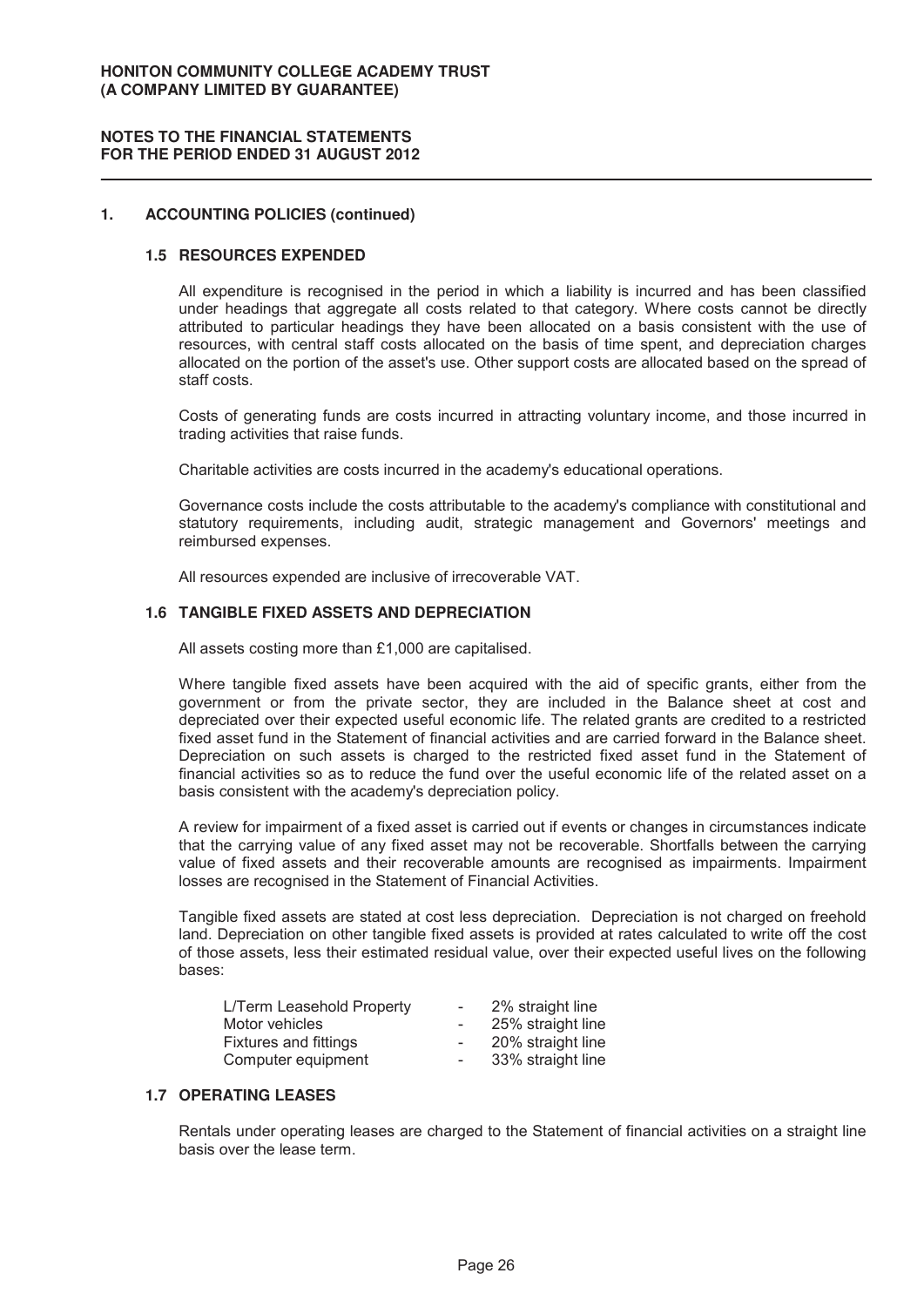#### 1. **ACCOUNTING POLICIES (continued)**

#### **1.8 T AX AT ION**

The academy is considered to pass the tests set out in Paragraph 1 Schedule 6 of the Finance Act 2010 and therefore it meets the definition of a charitable company for UK corporation tax purposes. Accordingly, the academy is potentially exempt from taxation in respect of income or capital gains received within categories covered by Chapter 3 Part 11 of the Corporation Tax Act 2010 or Section 256 of the Taxation of Chargeable Gains Act 1992, to the extent that such income or gains are applied exclusively to charitable purposes.

#### **1.9 PENSIONS**

Retirement benefits to employees of the academy are provided by the Teachers' Pension Scheme ("TPS") and the Local Government Pension Scheme ("LGPS"). These are defined benefit schemes, are contracted out of the State Earnings-Related Pension Scheme ("SERPS"), and the assets are held separately from those of the academy.

The TPS is an unfunded scheme and contributions are calculated so as to spread the cost of pensions over employees' working lives with the academy in such a way that the pension cost is a substantially level percentage of current and future pensionable payroll. The contributions are determined by the Government Actuary on the basis of quinquennial valuations using a prospective benefit method. As stated in note 26, the TPS is a multi-employer scheme and the academy is unable to identify its share of the underlying assets and liabilities of the scheme on a consistent and reasonable basis. The TPS is therefore treated as a defined contribution scheme and the contributions recognised as they are paid each year.

The LGPS is a funded scheme and the assets are held separately from those of the academy in separate trustee administered funds. Pension scheme assets are measured at fair value and liabilities are measured on an actuarial basis using the projected unit method and discounted at a rate equivalent to the current rate of return on a high quality corporate bond of equivalent term and currency to the liabilities. The actuarial valuations are obtained at least triennially and are updated at each balance sheet date. The amounts charged to operating surplus are the current service costs and gains and losses on the settlements and curtailments. They are included as part of staff costs. Past service costs are recognised immediately in the Statement of financial activities if the benefits have vested. If the benefits have not vested immediately, the costs are recognised over the period vesting occurs. The expected return on assets and the interest cost are shown as a net finance amount of other finance costs or credits adjacent to interest. Actuarial gains and losses are recognised immediately in other gains and losses.

#### **1.10 CONVERSION TO AN ACADEMY TRUST**

The conversion from a state maintained school to an academy trust involved the transfer of identifiable assets and liabilities and the operation of the school for £NIL consideration and has been accounted for under the acquisition accounting method.

The assets and liabilities transferred on conversion from Honiton Community College to an academy trust have been valued at their fair value, being a reasonable estimate of the current market value that the Governors would expect to pay in an open market for an equivalent item. Their fair value is in accordance with the accounting policies set out for academy. The amounts have been recognised under the appropriate balance sheet categories, with a corresponding amount recognised in the Statement of financial activities and analysed under unrestricted funds, restricted general funds and restricted fixed asset funds.

Further details of the transaction are set out in note 25.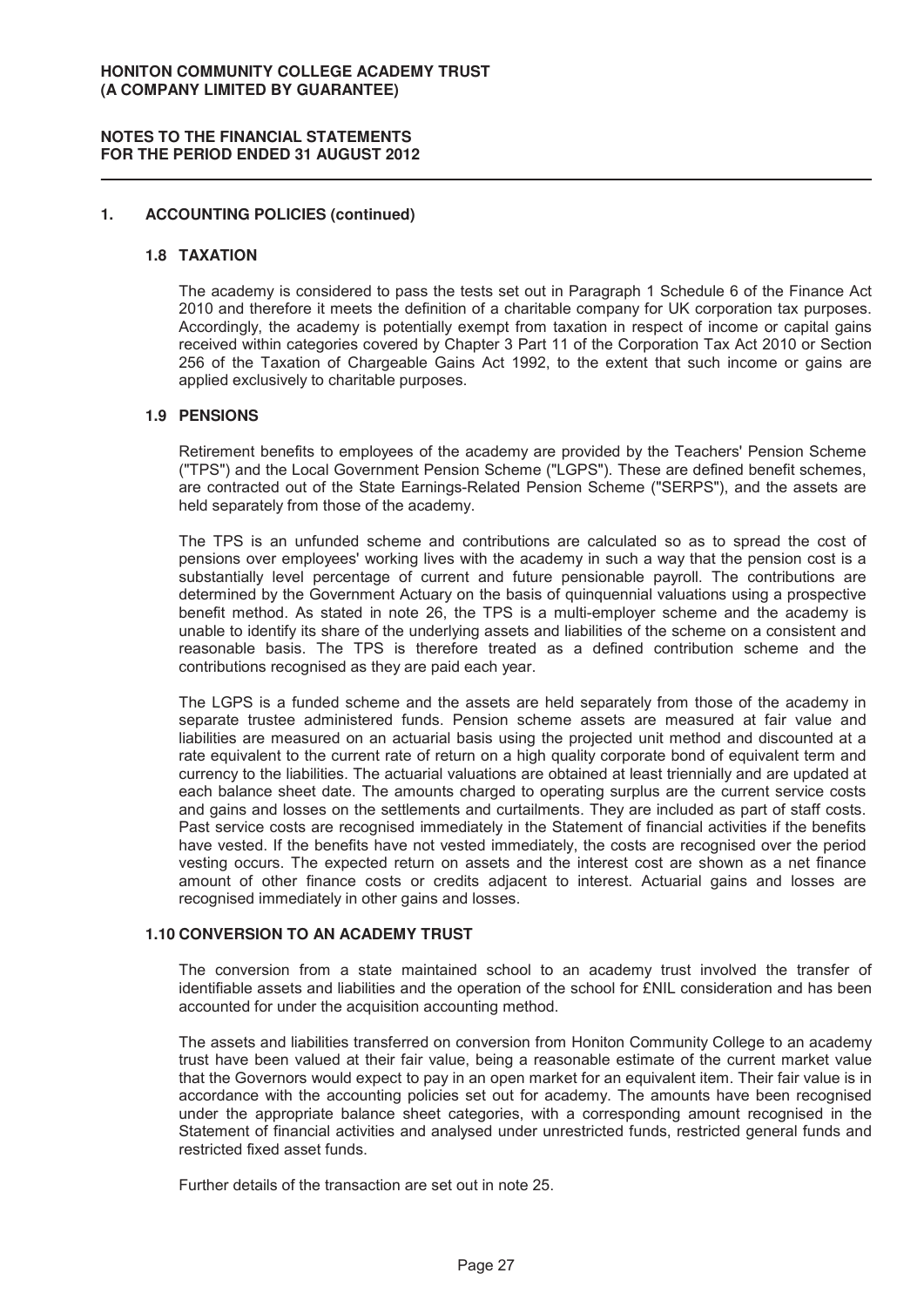# **2. GENERAL ANNUAL GRANT (GAG)**

|                                                                                                   | 2012<br>£                  |
|---------------------------------------------------------------------------------------------------|----------------------------|
| <b>Result and Carry Forward for the Year</b>                                                      |                            |
| GAG Allocation for current year                                                                   | 5,464,972                  |
| <b>Total GAG Available to spend</b>                                                               | 5,464,972                  |
| Recurrent expenditure from GAG<br>Fixed assets purchased from GAG                                 | (5, 232, 668)<br>(97, 239) |
| GAG Carried forward to next year                                                                  | 135,065                    |
| Maximum permitted GAG carried forward at end of current year (12% allocation for<br>current year) | (552, 055)                 |
| <b>GAG to surrender to DfE</b>                                                                    | (416,990)                  |
| (12% rule breached if result is positive)                                                         | No breach                  |

# **3. VOLUNTARY INCOME**

|                                             | <b>Unrestricted</b><br>funds<br>2012<br>£ | <b>Restricted</b><br>funds<br>2012<br>£ | <b>Total</b><br>funds<br>2012<br>£ |
|---------------------------------------------|-------------------------------------------|-----------------------------------------|------------------------------------|
| Transfer from local authority on conversion | 72,326                                    | 10,114,563                              | 10,186,889                         |
| Donations<br>Capital government grants      | 1,262                                     | 22,846                                  | 1,262<br>22,846                    |
| Subtotal                                    | 1,262                                     | 22,846                                  | 24,108                             |
| Voluntary income                            | 73,588                                    | 10,137,409                              | 10,210,997                         |

# **4. ACTIVITIES FOR GENERATING FUNDS**

|                          |                     | <b>Restricted</b> |              |
|--------------------------|---------------------|-------------------|--------------|
|                          | <b>Unrestricted</b> | general           | <b>Total</b> |
|                          | funds               | funds             | funds        |
|                          | 2012                | 2012              | 2012         |
|                          | £                   | £                 | £            |
| Lettings                 | 33,854              | ۰                 | 33,854       |
| <b>External catering</b> | 3,650               | ۰                 | 3,650        |
| Consultancy              | 19,757              | ۰                 | 19,757       |
| Activity fees received   | 146,187             | ٠                 | 146,187      |
| Other                    | 145,493             | ٠                 | 145,493      |
|                          | 348,941             | ٠                 | 348,941      |
|                          |                     |                   |              |

 $\overline{\phantom{a}}$ 

 $\blacksquare$ 

.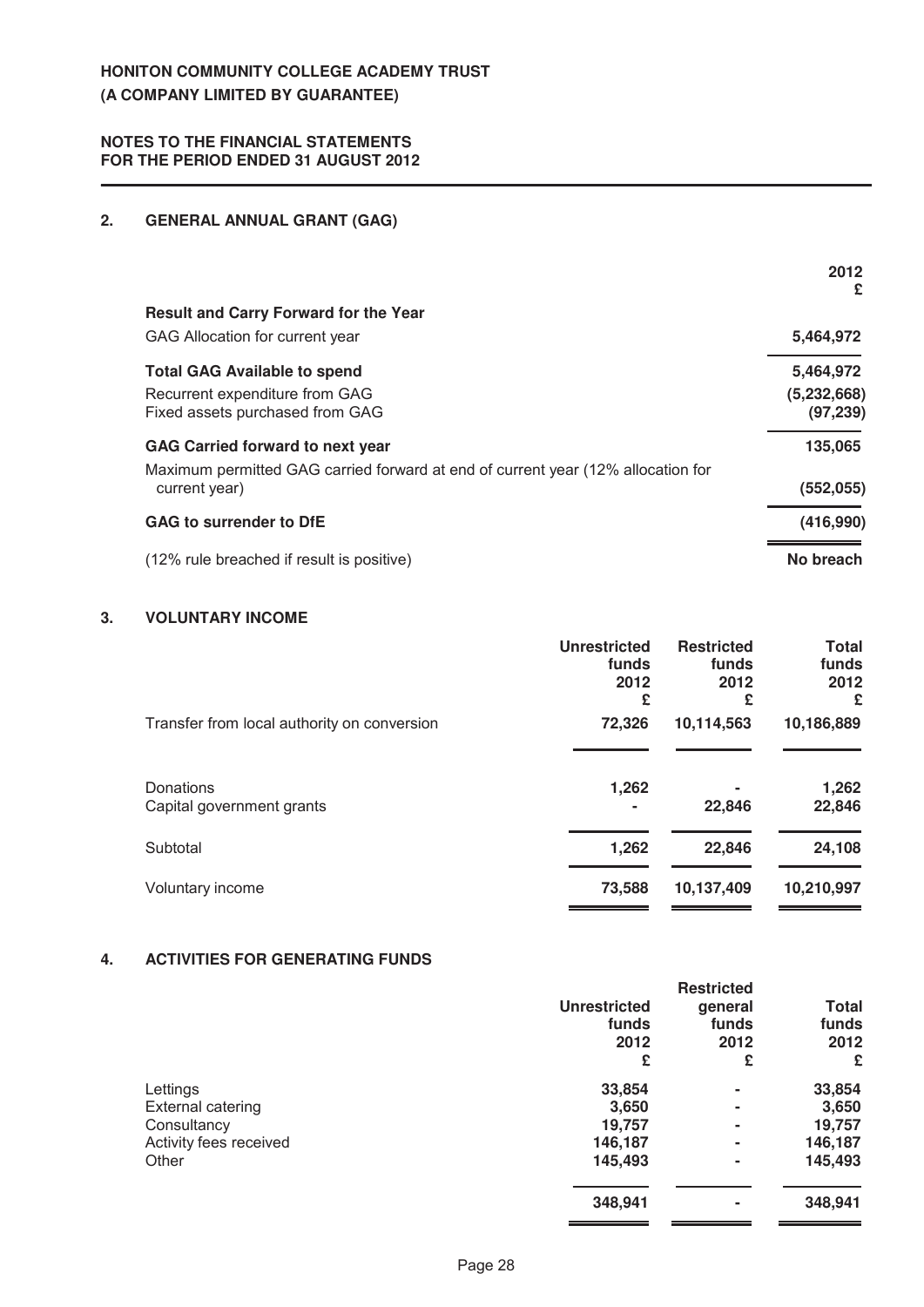# **5. INVESTMENT INCOME**

|                      |                     | <b>Restricted</b> |              |
|----------------------|---------------------|-------------------|--------------|
|                      | <b>Unrestricted</b> | general           | <b>Total</b> |
|                      | funds               | funds             | funds        |
|                      | 2012                | 2012              | 2012         |
|                      | £                   | £                 | £            |
| <b>Bank interest</b> | 2,714               | $\blacksquare$    | 2,714        |

# **6. INCOMING RESOURCES FROM CHARITABLE ACTIVITIES**

|           |                     | <b>Restricted</b> |           |
|-----------|---------------------|-------------------|-----------|
|           | <b>Unrestricted</b> | general           | Total     |
|           | funds               | funds             | funds     |
|           | 2012                | 2012              | 2012      |
|           | £                   | £                 | £         |
| Education | 5.781               | 5,789,694         | 5,795,475 |

# **FUNDING FOR ACADEMY'S EDUCATIONAL OPERATIONS**

|                                                                                                               | <b>Unrestricted</b><br>funds<br>2012<br>£ | <b>Restricted</b><br>general<br>funds<br>2012<br>£ | <b>Total</b><br>funds<br>2012<br>£     |
|---------------------------------------------------------------------------------------------------------------|-------------------------------------------|----------------------------------------------------|----------------------------------------|
| DfE/EFA revenue grant                                                                                         |                                           |                                                    |                                        |
| <b>General Annual Grant</b><br>Start up Grants<br>Other DfE/EFA grants<br>Other government grants non capital |                                           | 5,464,972<br>25,000<br>52,329<br>8,346             | 5,464,972<br>25,000<br>52,329<br>8,346 |
|                                                                                                               |                                           | 5,550,647                                          | 5,550,647                              |
| Other government grants                                                                                       |                                           |                                                    |                                        |
| <b>Special Educational Needs</b>                                                                              |                                           | 239,047                                            | 239,047                                |
|                                                                                                               |                                           | 239,047                                            | 239,047                                |
| <b>Other funding</b>                                                                                          |                                           |                                                    |                                        |
| Sales to students                                                                                             | 5,781                                     |                                                    | 5,781                                  |
|                                                                                                               | 5,781                                     |                                                    | 5,781                                  |
|                                                                                                               | 5,781                                     | 5,789,694                                          | 5,795,475                              |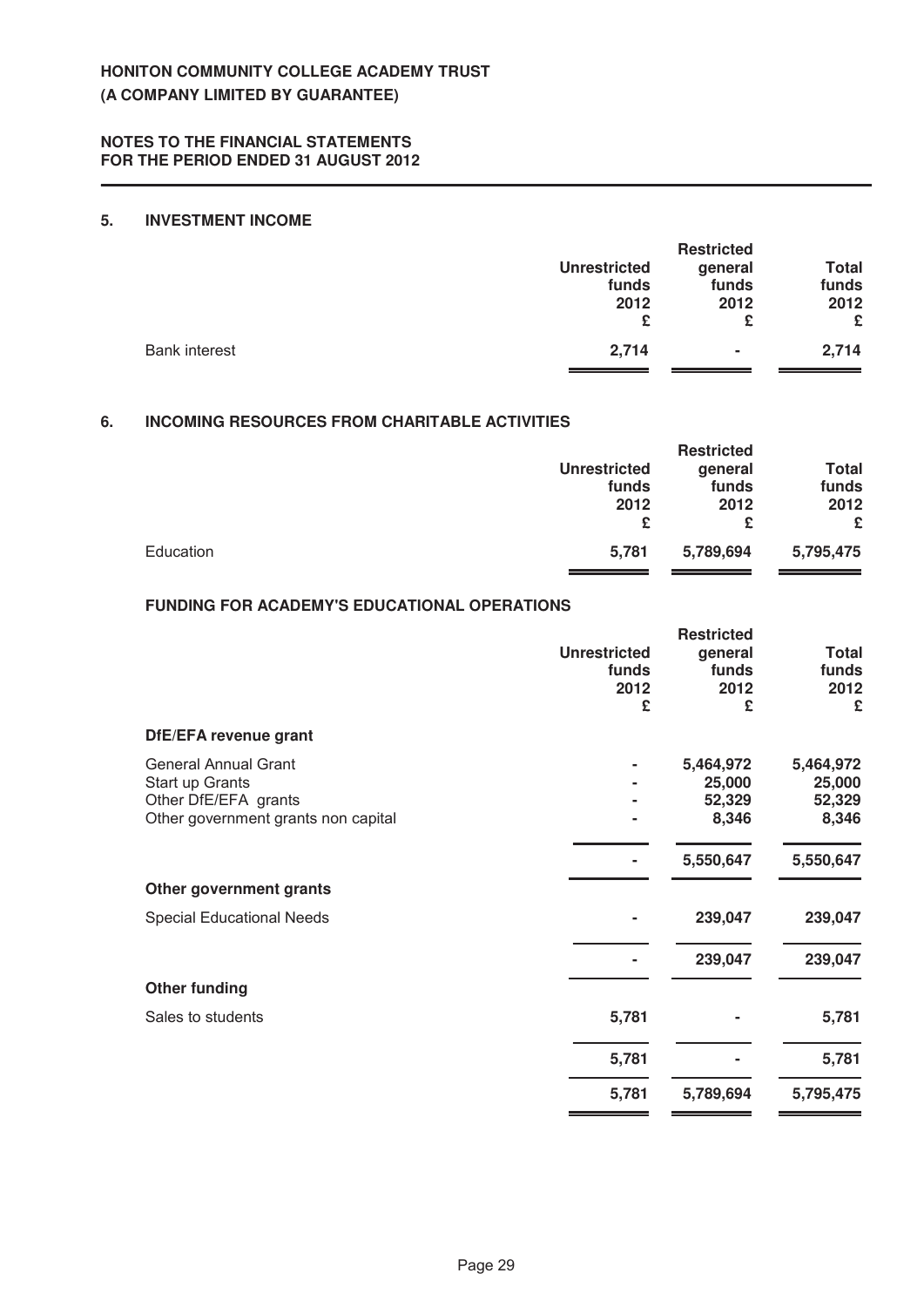# **NOTES TO THE FINANCIAL STATEMENTS FOR THE PERIOD ENDED 31 AUGUST 2012**

# **7. EXPENDITURE BY CHARITABLE ACTIVITY**

# **SUMMARY BY FUND TYPE**

|           |                     | <b>Restricted</b> |              |
|-----------|---------------------|-------------------|--------------|
|           | <b>Unrestricted</b> | general           | <b>Total</b> |
|           | funds               | funds             | funds        |
|           | 2012                | 2012              | 2012         |
|           | £                   | £                 | £            |
| Education | 3,168               | 5,985,112         | 5,988,280    |
|           |                     |                   |              |

# 8. **GOVERNANCE COSTS**

|                     | <b>Restricted</b> |              |
|---------------------|-------------------|--------------|
| <b>Unrestricted</b> | general           | <b>Total</b> |
| funds               | funds             | funds        |
| 2012                | 2012              | 2012         |
| £                   | £                 | £            |
| -                   | 6,000             | 6,000        |
| ۰                   | 2,000             | 2,000        |
| -                   | 1,463             | 1,463        |
|                     | 9,463             | 9,463        |
|                     |                   |              |

# **9. DIRECT COSTS**

|                             | <b>Education</b> |
|-----------------------------|------------------|
|                             | £                |
| Pension costs / (income)    | 34,000           |
| <b>Educational supplies</b> | 39,274           |
| <b>Examination fees</b>     | 62,901           |
| Staff development           | 33,176           |
| Other costs                 | 16,090           |
| Supply teachers             | 18,415           |
| Wages and salaries          | 3,070,167        |
| National insurance          | 209,700          |
| Pension cost                | 360,175          |
| Depreciation                | 332,017          |
|                             | 4,175,915        |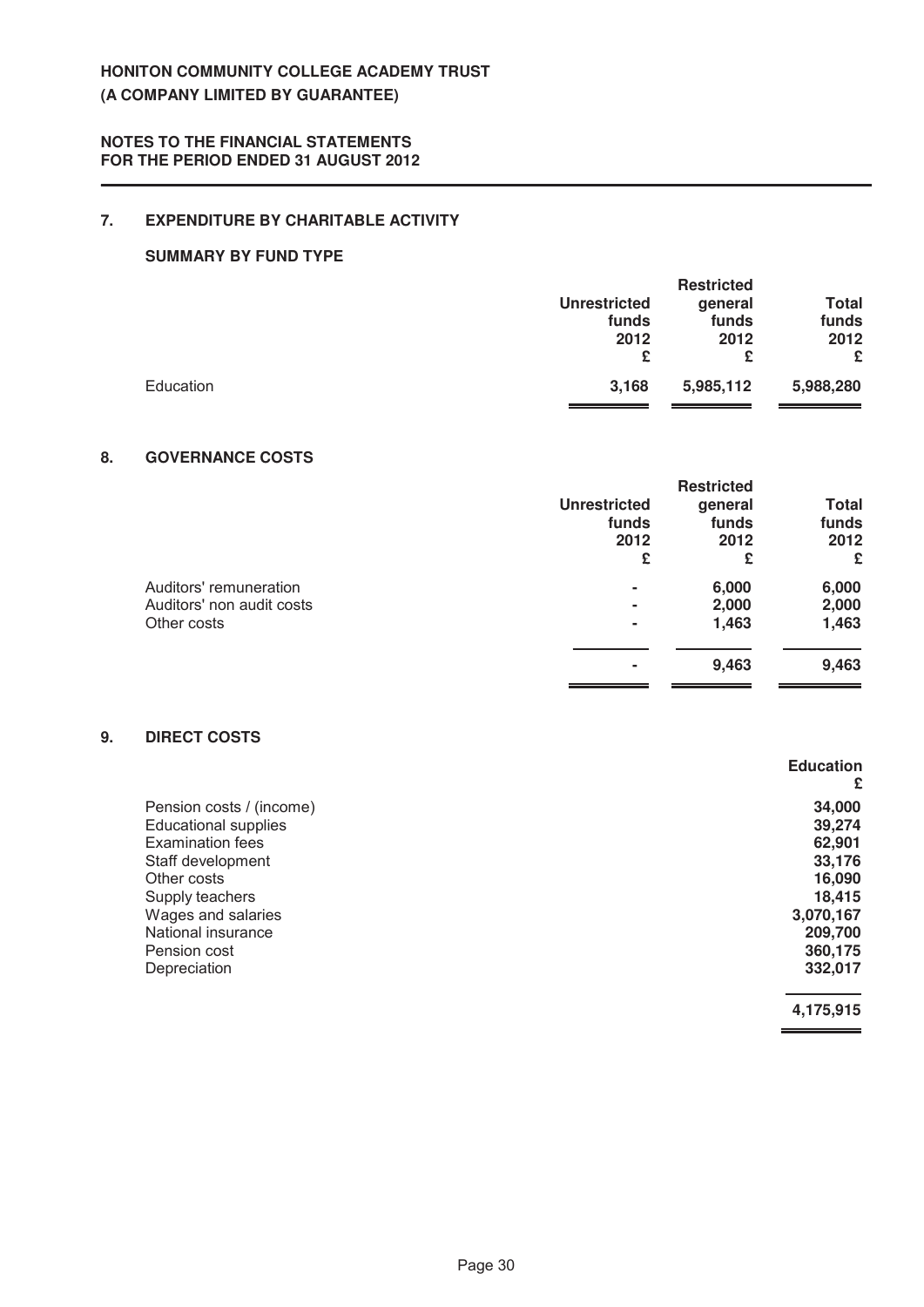# **10. SUPPORT COSTS**

|                                       | <b>Education</b> |
|---------------------------------------|------------------|
|                                       | £                |
| Recruitment and other staff costs     | 5,824            |
| Maintenance of premises and equipment | 273,816          |
| Cleaning                              | 20,777           |
| Rent and rates                        | 92,395           |
| Heat and light                        | 43,675           |
| Insurance                             | 56,288           |
| Security and transport                | 44,702           |
| Catering                              | 30,032           |
| Technology costs                      | 79,643           |
| Office overheads                      | 57,224           |
| Legal and professional                | 213,857          |
| Bank interest and charges             | 2,044            |
| Wages and salaries                    | 694,141          |
| National insurance                    | 34,210           |
| Pension cost                          | 89,569           |
| Depreciation                          | 74,168           |
|                                       | 1,812,365        |

# 11. **ANALYSIS OF RESOURCES EXPENDED BY ACTIVITIES**

|           | <b>Activities</b><br>undertaken<br>directly<br>2012<br>£ | <b>Support</b><br>costs<br>2012<br>£ | <b>Total</b><br>2012<br>£ |
|-----------|----------------------------------------------------------|--------------------------------------|---------------------------|
| Education | 4,175,915                                                | 1,812,365                            | 5,988,280                 |

# **12. NET INCOMING RESOURCES / (RESOURCES EXPENDED)**

This is stated after charging:

|                                        | <b>Period ended</b><br>31 August<br>2012 |
|----------------------------------------|------------------------------------------|
|                                        | £                                        |
| Depreciation of tangible fixed assets: |                                          |
| - owned by the charity                 | 406.185                                  |
| Auditors' remuneration                 | 6,000                                    |
| Auditors' remuneration - non-audit     | 2,000                                    |
|                                        |                                          |

During the period, no Governors received any benefits in kind. During the period, no Governors received any reimbursement of expenses.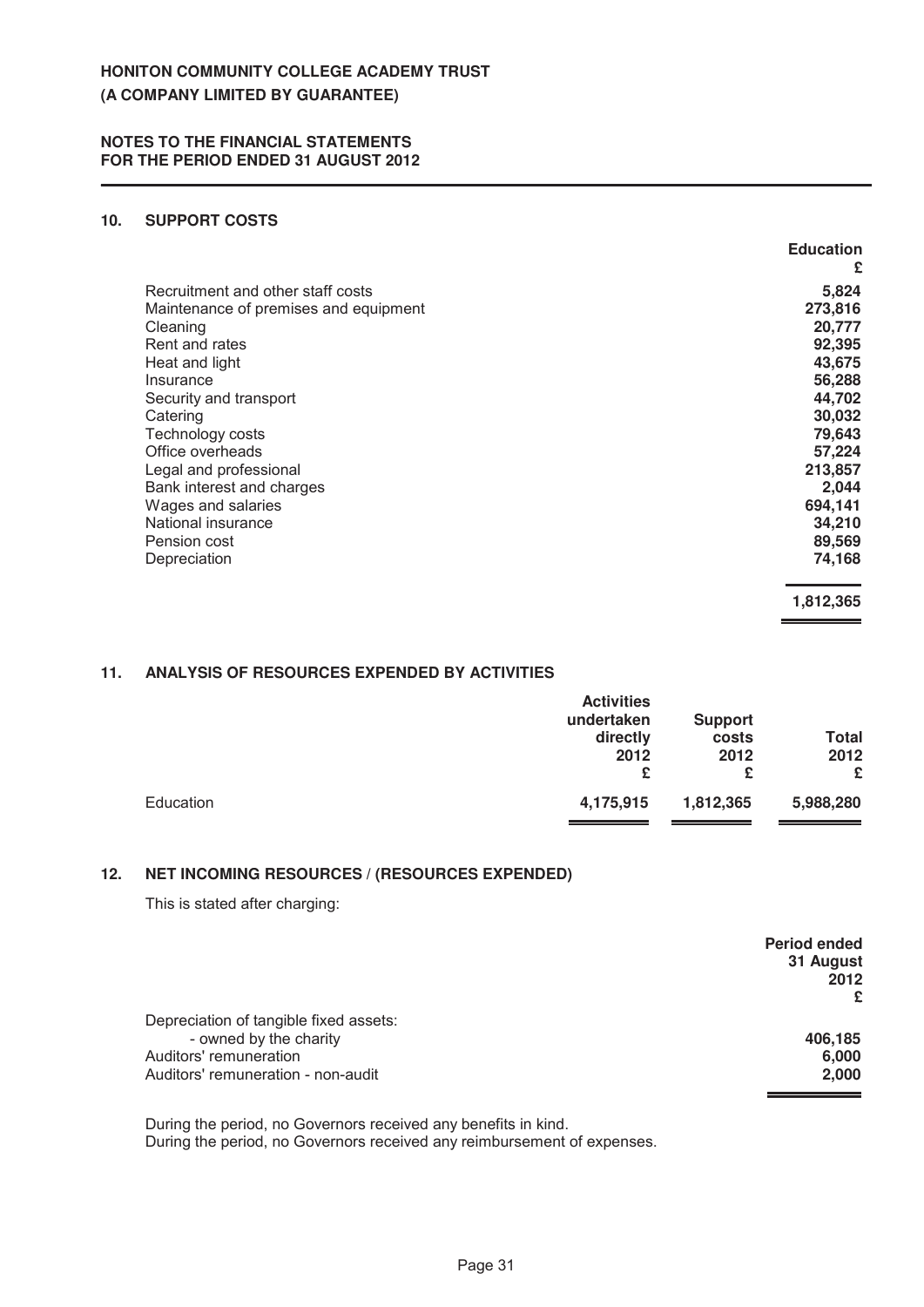# 13. **STAFF COSTS**

Staff costs were as follows:

|                               | <b>Period ended</b><br>31 August |
|-------------------------------|----------------------------------|
|                               | 2012<br>£                        |
| Wages and salaries            | 3,764,308                        |
| Social security costs         | 243,910                          |
| Other pension costs (Note 26) | 449,744                          |
|                               | 4,457,962                        |
|                               |                                  |

The average number of persons (including the senior management team) employed by the academy during the period expressed as full time equivalents was as follows:

|                            | <b>Period ended</b> |
|----------------------------|---------------------|
|                            | 31 August           |
|                            | 2012                |
|                            | No.                 |
| <b>Teachers</b>            | 59                  |
| Administration and support | 77                  |
| Senior management          | 6                   |
|                            | 142                 |
|                            |                     |
|                            |                     |

The number of employees whose annual emoluments fell within the following bands was:

|                               | <b>Period ended</b><br>31 August |
|-------------------------------|----------------------------------|
|                               | 2012                             |
|                               | No.                              |
| In the band £60,001 - £70,000 |                                  |
| In the band £70,001 - £80,000 |                                  |
|                               | 2                                |
|                               |                                  |

Both of the above employees participated in the Teacher's Pension Scheme. During the period ended 31 August 2012, annual pension contributions for these staff amounted to £19,896.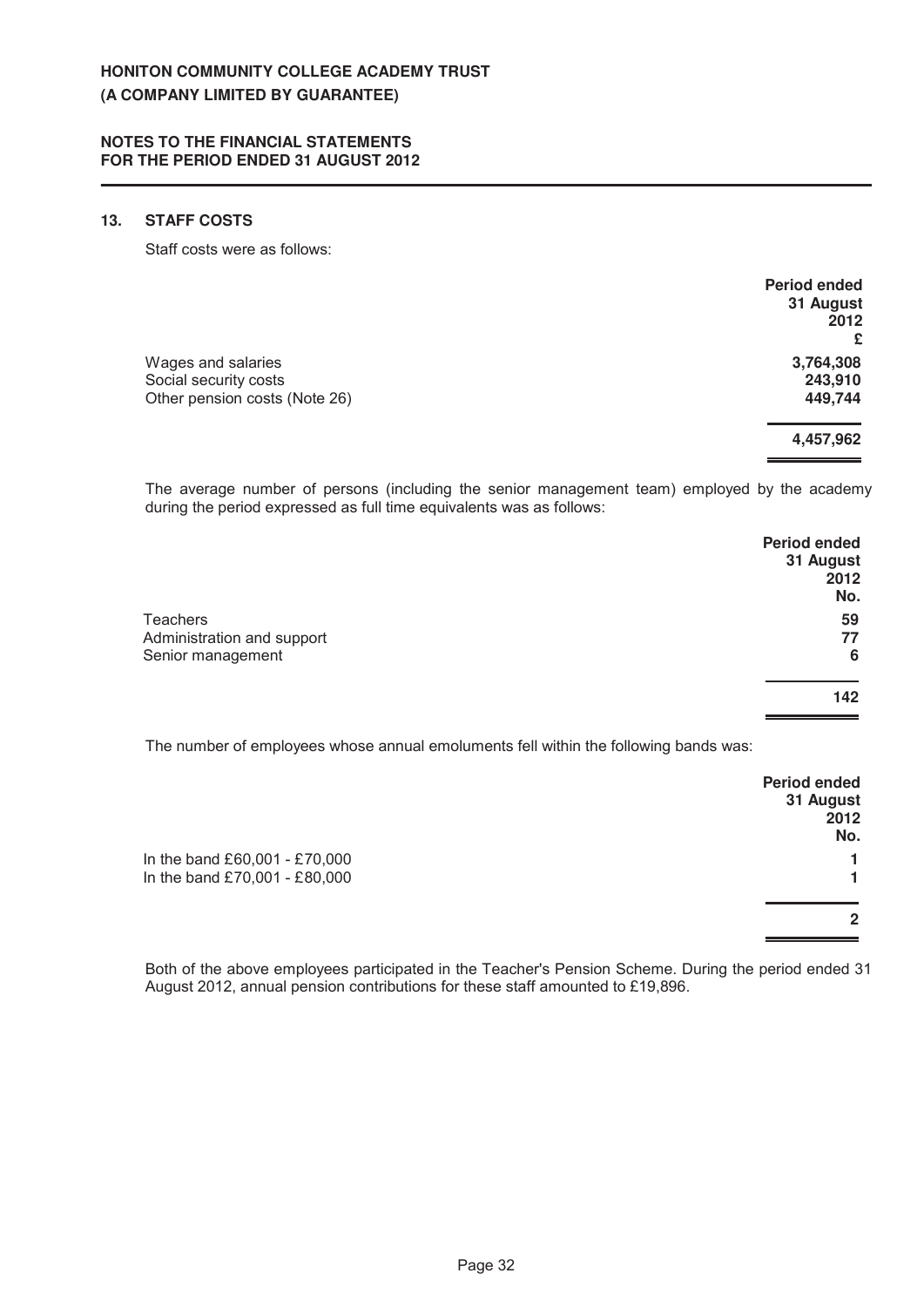## **14. GOVERNORS' REMUNERATION**

Principal and staff governors only receive remuneration in respect of services they provide undertaking the roles of Principal and staff and not in respect of their services as governors. Other governors did not receive any payments, from the academy in respect of their role as governors. The value of governors' remuneration for the **14 month period** was as follows: 1 x £90,000 - £95,000, 1 x £20,000 - £25,000, 2 x £35,000 - £40,000.

## **15 . GOV E R N OR S ' AN D OFFICE R S ' IN S U R AN CE**

In accordance with normal commercial practice the academy has purchased insurance to protect Governors and officers from claims arising from negligent acts, errors or omissions occurring whilst on academy business. The insurance provides cover up to £1,000,000 on any one claim and the cost for the period ended 31 August 2012 was £284.

The cost of this insurance is included in the total insurance cost.

# **16. OTHER FINANCE INCOME**

|                                          | <b>Period ended</b> |
|------------------------------------------|---------------------|
|                                          | 31 August           |
|                                          | 2012                |
|                                          | £                   |
| Expected return on pension scheme assets | 41,000              |
| Interest on pension scheme liabilities   | (75,000)            |
|                                          | (34,000)            |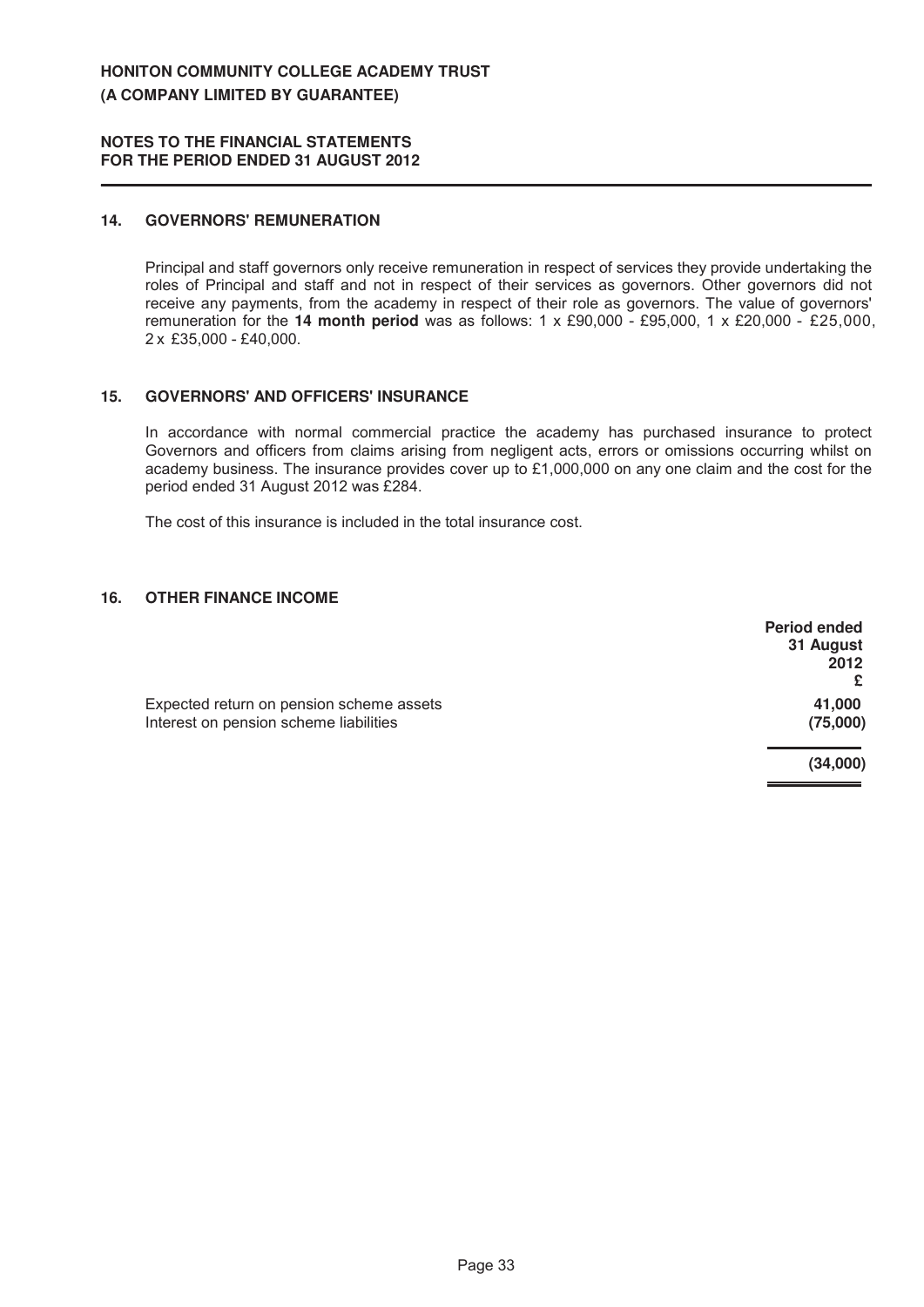# **17. TANGIBLE FIXED ASSETS**

|                                  | L/Term<br>Leasehold<br><b>Property</b> | <b>Motor</b><br>£ | <b>Fixtures</b><br>vehicles and fittings<br>£ | <b>Computer</b><br>equipment<br>£ | Total<br>£ |
|----------------------------------|----------------------------------------|-------------------|-----------------------------------------------|-----------------------------------|------------|
| <b>COST</b>                      |                                        |                   |                                               |                                   |            |
| At 7 June 2011                   |                                        |                   |                                               |                                   |            |
| Additions                        |                                        |                   | 16,431                                        | 80,808                            | 97,239     |
| Transfer on<br>conversion        | 10,203,443                             | 19,500            | 91,361                                        | 360,250                           | 10,674,554 |
| At 31 August 2012                | 10,203,443                             | 19,500            | 107,792                                       | 441,058                           | 10,771,793 |
| <b>DEPRECIATION</b>              |                                        |                   |                                               |                                   |            |
| At 7 June 2011<br>Charge for the |                                        |                   |                                               |                                   |            |
| period                           | 203,824                                | 5,688             | 25,151                                        | 171,522                           | 406,185    |
| At 31 August 2012                | 203,824                                | 5,688             | 25,151                                        | 171,522                           | 406,185    |
| <b>NET BOOK VALUE</b>            |                                        |                   |                                               |                                   |            |
| At 31 August 2012                | 9,999,619                              | 13,812            | 82,641                                        | 269,536                           | 10,365,608 |

Included in land and buildings is Leasehold land at valuation of £1,468,132.

# 18. **DEBTORS**

|                                | 2012   |
|--------------------------------|--------|
|                                | £      |
| Trade debtors                  | 4,776  |
| Other debtors                  | 5,170  |
| Prepayments and accrued income | 6,427  |
|                                | 16,373 |

## 19. **CREDITORS: AMOUNTS FALLING DUE WITHIN ONE YEAR**

|                                 | 2012<br>£ |
|---------------------------------|-----------|
| Trade creditors                 | 15,027    |
| Social security and other taxes | 68,038    |
| Pension scheme contributions    | 51,560    |
| Accruals and deferred income    | 51,720    |
|                                 | 186,345   |

۰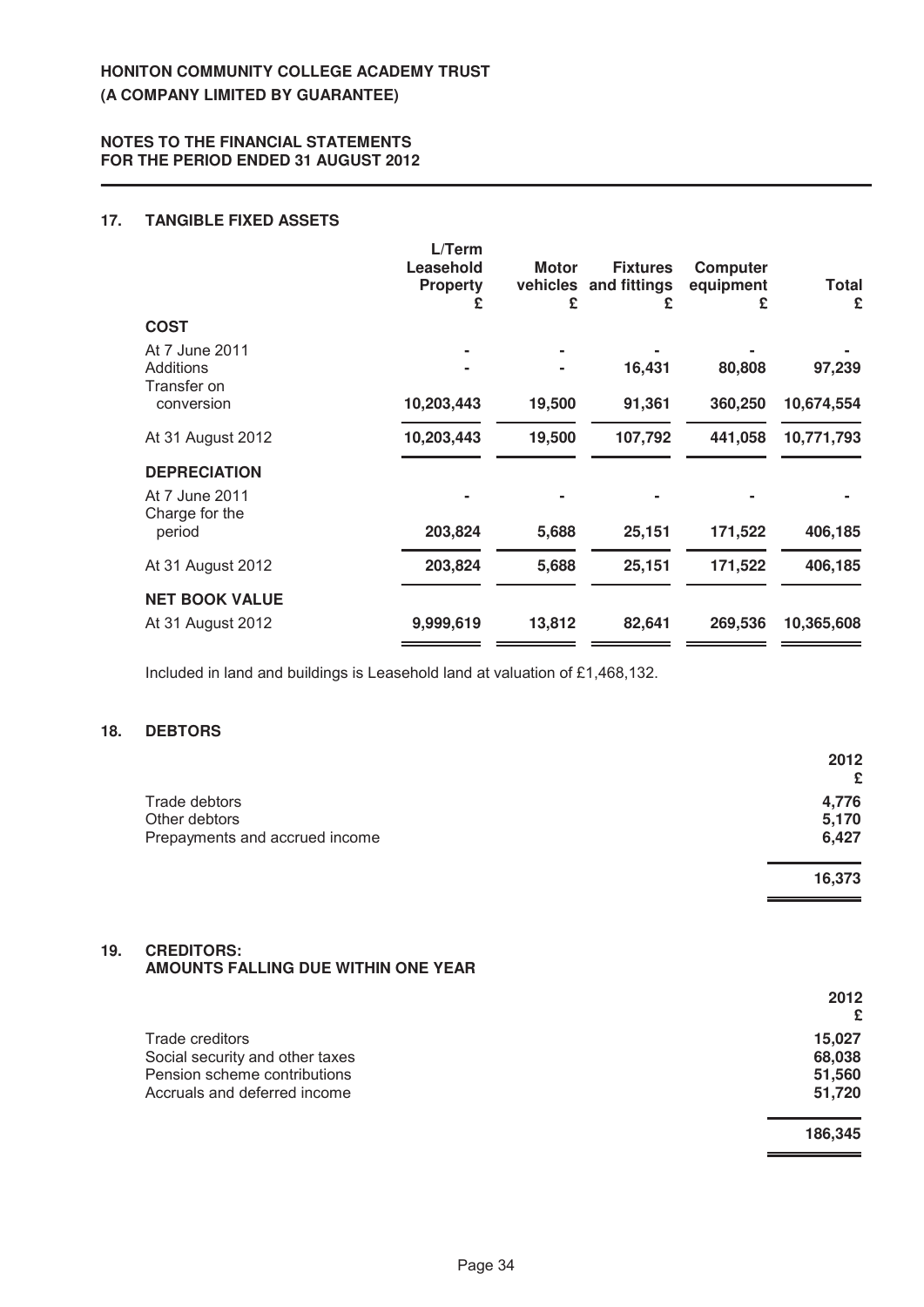# 19. **CREDITORS:**

**AMOUNTS FALLING DUE WITHIN ONE YEAR (continued)** 

#### **DEFERRED INCOME**

Resources deferred during the year **28,969 28,969** 

# **20. STATEMENT OF FUNDS**

|                                                                         | <b>Brought</b><br><b>Forward</b><br>£ | Incoming<br>resources<br>£  | <b>Resources</b><br><b>Expended</b><br>£ | <b>Transfers</b><br>in/out<br>£ | Gains/<br>(Losses)<br>£ | <b>Carried</b><br>Forward<br>£ |
|-------------------------------------------------------------------------|---------------------------------------|-----------------------------|------------------------------------------|---------------------------------|-------------------------|--------------------------------|
| <b>UNRESTRICTED</b><br><b>FUNDS</b>                                     |                                       |                             |                                          |                                 |                         |                                |
| General funds                                                           |                                       | 431,024                     | (269, 761)                               |                                 |                         | 161,263                        |
| <b>RESTRICTED GENERAL FUNDS</b>                                         |                                       |                             |                                          |                                 |                         |                                |
| <b>General Annual</b><br>Grant (GAG)                                    |                                       | 5,464,972                   | (5,232,668)                              | (97, 239)                       |                         | 135,065                        |
| Special educational<br>needs funding<br>Pupil premium<br>Start up grant |                                       | 239,047<br>44,729<br>25,000 | (239, 047)<br>(44, 729)<br>(25,000)      |                                 |                         |                                |
| Other DfE/EFA<br>grants<br>Other restricted                             |                                       | 7,600                       | (7,600)                                  |                                 |                         |                                |
| funds<br>Pension reserve                                                |                                       | 8,346<br>(594,000)          | (8, 346)<br>(31,000)                     |                                 | (230,000)               | (855,000)                      |
|                                                                         |                                       | 5,195,694                   | (5,588,390)                              | (97, 239)                       | (230,000)               | (719, 935)                     |
| <b>RESTRICTED FIXED ASSET FUNDS</b>                                     |                                       |                             |                                          |                                 |                         |                                |
| Capital expenditure<br>from GAG<br><b>Fixed assets</b>                  |                                       |                             | (35, 259)                                | 97,239                          |                         | 61,980                         |
| transferred on<br>conversion<br>DfE/EFA Capital                         |                                       | 10,674,554                  | (370, 926)                               |                                 |                         | 10,303,628                     |
| grants<br>Capital surplus                                               |                                       | 22,846                      |                                          |                                 |                         | 22,846                         |
| transferred on<br>conversion                                            |                                       | 34,009                      |                                          |                                 |                         | 34,009                         |
|                                                                         |                                       | 10,731,409                  | (406, 185)                               | 97,239                          |                         | 10,422,463                     |
| <b>Total restricted</b><br>funds                                        |                                       | 15,927,103                  | (5,994,575)                              |                                 | (230,000)               | 9,702,528                      |
| Total of funds                                                          |                                       | 16,358,127                  | (6, 264, 336)                            |                                 | (230,000)               | 9,863,791                      |

**£**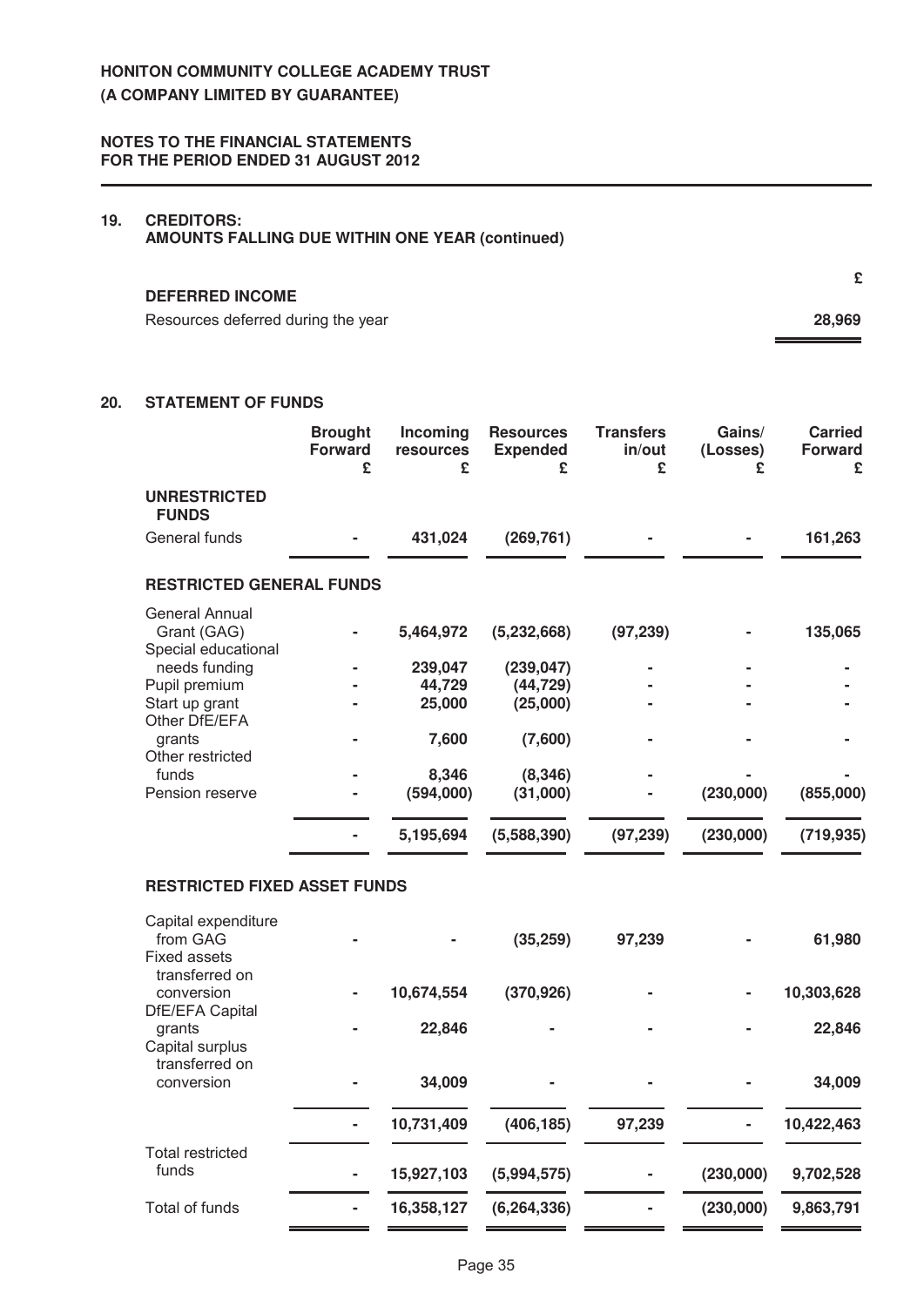#### **NOTES TO THE FINANCIAL STATEMENTS FOR THE PERIOD ENDED 31 AUGUST 2012**

## **20.** STATEMENT OF FUNDS (continued)

The specific purposes for which the funds are to be applied are as follows:

#### **Restricted Funds**

General Annual Grant - Income from the EFA which is to be used for the normal running costs of the Academy, including education and support costs.

Special Educational Needs - Funding received by the Local Authority to fund further support for students with additional needs.

Pupil Premium - Income from the EFA which is to be used to address the current inequalities by ensuring that funding to tackle disadvantage reaches the pupils who need it most.

Start up Grant - One off Grant from EFA which will be used to help towards the costs associated with running a larger school and to cover the economies of scale, as well as to cover start up costs.

Other DfE/EFA grants - Grant from EFA for PE teacher.

Pension reserve – This represents the academy's share of the assets and liabilities in the Local Government Pension Scheme. As with most pension schemes this is currently in deficit due to an excess of scheme liabilities over scheme assets which was inherited on conversion to an academy. The academy is following the recommendations of the actuary to reduce the deficit by making additional contributions over a number of years.

## **Restricted Fixed Asset Funds**

Capital Expenditure from GAG - This represents funds transferred from the restricted GAG fund to purchase fixed assets.

Fixed Assets Transferred on Conversion – This represent the buildings and equipment donated to the school from the Local Authority on conversion to an academy.

DfE/EFA Capital Grants – These funds were received for direct expenditure on fixed asset projects. The balance at the year end represents the NBV of assets and any unspent grant amounts.

Capital Surplus Transferred on Conversion - This represents unspent capital grants donated to the school from the Local Authority on conversion to an academy.

# **SUMMARY OF FUNDS**

|                                     | <b>Brought</b><br><b>Forward</b><br>£ | <b>Incoming</b><br><b>resources</b><br>£ | <b>Resources</b><br><b>Expended</b><br>£ | Transfers<br>in/out<br>£ | Gains/<br>(Losses)<br>£ | <b>Carried</b><br><b>Forward</b><br>£ |
|-------------------------------------|---------------------------------------|------------------------------------------|------------------------------------------|--------------------------|-------------------------|---------------------------------------|
| General funds<br>Restricted general | $\blacksquare$                        | 431,024                                  | (269, 761)                               | ۰                        | $\sim$                  | 161,263                               |
| funds<br>Restricted fixed           | ۰                                     | 5,195,694                                | (5,588,390)                              | (97, 239)                | (230,000)               | (719, 935)                            |
| asset funds                         | ٠                                     | 10,731,409                               | (406, 185)                               | 97,239                   | ٠                       | 10,422,463                            |
|                                     | ٠                                     | 16,358,127                               | (6, 264, 336)                            | ٠                        | (230,000)               | 9,863,791                             |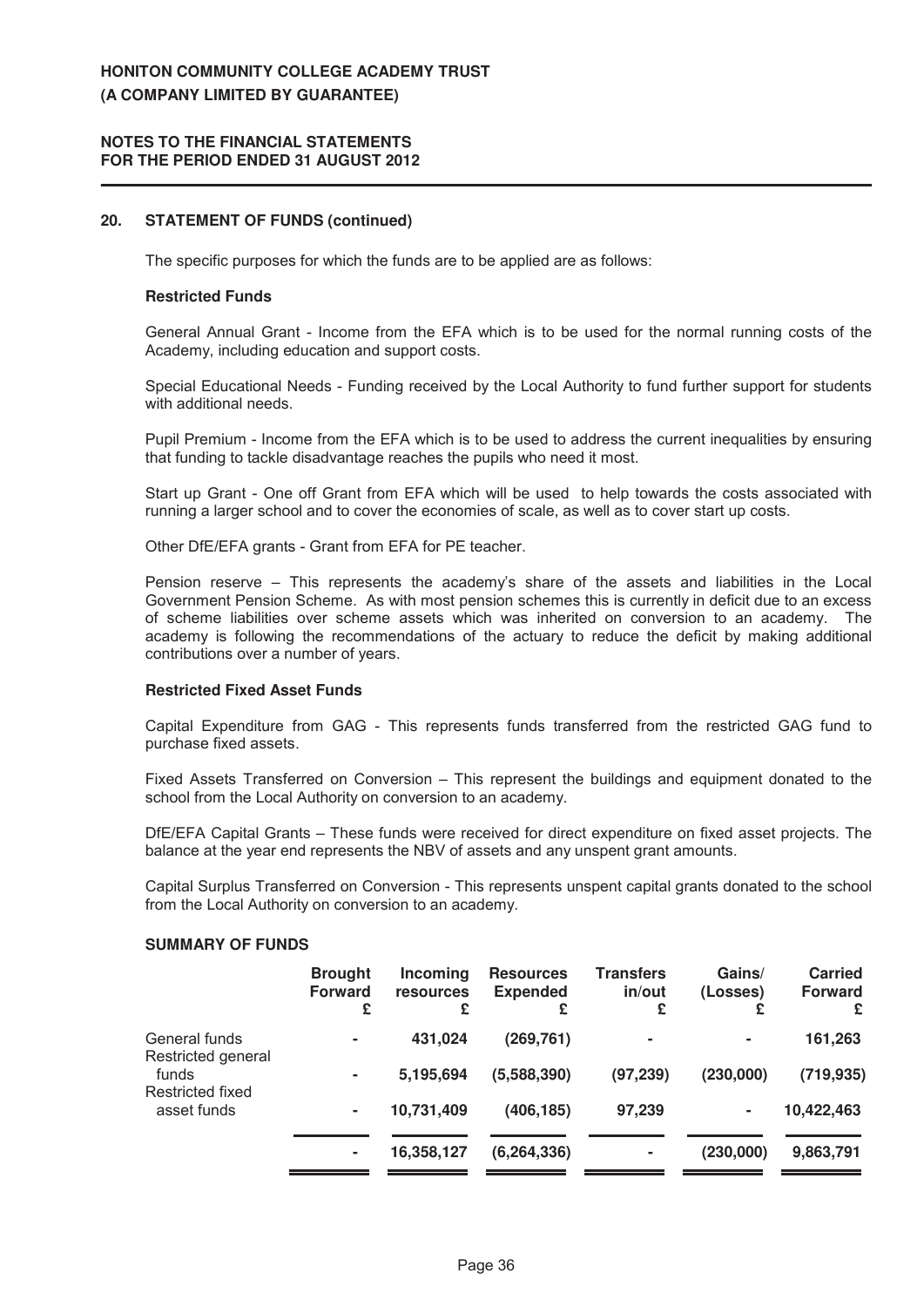# **21. ANALYSIS OF NET ASSETS BETWEEN FUNDS**

|                                                                                                      | Unrestrict'd<br>funds<br>2012<br>£  | <b>Restricted</b><br>qeneral<br>funds<br>2012<br>£ | <b>Restricted</b><br>fixed asset<br>funds<br>2012<br>£   | Total<br>funds<br>2012<br>£                      |
|------------------------------------------------------------------------------------------------------|-------------------------------------|----------------------------------------------------|----------------------------------------------------------|--------------------------------------------------|
| Tangible fixed assets<br>Current assets<br>Creditors due within one year<br>Pension scheme liability | ۰<br>161,263<br>۰<br>$\blacksquare$ | 321,410<br>(186, 345)<br>(855,000)                 | 10,365,608<br>56,855<br>$\blacksquare$<br>$\blacksquare$ | 10,365,608<br>539,528<br>(186, 345)<br>(855,000) |
|                                                                                                      | 161,263                             | (719, 935)                                         | 10,422,463                                               | 9,863,791                                        |

# **22. NET CASH FLOW FROM OPERATING ACTIVITIES**

|                                                 | Period ended<br>31 August<br>2012 |
|-------------------------------------------------|-----------------------------------|
| Net incoming resources before revaluations      | 10,093,791                        |
| Returns on investments and servicing of finance | (2,714)                           |
| Net assets transferred on conversion            | (10, 186, 889)                    |
| Depreciation of tangible fixed assets           | 406,185                           |
| Increase in debtors                             | (16, 373)                         |
| Increase in creditors                           | 186,345                           |
| FRS17 pension finance (income)/cost             | 34,000                            |
| FRS17 pension costs less contributions paid     | (3,000)                           |
| <b>NET CASH INFLOW FROM OPERATIONS</b>          | 511,345                           |

# 23. AN ALY SIS OF CASH FLOWS FOR HEADINGS NETTED IN CASH FLOW STATEMENT

|                                                        | <b>Period ended</b><br>31 August<br>2012<br>£ |
|--------------------------------------------------------|-----------------------------------------------|
| <b>RETURNS ON INVESTMENTS AND SERVICING OF FINANCE</b> |                                               |
| Interest received                                      | 2,714                                         |
|                                                        |                                               |
|                                                        | Period ended                                  |
|                                                        | 31 August<br>2012                             |
|                                                        | £                                             |
| <b>CAPITAL EXPENDITURE AND FINANCIAL INVESTMENT</b>    |                                               |
| Purchase of tangible fixed assets                      | (97, 239)                                     |
|                                                        |                                               |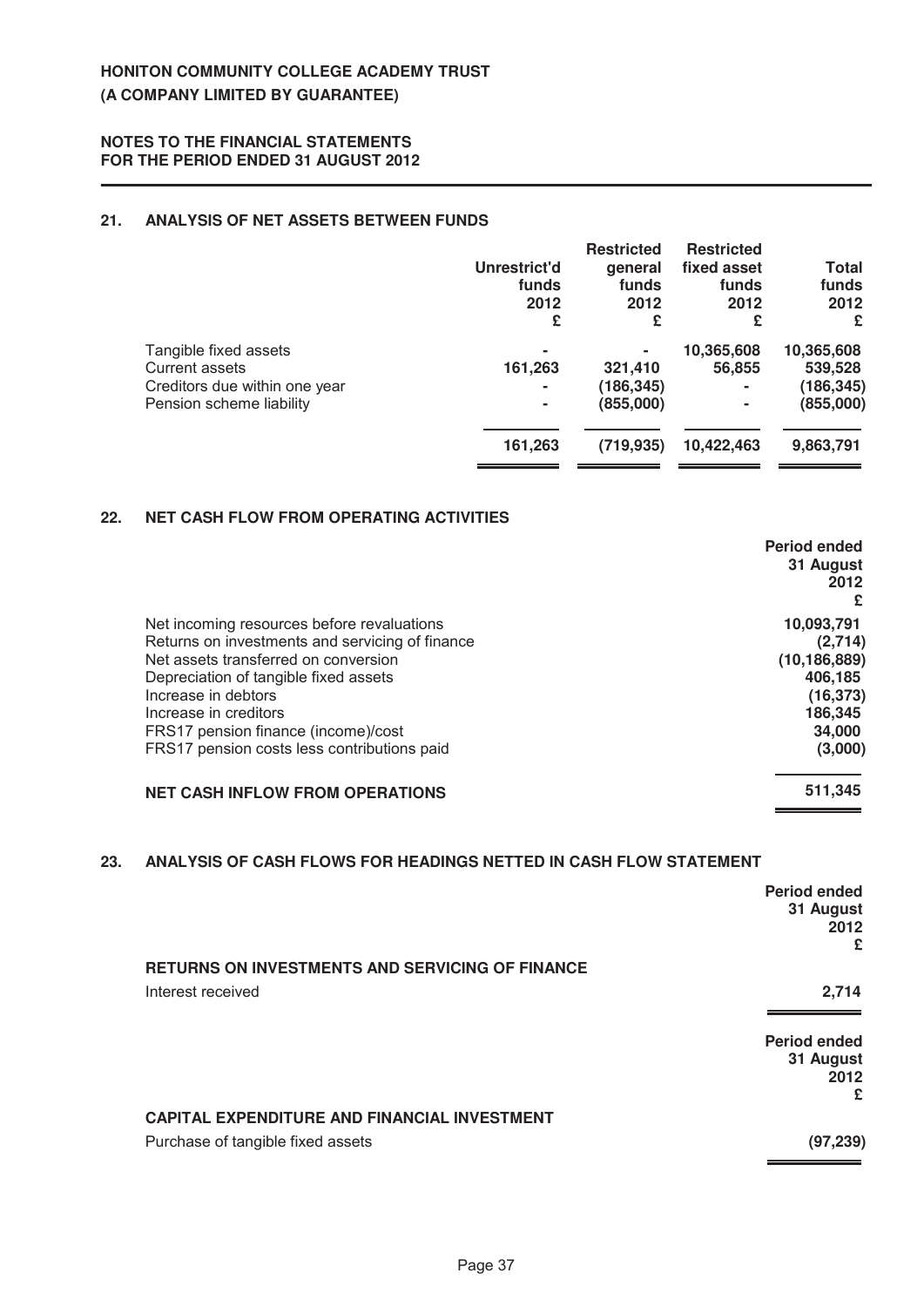# **24. ANALYSIS OF CHANGES IN NET DEBT**

|                           | 7 June<br>2011 | <b>Cash flow</b> | <b>Other</b><br>non-cash<br>changes | 31 August<br>2012 |
|---------------------------|----------------|------------------|-------------------------------------|-------------------|
|                           | £              | £                | £                                   | £                 |
| Cash at bank and in hand: | ٠              | 523,155          | ۰                                   | 523,155           |
| <b>NET FUNDS</b>          | ٠              | 523,155          | ۰                                   | 523,155           |

#### **25. CONVERSION TO AN ACADEMY TRUST**

On 1 July 2011 Honiton Community College converted to academy trust status under the Academies Act 2010 and all the operations and assets and liabilities were transferred to Honiton Community College Academy Trust from Devon County Council for £NIL consideration.

The transfer has been accounted for using the acquisition method. The assets and liabilities transferred were valued at their fair value and recognised in the Balance sheet under the appropriate headings with a corresponding net amount recognised in the Statement of financial activities as voluntary income.

The following table sets out the fair values of the identifiable assets and liabilities transferred and an analysis of their recognition in the Statement of financial activities.

|                                                                          | <b>Unrestricted</b><br>funds<br>£ | <b>Restricted</b><br>general<br>funds<br>£ | <b>Restricted</b><br>fixed asset<br>funds<br>£ | Total<br>funds<br>£   |
|--------------------------------------------------------------------------|-----------------------------------|--------------------------------------------|------------------------------------------------|-----------------------|
| Tangible fixed assets                                                    |                                   |                                            |                                                |                       |
| - Freehold/leasehold land and buildings<br>- Other tangible fixed assets | ۰                                 | ۰<br>٠                                     | 10,203,443<br>471,111                          | 10,203,443<br>471,111 |
| Budget surplus/(deficit) on LA funds<br>LGPS pension surplus/(deficit)   | 72,326                            | (594,000)                                  | 34,009<br>۰                                    | 106,335<br>(594,000)  |
| Net assets/(liabilities)                                                 | 72,326                            | (594,000)                                  | 10,708,563                                     | 10,186,889            |

The above net assets include £106,335 that were transferred as cash.

## **26. PENSION COMMITMENTS**

The academy's employees belong to two principal pension schemes: the Teacher's Pension Scheme for England and Wales (TPS) for academic and related staff; and the Local Government Pension Scheme (LGPS) for non-teaching staff, which is managed by Devon County Council. Both are defined benefit schemes.

The pension costs are assessed in accordance with the advice of independent qualified actuaries. The latest actuarial valuation of the TPS was 31 March 2004 and of the LGPS 31 March 2010.

There were no outstanding or prepaid contributions at either the beginning or the end of the financial period.

## **Teachers' Pension Scheme**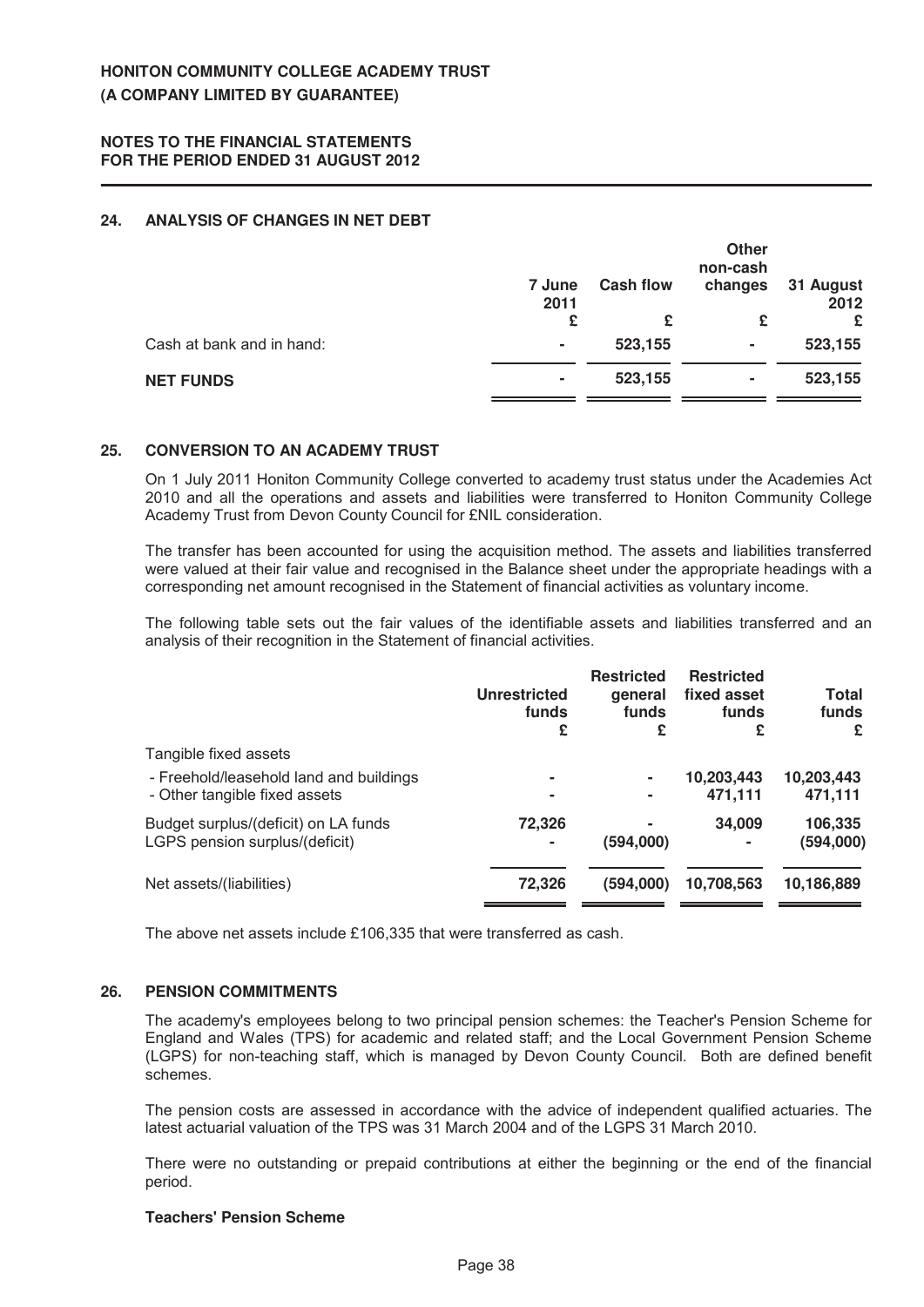#### **NOTES TO THE FINANCIAL STATEMENTS FOR THE PERIOD ENDED 31 AUGUST 2012**

#### **26. PENSION COMMITMENTS (continued)**

The Teachers' Pension Scheme ("TPS") is a statutory, contributory, defined benefit scheme. The regulations under which the TPS operates are the Teachers' Pensions Regulations 2010.

Although teachers and lecturers are employed by various bodies, their retirement and other pension benefits, including annual increases payable under the Pensions (Increase) Acts are, as provided for in the Superannuation Act 1972, paid out of monies provided by Parliament. Under the unfunded TPS, teachers' contributions on a 'pay as you go' basis, and employers' contributions are credited to the Exchequer under arrangements governed by the above Act.

The Teachers' Pensions Regulations require an annual account, the Teachers' Pension Budgeting and Valuation Account, to be kept of receipts and expenditure (including the cost of pensions' increases). From 1 April 2001, the Account has been credited with a real rate of return (in excess of price increases and currently set at 3.5%), which is equivalent to assuming that the balance in the Account is invested in notional investments that produce that real rate of return.

The Government Actuary ('GA'), using normal actuarial principles, conducts formal actuarial reviews of the TPS. The aim of the reviews is to specify the level of future contributions.

The contribution rate paid into the TPS is assessed in two parts. First, a standard contribution rate ('SCR') is determined. This is the contribution, expressed as a percentage of the salaries of teachers and lecturers in service or entering service during the period over which the contribution rate applies, which if it were paid over the entire active service of these teachers and lecturers would broadly defray the cost of benefits payable in respect of that service. Secondly, a supplementary contribution is payable if, as a result of the actuarial investigation, it is found that accumulated liabilities of the Account for benefits to past and present teachers, are not fully covered by standard contributions to be paid in future and by the notional fund built up from past contributions. The total contribution rate payable is the sum of the SCR and the supplementary contribution rate.

The last valuation of the TPS related to the period 1 April 2001 - 31 March 2004. The GA's report of October 2006 revealed that the total liabilities of the Scheme (pensions currently in payment and the estimated cost of future benefits) amounted to £166,500 millions. The value of the assets (estimated future contributions together with the proceeds from the notional investments held at the valuation date) was £163,240 millions. The assumed real rate of return is 3.5% in excess of prices and 2% in excess of earnings. The rate of real earnings growth is assumed to be 1.5%. The assumed gross rate of return is 6.5%.

As from 1 January 2007, and as part of the cost sharing agreement between employers' and teachers' representatives, the SCR was assessed at 19.75%, and the supplementary contribution rate was assessed to be 0.75% (to balance assets and liabilities as required by the regulations within 15 years). This resulted in a total contribution rate of 20.5%, which translated into an employee contribution rate of 6.4% and employer contribution rate of 14.1% payable. The cost-sharing agreement also introduced effective for the first time for the 2008 valuation - a 14% cap on employer contributions payable.

From 1 April 2012 to 31 March 2013, the employee contribution rate will range between 6.4% and 8.8%, depending on a member's Full Time Equivalent salary. Further changes to the employee contribution rate will be applied in 2013-14 and 2014-15.

Actuarial scheme valuations are dependent on assumptions about the value of future costs, design of benefits and many other factors. Many of these are being discussed in the context of the design for a reformed TPS and scheme valuations are, therefore, currently suspended. The Government, however, has set out a future process for determining the employer contribution rate under the new scheme, and this process will involve a full actuarial valuation.

Under the definitions set out in Financial Reporting Standard (FRS17) Retirement Benefits, the TPS is a multi-employer pension scheme. The academy is unable to identify its share of the underlying assets and liabilities of the scheme. Accordingly, the academy has taken advantage of the exemption in FRS17 and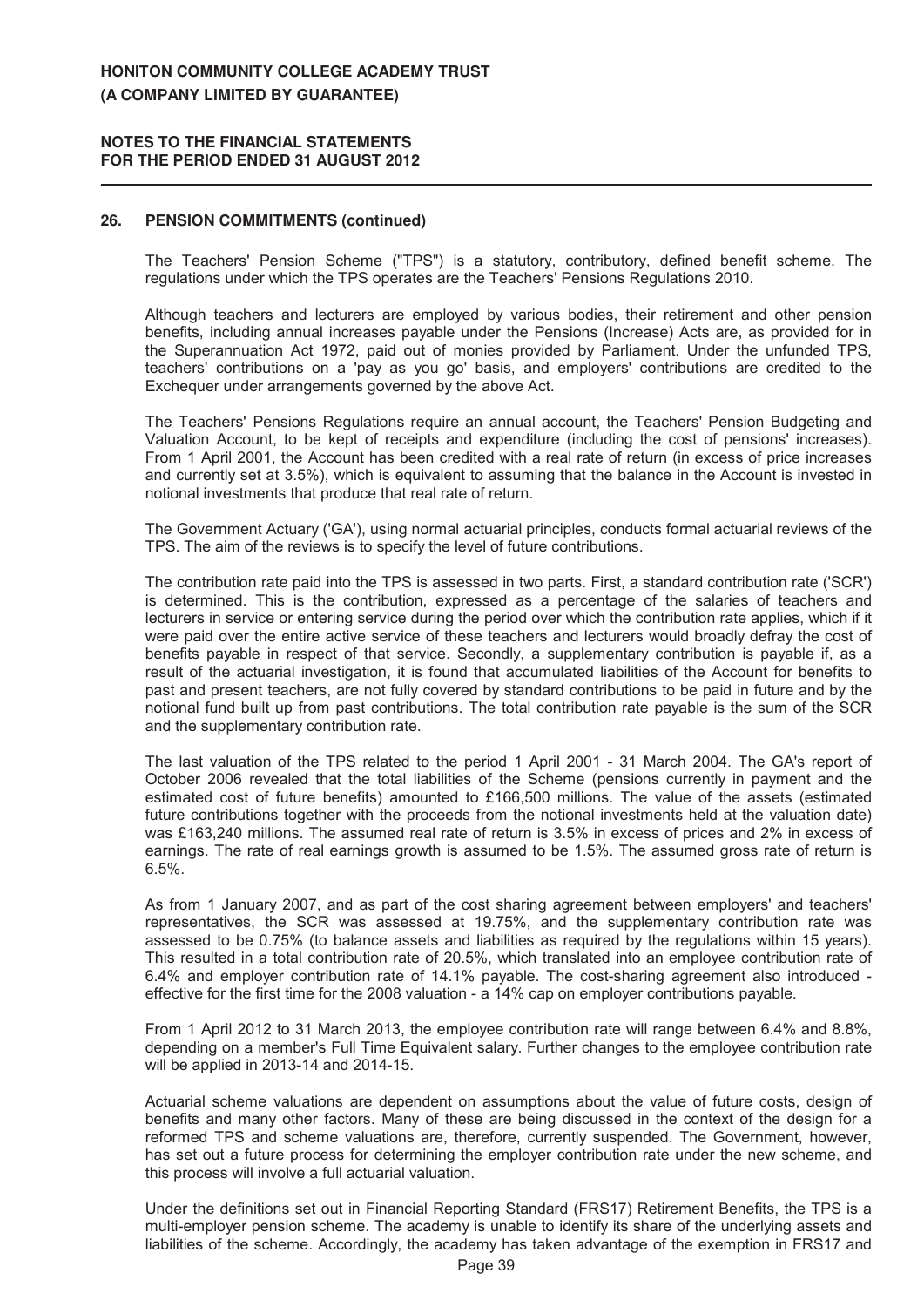#### **NOTES TO THE FINANCIAL STATEMENTS FOR THE PERIOD ENDED 31 AUGUST 2012**

# **26. PENSION COMMITMENTS (continued)**

has accounted for its contributions to the scheme as if it were a defined contribution scheme. The academy has set out above the information available on the scheme and the implications for the academy in terms of the anticipated contribution rates.

#### **Local Government Pension Scheme**

The LGPS is a funded defined benefit scheme, with assets held in separate trustee-administered funds. The total contribution made for the period ended 31 August 2012 was £200,000, of which employer's contributions totalled £153,000. The agreed contribution rate for future years are 19.7% for employers and 5.5 - 7.5% for employees.

As described in note 25 the LGPS obligation relates to the employees of the academy, who were the employees transferred as part of the conversion from the maintained school and new employees who were eligible to, and did, join the scheme in the period. The obligation in respect of employees who transferred on conversion represents their cumulative service at both the predecessor school and the academy at the balance sheet date.

The amounts recognised in the Balance sheet are as follows:

|                                                                                    | <b>Period ended</b><br>31 August<br>2012<br>£ |
|------------------------------------------------------------------------------------|-----------------------------------------------|
| Present value of funded obligations<br>Fair value of scheme assets                 | (1,586,000)<br>731,000                        |
| Net liability                                                                      | (855,000)                                     |
| The amounts recognised in the Statement of financial activities are as follows:    |                                               |
|                                                                                    | <b>Period ended</b><br>31 August<br>2012<br>£ |
| Current service cost<br>Interest on obligation<br>Expected return on scheme assets | (150,000)<br>(75,000)<br>41,000               |

Total **(184,000)**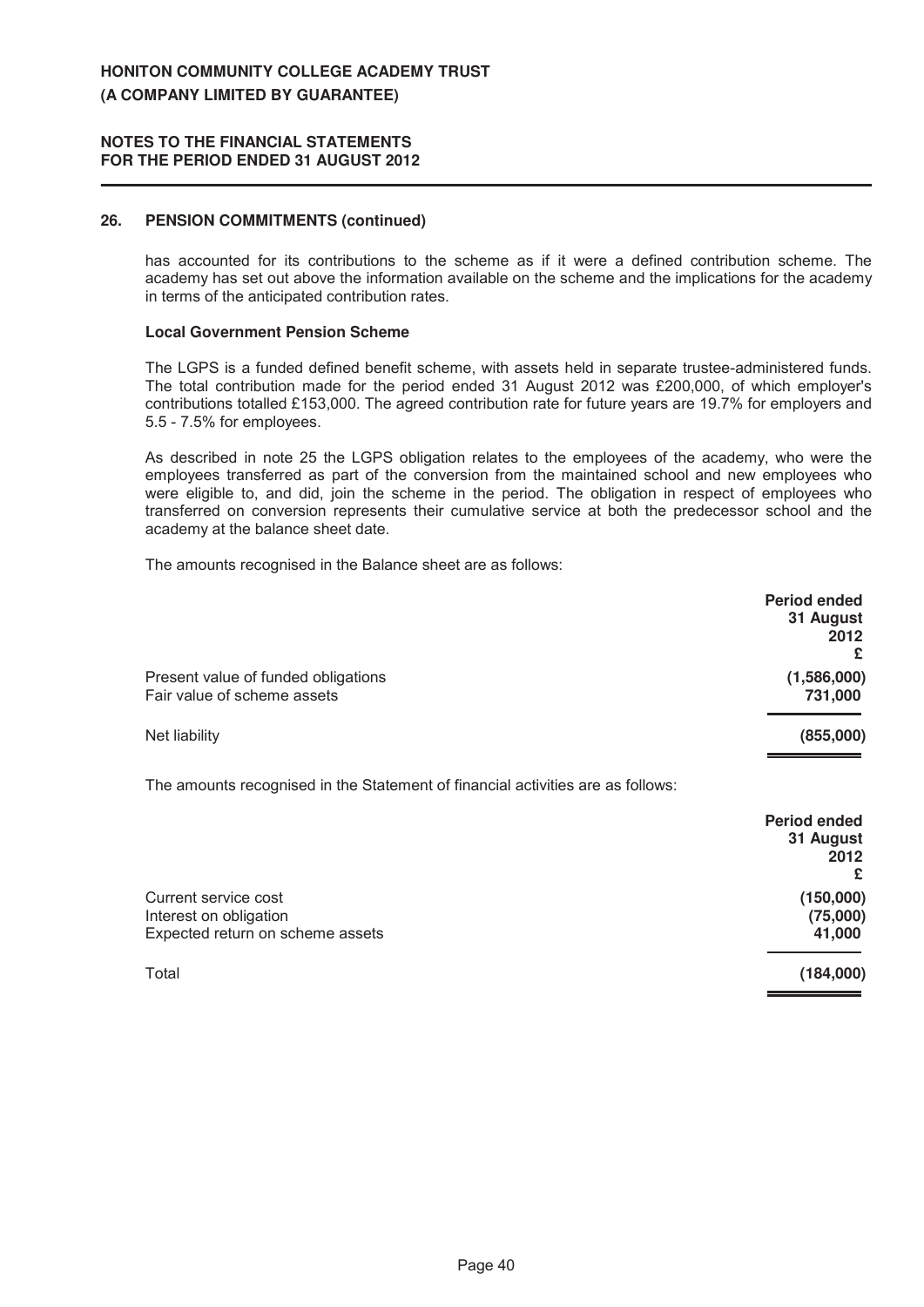# **26. PENSION COMMITMENTS (continued)**

Movements in the present value of the defined benefit obligation were as follows:

|                                      | <b>Period ended</b><br>31 August<br>2012<br>£ |
|--------------------------------------|-----------------------------------------------|
| Current service cost                 | 150,000                                       |
| Interest cost                        | 75,000                                        |
| Contributions by scheme participants | 47,000                                        |
| <b>Actuarial Losses</b>              | 241,000                                       |
| Benefits paid                        | 13,000                                        |
| Liability transferred on conversion  | 1,060,000                                     |
| Closing defined benefit obligation   | 1,586,000                                     |

Movements in the fair value of the academy's share of scheme assets:

|                                 | <b>Period ended</b><br>31 August<br>2012 |
|---------------------------------|------------------------------------------|
|                                 | £                                        |
| Expected return on assets       | 41,000                                   |
| Actuarial gains and (losses)    | 11,000                                   |
| Contributions by employer       | 153,000                                  |
| Contributions by employees      | 47,000                                   |
| Benefits paid                   | 13,000                                   |
| Asset transferred on conversion | 466,000                                  |
|                                 | 731,000                                  |

The cumulative amount of actuarial gains and losses recognised in the Statement of total recognised gains and losses was £858,000 loss.

The academy expects to contribute £123,000 to its Defined benefit pension scheme in 2013.

The major categories of scheme assets as a percentage of total scheme assets are as follows:

|                         | 2012     |
|-------------------------|----------|
| Equities                | 74.00 %  |
| Property                | 6.00 $%$ |
| Cash                    | 5.00 %   |
| Target return portfolio | 15.00 %  |

Principal actuarial assumptions at the Balance sheet date (expressed as weighted averages):

|                                                      | 2012     |
|------------------------------------------------------|----------|
| Discount rate for scheme liabilities                 | 3.90%    |
| Expected return on scheme assets at 31 August        | 5.20%    |
| Rate of increase in salaries                         | 4.10 $%$ |
| Rate of increase for pensions in payment / inflation | 1.90 $%$ |